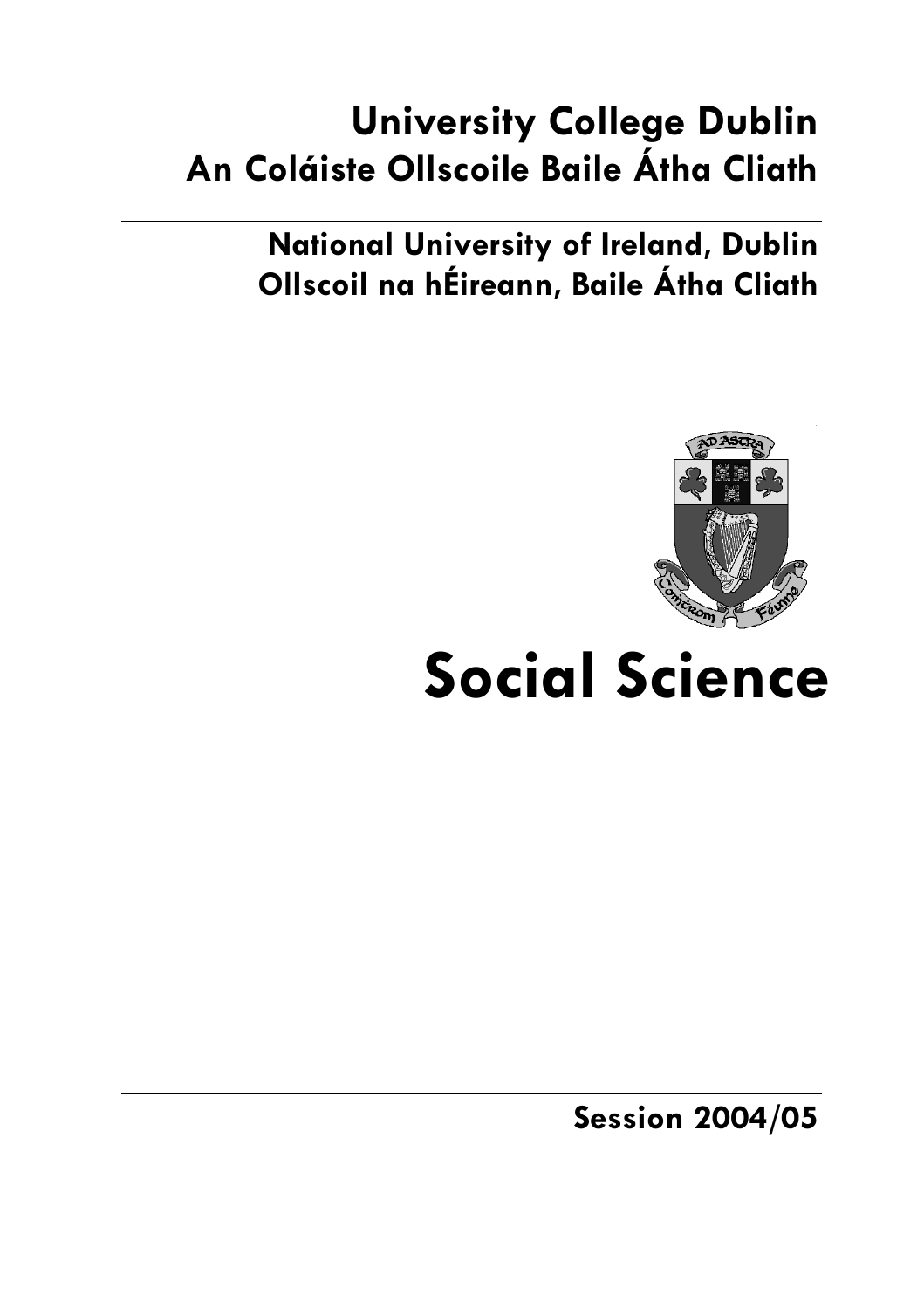# **Degrees and Diplomas in Social Science**

#### **Extract from Statute of the University**

The University may grant the following Degrees and Diplomas to students who, under conditions laid down in the statutes and regulations, have completed approved courses of study and have passed the prescribed examinations of the University and fulfilled all other prescribed conditions:

Bachelor of Social Science (Honours) Bachelor of Social Science (International) (Honours) Bachelor of Social Studies (Housing and Community Studies)

Master of Social Science (Sociology) (by examination) Master of Social Science (Social Policy) Master of Social Science (Social Policy) (International) Master of Social Science (Social Work) Master of Literature (Sociology) MA in Mediation and Conflict Resolution

Doctor of Philosophy (which may be awarded for work in Sociology, Social Policy or Social Work)

Higher Diploma in Applied Social Studies Higher Diploma in Social Policy Higher Diploma in Sociology and Social Research

**Note**: The provision of a course in any particular year is subject to the availability of staff and its selection by a sufficient number of students.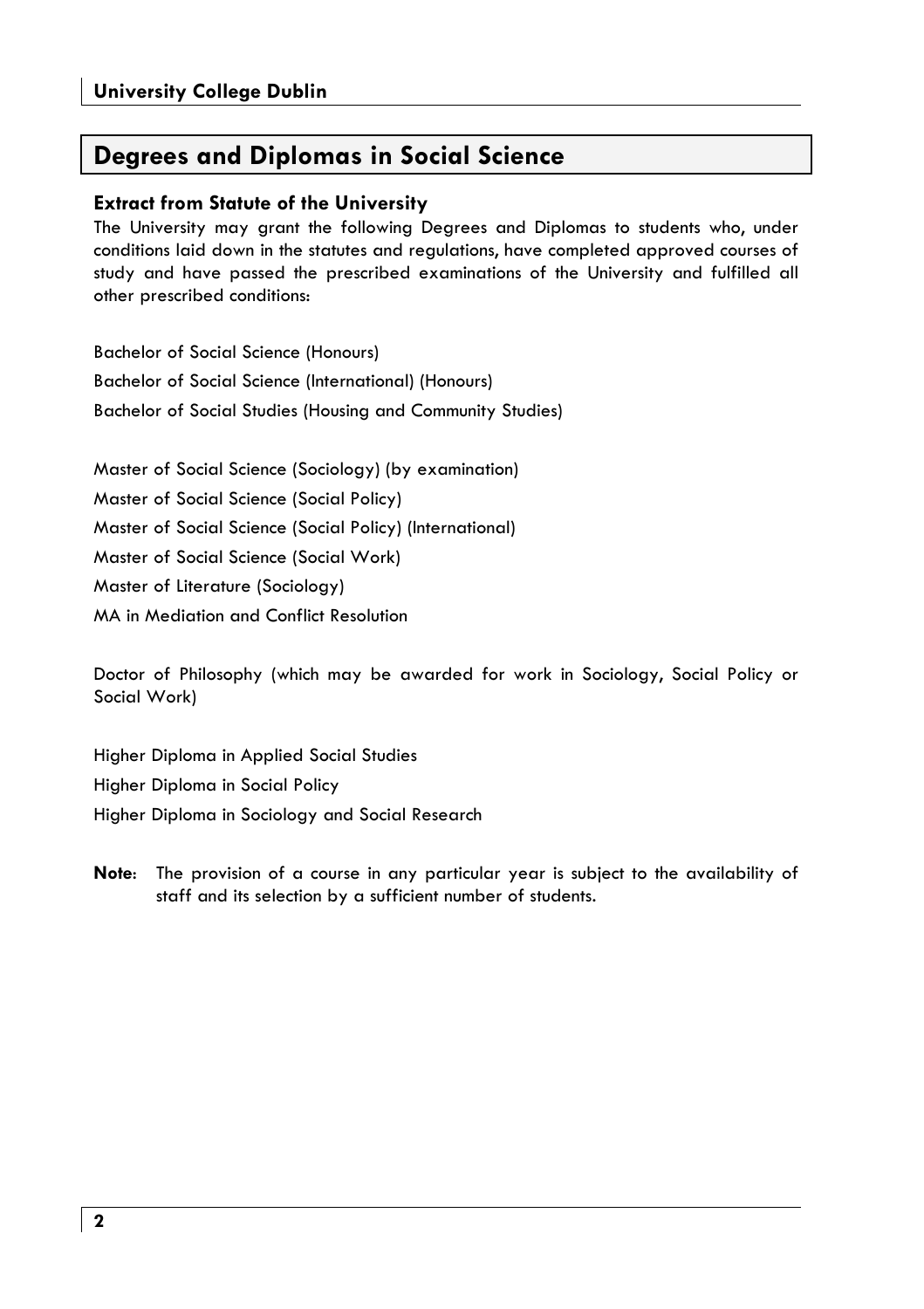# **Contents**

| Degree of Bachelor of Social Science (Honours) (International) Programme 7                                                                                           |  |
|----------------------------------------------------------------------------------------------------------------------------------------------------------------------|--|
|                                                                                                                                                                      |  |
|                                                                                                                                                                      |  |
|                                                                                                                                                                      |  |
|                                                                                                                                                                      |  |
|                                                                                                                                                                      |  |
|                                                                                                                                                                      |  |
|                                                                                                                                                                      |  |
|                                                                                                                                                                      |  |
|                                                                                                                                                                      |  |
|                                                                                                                                                                      |  |
|                                                                                                                                                                      |  |
|                                                                                                                                                                      |  |
|                                                                                                                                                                      |  |
|                                                                                                                                                                      |  |
|                                                                                                                                                                      |  |
|                                                                                                                                                                      |  |
|                                                                                                                                                                      |  |
|                                                                                                                                                                      |  |
|                                                                                                                                                                      |  |
| Degree of Bachelor of Social Studies (Housing and Community Studies) (Honours) 44                                                                                    |  |
|                                                                                                                                                                      |  |
|                                                                                                                                                                      |  |
|                                                                                                                                                                      |  |
|                                                                                                                                                                      |  |
|                                                                                                                                                                      |  |
|                                                                                                                                                                      |  |
|                                                                                                                                                                      |  |
|                                                                                                                                                                      |  |
|                                                                                                                                                                      |  |
|                                                                                                                                                                      |  |
|                                                                                                                                                                      |  |
|                                                                                                                                                                      |  |
|                                                                                                                                                                      |  |
| Special Regulations for MSocSc Degree by Examination in Social Policy  57<br>Special Regulations for MSocSc Degree by Examination in Social Policy: International 58 |  |
| Special Regulations for MSocSc Degree by Examination in Social Work (Mode A) 58                                                                                      |  |
| Special Regulations for MSocSc Degree by Examination in Social Work (Mode B)  61                                                                                     |  |
|                                                                                                                                                                      |  |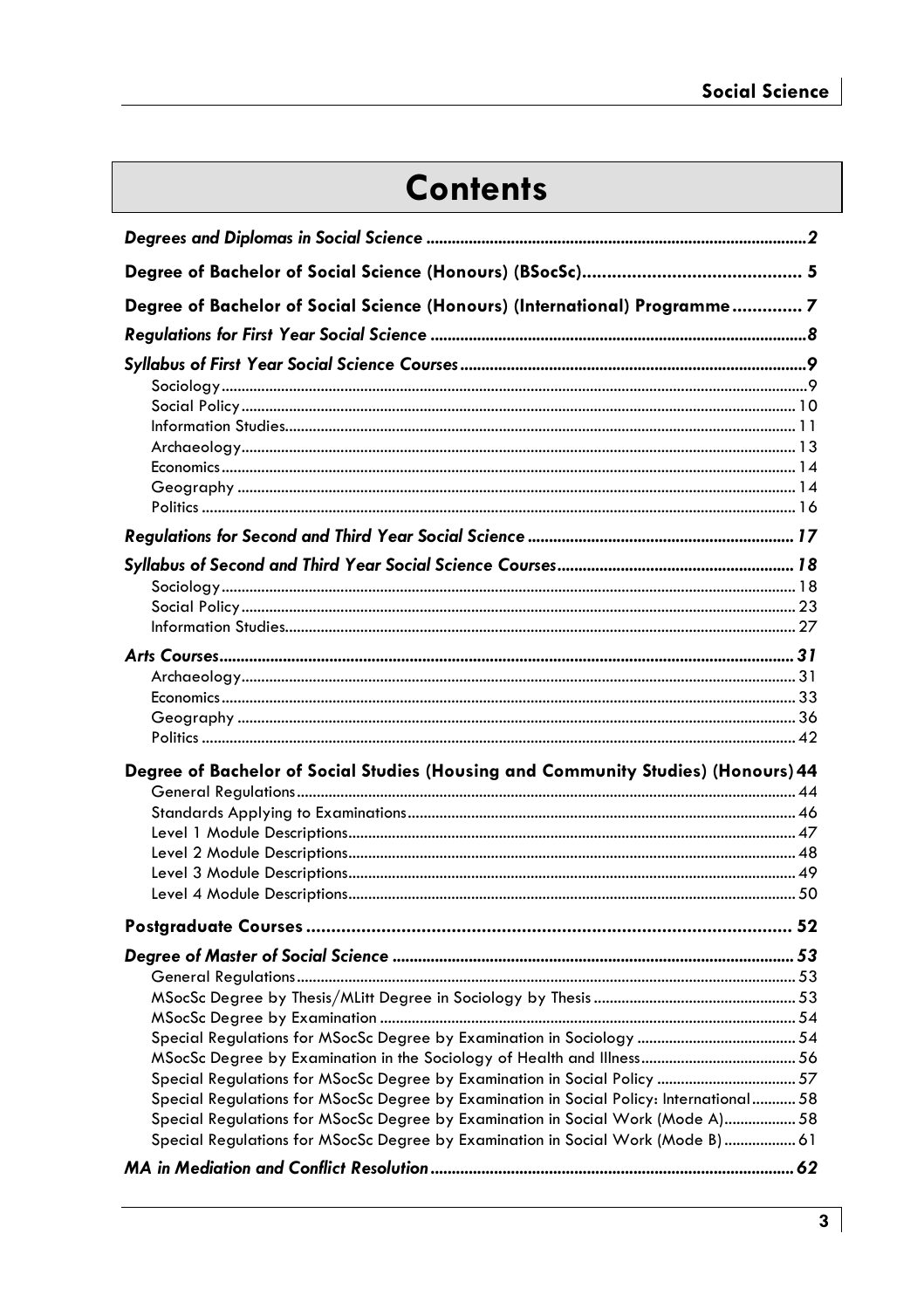| Doctor of Philosophy (PhD) in the Department of Social Policy and Social Work  65 |  |
|-----------------------------------------------------------------------------------|--|
|                                                                                   |  |
|                                                                                   |  |
|                                                                                   |  |
|                                                                                   |  |
|                                                                                   |  |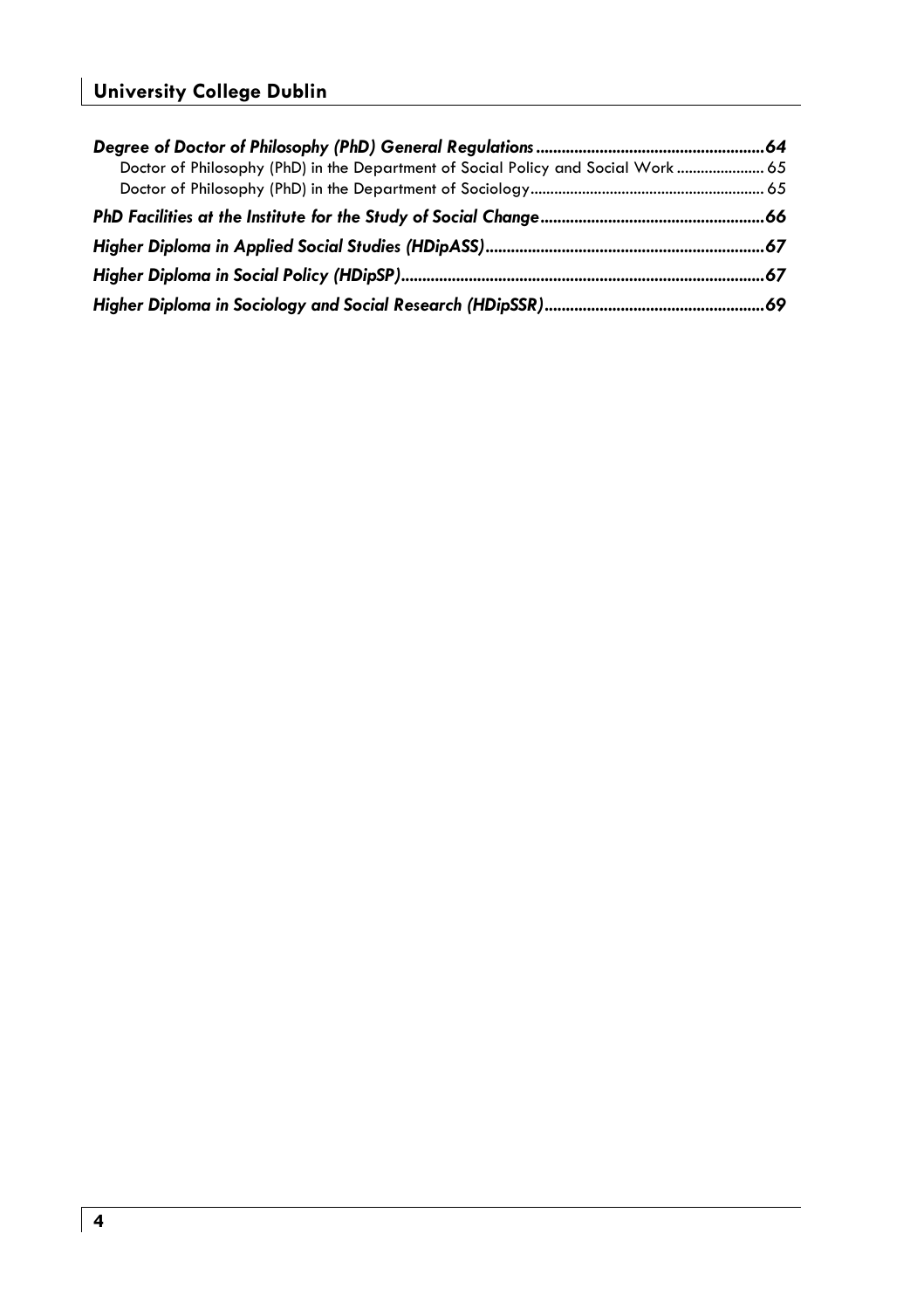# **Degree of Bachelor of Social Science (Honours) (BSocSc)**

# *HSBDF0001*

The Faculty of Human Sciences offers day courses, normally of three years' duration, leading to the Degree of Bachelor of Social Science (Honours) of the National University of Ireland.

In session 2004-2005, not more than 145 places will be available in the First Year Social Science course. The Bachelor of Social Science is a joint Honours Degree in two subjects.

Courses and programmes for the Degree of Bachelor of Social Science (Honours) are set out on the following pages.

#### **Examinations**

Students proceeding to the Degree of Bachelor of Social Science (Honours) must attend courses and fulfil course requirements for three years and pass the following examinations:

(a) The *First University Examination in Social Science* (taken at the end of the First Year) which must be passed in three subjects before a student may proceed to Second Year.

The examination is held in the Summer of each year; a repeat examination in individual subjects is held in the Autumn. The examination must be passed within two years of entering the course.

(b) The *Second University Examination in Social Science (Honours)*† (taken at the end of the Second Year) in two subjects of the programme which must be passed in its entirety before a student may proceed to the Final Year.

 The examination must be passed within two years from the date of entering the Second Year course.

(c) The *Final University Examination for the Degree of Bachelor of Social Science (Honours)*† in two subjects of the programme is held in the Summer.

### **Awards in Second Social Science (Honours) and BSocSc Degree (Honours) Examinations**

The awards at the Second and Final University Examinations for the Degree of Bachelor of Social Science are: First Class Honours; Second Class Honours, Grade I; Second Class Honours, Grade II; Third Class Honours; Pass.

Honours will be awarded separately in each subject. Honours may only be awarded if both subjects are passed at one sitting in the Summer Examination.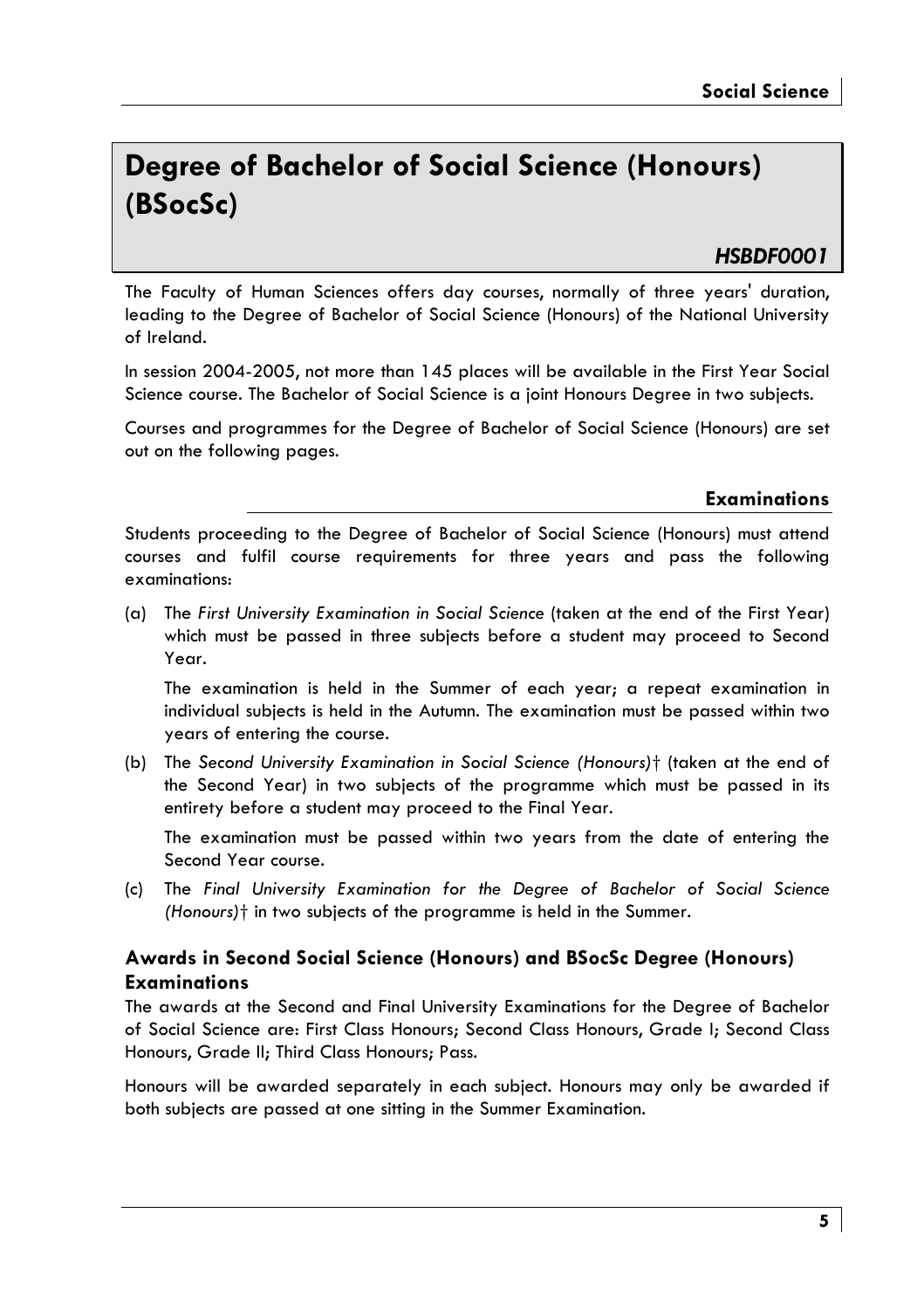### **† Beneficial Aggregation (i.e. where aggregation operates to the benefit of the student):**

#### *Not to apply to the BSocSc (International) Degree*

The grade of Degree in a subject (when both subjects are passed at one sitting, in the Summer Examinations of Second and Final Year) will be determined by:

either aggregation of 30% of the Second Social Science Summer Examination results with 70% of the Final Year Summer Examination results within each subject;

or 100% of the Final Year Summer Examination results, whichever is to the benefit of the student.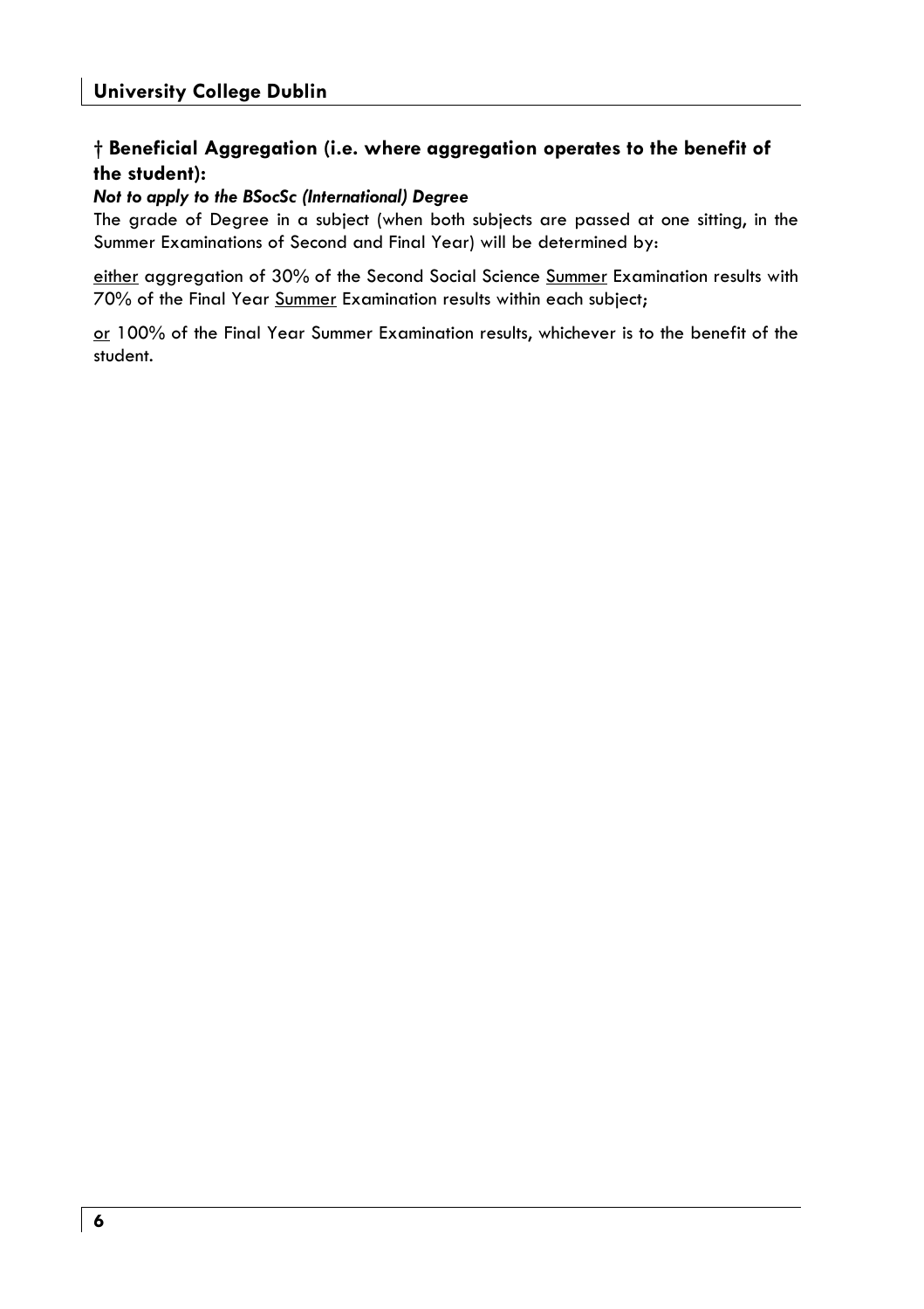# **Degree of Bachelor of Social Science (Honours) (International) Programme**

*HSBDF0002* 

### **General Description**

THE BSocSc (Honours) (International) is a four-year programme which incorporates a year's university study abroad as an integral element in the Degree programme. Second Year students may apply to enter the programme and, if accepted, are required to attend approved foreign university courses during the following year.

All arrangements in connection with the BSocSc (Honours) (International) programme are made through the Department(s) in which the students are registered. Intending applicants should note that (a) since only those who can be assigned full-time places in approved foreign universities are accepted, *the number of students who can take part is strictly limited*; and (b) that not all Departments are involved in the programme.

Permission to travel abroad on the BSocSc (Honours) (International) programme is conditional upon (a) written approval of the Head of Department of at least one of the Departments in which the student is registered (including details of courses to be followed and UCD equivalence allowed); and (b) the student's passing the Second University Examination (Honours) in Social Science in the session in which permission is sought. No deferral is allowed.

Students must retain all documentation obtained abroad for Departmental approval. Final decisions on all aspects of the programme rest with the Head of the UCD Department(s) concerned. Subject to approval, students may attend courses in more than one university during the year abroad.

### **Regulations Applying to Students Commencing their Year Abroad as of September 2004**

Students in the BSocSc (Honours) Degree programme must normally take courses to the value of 45 ECTS credits in an approved partner institution under the direction of their ERASMUS Co-ordinator in University College Dublin. They must obtain an overall pass in these courses in the academic year that they are abroad in order to continue into the Final Year of the BSocSc (Honours) International Degree. In exceptional circumstances, and only with the prior permission of the relevant Head of Department, students may submit an extended essay on their return in fulfilment of some of their credit requirements. Students who fail to acquire the required credits at pass level will not be eligible for the BSocSc (International) Degree but will be permitted to take courses leading to the BSocSc (Honours) Degree.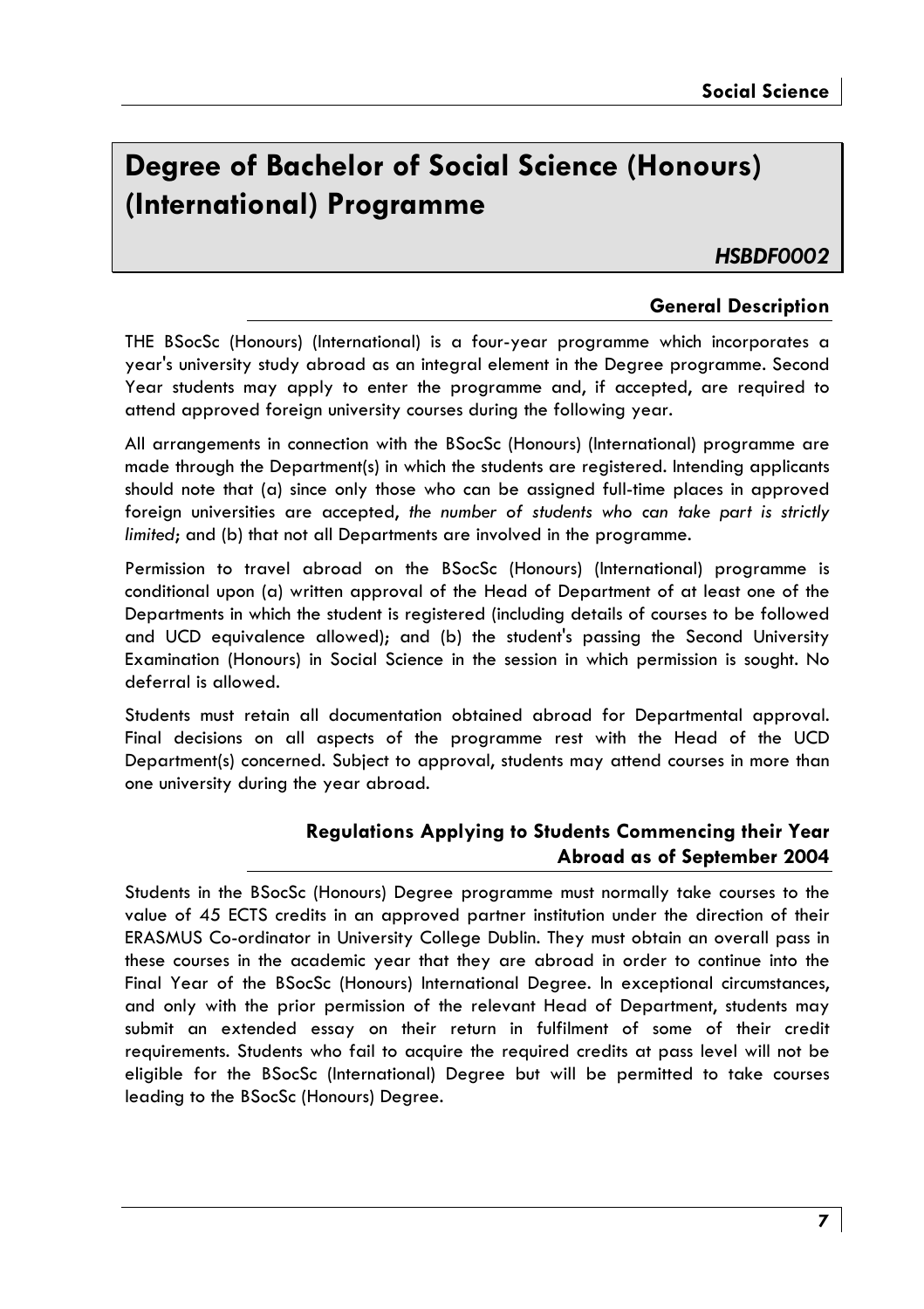### **Admission Procedure**

Students intending to apply for entry into the programme are advised to contact the Departments in which they are registered early in their Second Year. Application forms are available from those Departments that are involved in the programme. Completed application forms must be returned to Departments by 1<sup>st</sup> March.

# **Regulations for First Year Social Science**

Students in First Social Science study three subjects as follows:

- $\triangleright$  Social Policy
- $\triangleright$  Sociology
- $\triangleright$  One of the following which can be taken to Degree level:
	- Archaeology
	- Economics
	- Geography
	- Information Studies
	- **Politics**
	- Or any other subject from the First Arts programme subject to availability and provided there is no timetable clash with Social Policy and Sociology. These subjects can be taken in First Year only.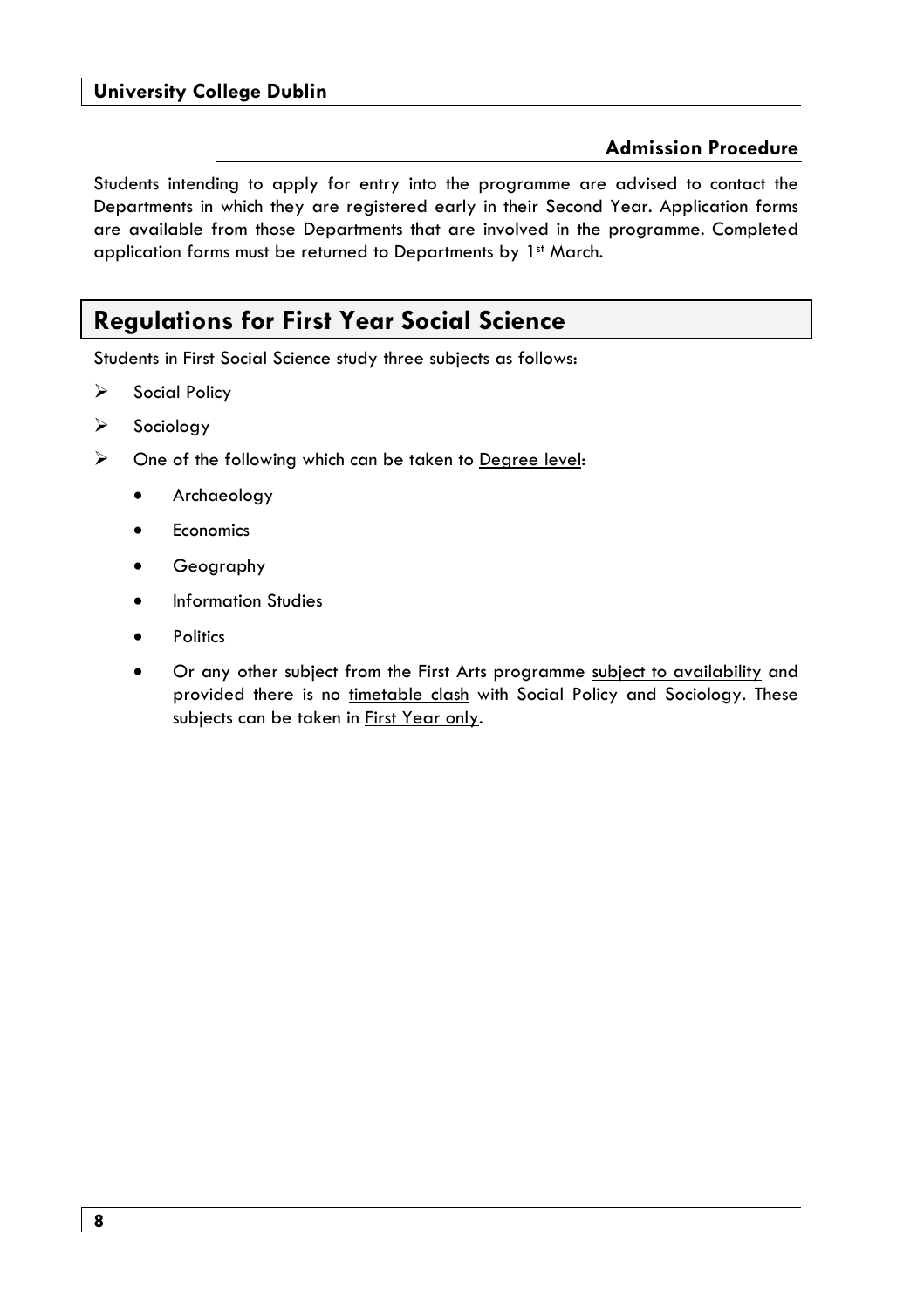# **Syllabus of First Year Social Science Courses**

# **Sociology**

Sociology is a popular choice for students who wish to discover more about the way we live our lives. We now live in an era of rapid social, economic and cultural change, and sociologists seek to understand and explain the causes and consequences of these changes. In spite of the pervasiveness of change, we take for granted what we are used to, regarding it as simple and obvious. In reality, social life is a complex network of interdependent human beings organised as families, communities, institutions and states. Sociology examines these networks and structures so that through awareness and critical reflection we can change, control or enhance them. This is achieved by studying not just the society in which we live now, but also the very different ways in which human beings have organised their lives together, elsewhere and in the past.

*Note:* the provision of a course in any particular year is subject to the availability of staff and, in the case of an option, its selection by a sufficient number of students. Certain optional courses may only be available timetable permitting. Courses additional to those listed may be provided in a particular year.

 Students may also take, as options within Sociology, certain courses taught by other Departments, notably the Department of Philosophy. The express permission of the Head of the Department of Sociology and of the Head of the other relevant Departments is required.

### **First Year (SOC 1000)**

First Year students take all of the following lecture courses and, in addition, a fortnightly small group seminar:

#### **Introduction to Sociology (2 units) SOC 1001**

An introduction to basic concepts of Sociology, and a discussion of how from its earliest origins, human society has reached its present condition – from foraging, through agrarian to industrial and post-industrial societies, with special emphasis on war, violence, power and changing morals and manners.

### **The Emergence of Sociological Perspectives (2 units) SOC 1002**

The origins of sociological perspectives which are central to understanding contemporary society. Particular attention will be paid to the classical sociological theories of Karl Marx, Emile Durkheim and Max Weber.

#### **Sociology in Practice (2 units) SOC 1003**

This course introduces students to the way sociologists carry out research into specific areas of social life. Different areas are examined from year to year. The four areas examined currently are: how people behave in social groups and organisations; the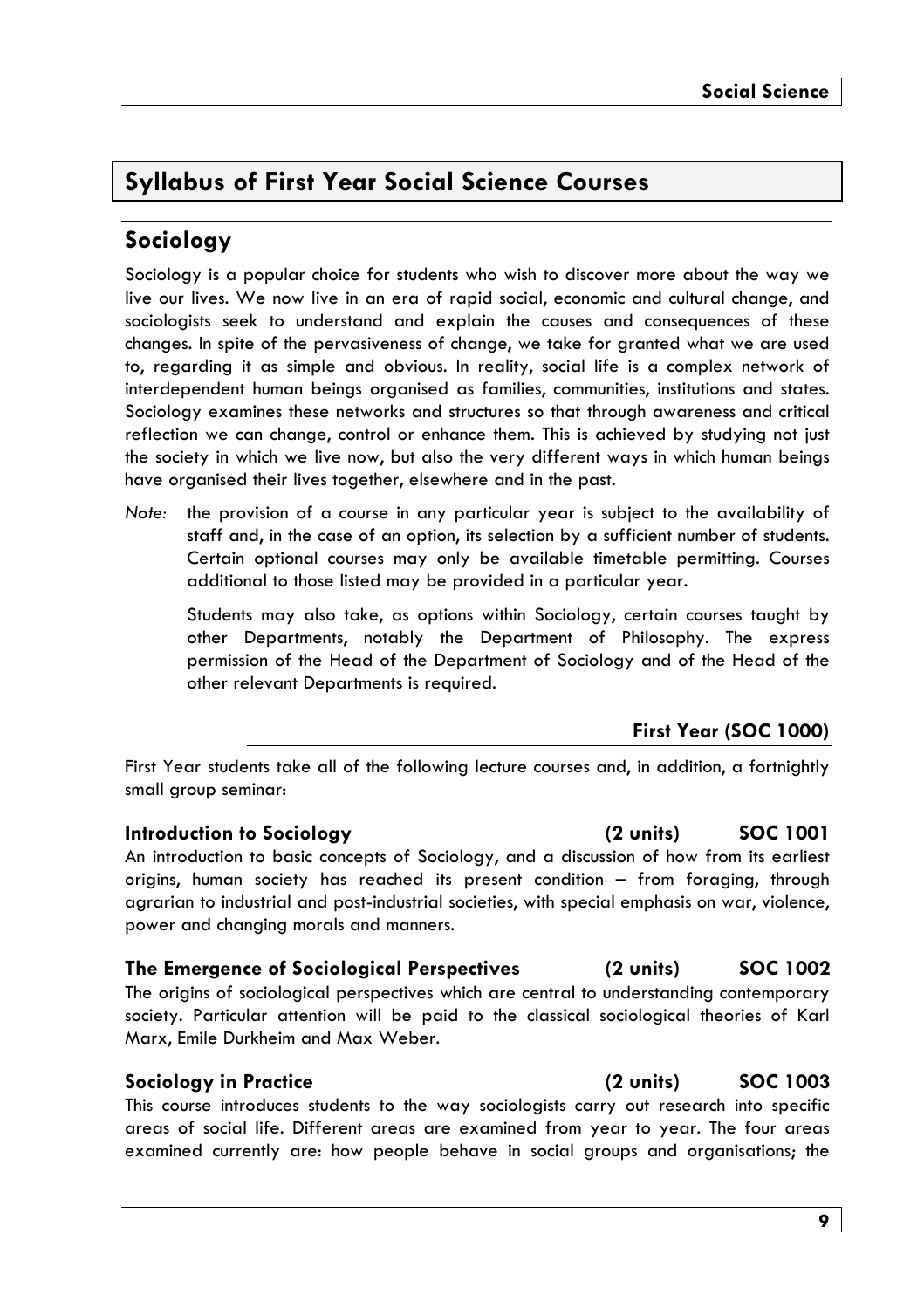social and cultural differences between men and women; youth subcultures; and the Catholic Church in modern Irish society.

#### **Contemporary Irish Society (2 units) SOC 1004**

The first section of the course deals with changes in Irish society and culture and focuses on areas such as religion, family, media, gender, identity and everyday social life. The second section examines changing social structure of Ireland, with particular emphasis on developments over recent decades. Demographic change: marriage, fertility and migration patterns. The class structure of Irish society and the impact of industrialisation on social structure.

# **Social Policy**

Social Policy is an applied subject which enables students to develop an informed and critical approach to welfare provision and the Social Policy initiatives of modern societies. The subject examines the historical evolution of these policies and analyses the effectiveness of current social practices in such areas as the provision of health, social security, housing, education, employment and personal social services. Social Policy draws on related subjects in the Social Sciences such as Economics, Political Science, Sociology, Psychology, Philosophy and Law. Courses in the Department of Social Policy and Social Work not only have an Irish focus but also embrace a more international focus within the framework of the ERASMUS and SOCRATES programmes. The Degree subject Social Policy provides a foundation for entry to the MSocSc (Social Work) and MSocSc (Social Policy).

*General Note*: All written work must be submitted in order to fulfil the requirements of the course. Attendance will be taken into account in assessing the year's written work.

### **First Year (SPOL 1000)**

Students normally take the following nine units in First Year:

**The Development of Social Policy (1 unit) SPOL 1001**  This course examines social conditions in  $19<sup>th</sup>$  and  $20<sup>th</sup>$  century Ireland and the major developments occurring in Britain and Ireland during that period.

### **Introduction to Social Policy:**

**Theories and Concepts I (1 unit) SPOL 1003**  This course seeks to introduce basic themes in Social Policy such as poverty and inequality, diswelfares and their compensation, the mixed economy of welfare and the role of the state in promoting social welfare.

| <b>Introduction to Social Policy:</b> |          |                  |
|---------------------------------------|----------|------------------|
| <b>Theories and Concepts II</b>       | (1 unit) | <b>SPOL 1004</b> |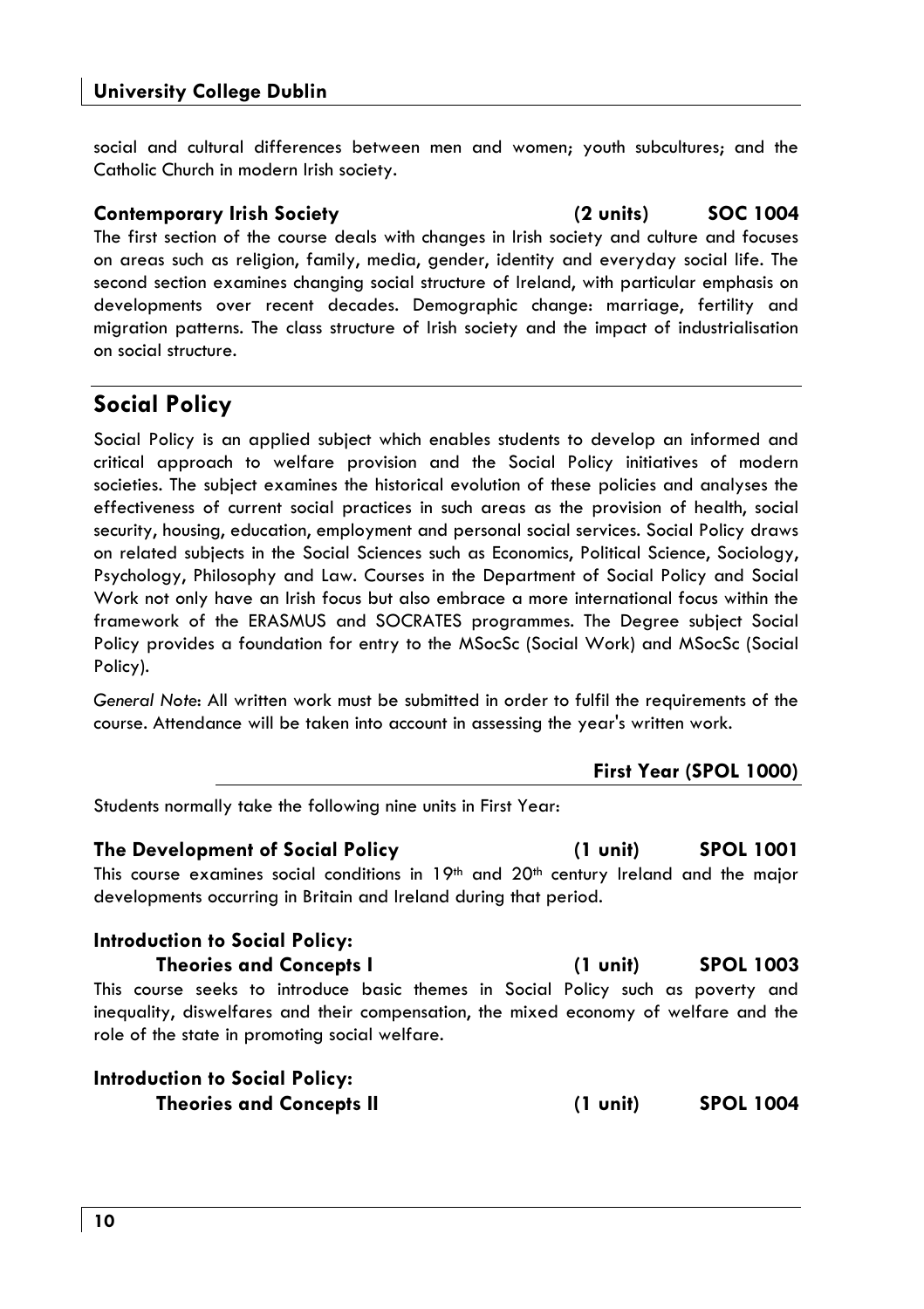| Social Policy Research<br>This course examines the distinctive characteristics of Social Policy research and analyses<br>various research methodologies as applied to Social Policy issues.                  | $(1 \text{ unit})$   | <b>SPOL 1005</b>             |
|--------------------------------------------------------------------------------------------------------------------------------------------------------------------------------------------------------------|----------------------|------------------------------|
| <b>Approaches to Social Issues 1</b><br>This course enables students to develop a perceptive and analytical approach to issues<br>such as Disability, Child Care, Alcohol and Substance Abuse and Ethnicity. | (1 unit)             | <b>SPOL 1006</b>             |
| <b>Approaches to Social Issues II</b>                                                                                                                                                                        | (1 unit)             | <b>SPOL 1019</b>             |
| Irish Social Policy I<br>This course offers an introduction to contemporary Irish Social Policy and a critical<br>analysis of initiatives in selected policy areas                                           |                      | $(1 \text{ unit})$ SPOL 1007 |
| <b>Irish Social Policy II</b>                                                                                                                                                                                | (1 unit)             | <b>SPOL 1008</b>             |
| <b>Social Policy Seminar I</b><br>This course consists of small group discussion focussing in some depth upon various aspects<br>of the themes covered in the Social Policy lecture series.                  | (0.5 unit) SPOL 1009 |                              |
| <b>Social Policy Seminar II</b><br>Programme content may vary slightly from year to year.                                                                                                                    | $(0.5 \text{ unit})$ | <b>SPOL 1010</b>             |

# **Information Studies**

The undergraduate programme in Information Studies provides an understanding of the interaction between people and recorded knowledge from a humanistic perspective. It examines the generation, representation, storage, organisation, communication and use of knowledge by individuals, groups and society as a whole.

The four First Year courses provide a basic foundation in key areas of the subject, namely: information use in society, literacy and reading patterns, the organisation of information, and the design of information. Students have the opportunity to study specific aspects of each of these areas in further depth in Second and Third Year. Specific assignments, e.g. essays, seminars, reports and projects, will form an important part of the learning process in all years of the Information Studies programme.

Specific pathways through Information Studies in Social Science enable a student to obtain a professional qualification in Librarianship or Information Management. A student must take certain courses in Second and Third Year and fulfil some additional requirements in order to obtain these qualifications. Further details are available from the Department of Library and Information Studies.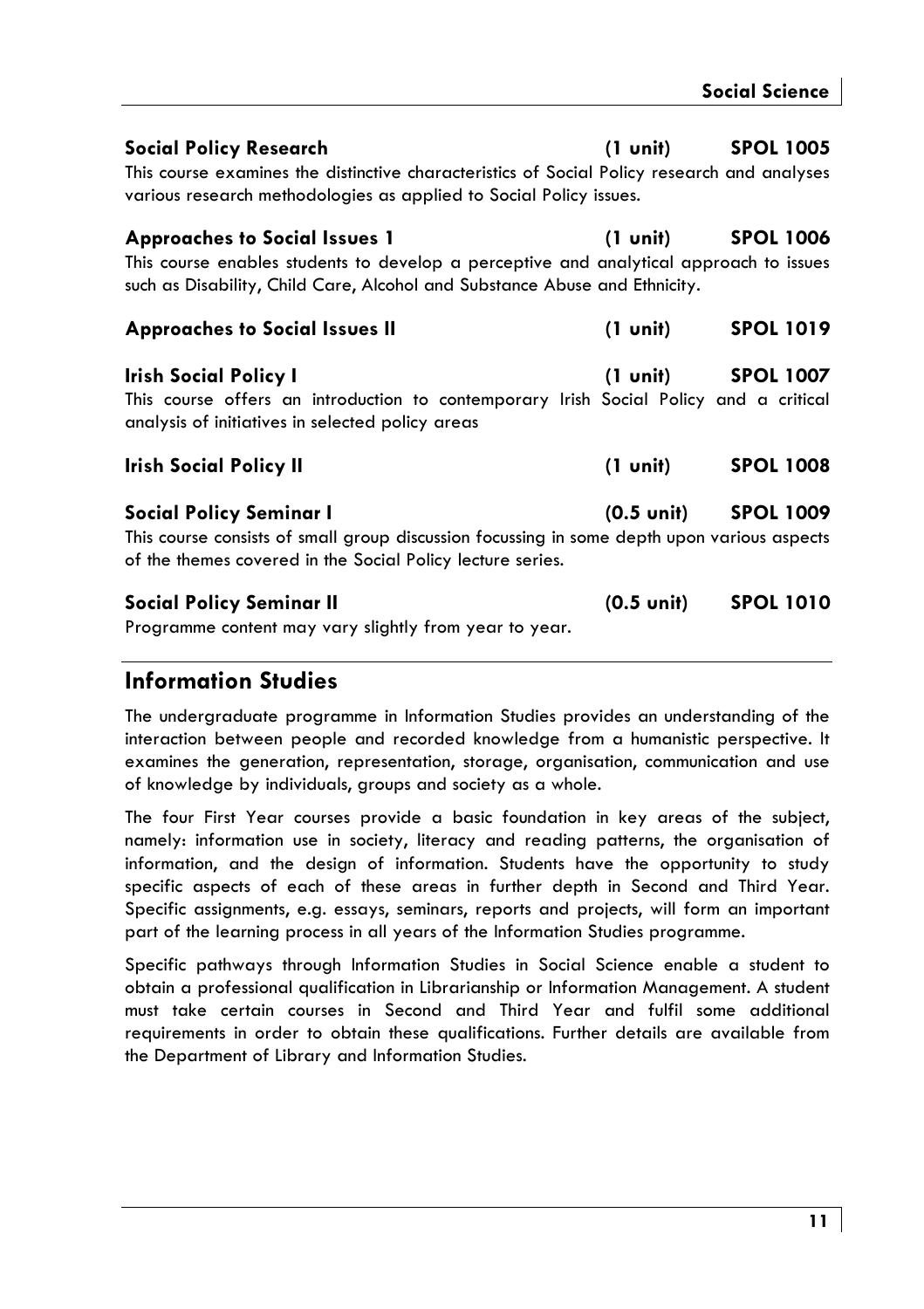**First Year (IS 1100)** 

Each student takes the following four foundation courses:

### **Presentation of Information I (2 units) IS 1112**

This two-unit course introduces students to the main modes and media through which information is presented and communicated. It begins with printed information, analysing the characteristics of the external and internal forms of a range of typical information documents (formats, typography, typographic structuring and cueing, conventions) and critically assessing these against a document's intended function. Next, the characteristics and potential functions of alternatives to the printed word in presenting information are examined (still pictures and symbols, diagrams, charts, maps, films and video) and their use in sample applications is assessed. The final focus of the course introduces students to computer-based presentations, including multimedia, and considers whether key principles emerging in earlier sections of the course may be applied to presentations on the electronic screen.

This two-unit course introduces students to the general phenomenon of information generation and use in society, looking at broad perspectives and general trends. Three issues dominate discussion: the historical rise of an Information Society, the conceptualisation of information, and a review of the history of attempts to establish political control over the generation and use of information since the development of printing. The course develops in students an ability to construct arguments which assist the development of understanding about the role of information as a cultural phenomenon today.

# **Print Culture, Publishing**

This two-unit foundation course assesses literacy and reading patterns in Ireland and internationally. The rise of literacy in the western world and issues of present day adult literacy world-wide are explored. Important components of the course include: reading patterns past and present, the culture of reading, and book reception history. An exploration of popular literature of the eighteenth and nineteenth centuries to the present day, including the effect of new technologies on reading patterns, is undertaken. The course provides a context for assessing the experience of reading and general patterns of print media consumption in both current and recent generations of Irish society.

### **Organisation of Information (2 unit) IS 1151**

This two-unit foundation course examines the ways in which information is organised and represented in retrieval systems for a wide range of applications and users. It presents an overview of the principles of information retrieval and relates these to practice in libraries, museums, art galleries, archives and other information agencies. Specific topics covered include: conceptual approaches to the organisation of information; information items, surrogates and metadata; subject content analysis; electronic data models; retrieval issues for textual, visual and audio items. The relationships between alternative

### **Information and Society (2 units) IS 1113**

#### **and Communications (2 units) IS 1142**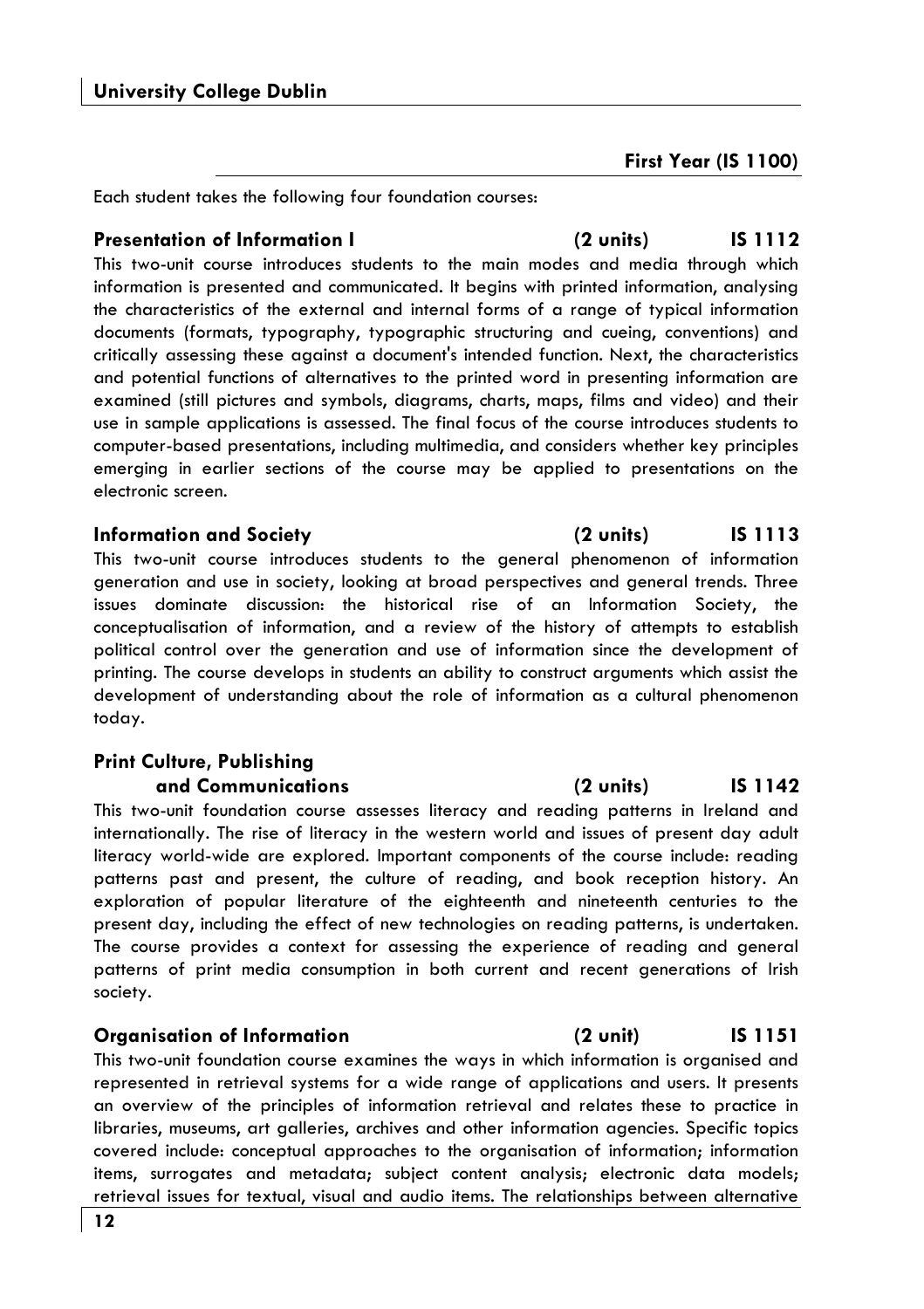approaches to the organisation of knowledge are explored, e.g. philosophers' approaches to classification, general library classification schemes; catalogues and indexes.

# **Archaeology**

### **First Year (ARCH 1000)**

While the topics studied serve as a foundation for students proceeding to Second and Final Years, they also form a complete programme for those taking Archaeology for one year.

Up to 25% of the overall end of year mark will be awarded for continuously assessed coursework (including essays and worksheets). These will be submitted on a regular basis throughout the year.

The course comprises eight twelve-lecture modules.

### **What is Archaeology? ARCH 1006**

What is Archaeology? How do we know what happened in the past? How do we date past events? These questions are addressed in this course of twelve lectures.

#### **The Palaeolithic and Mesolithic Periods ARCH 1007**

This course will examine the evidence for the earliest humans in Africa, looking at the evolution of humanity through more than four million years and the dispersal of early hominids across the globe. The case art of Ice Age hunters will be discussed as will the societies of the early postglacial period, a time when people developed complex hunting, gathering and fishing techniques in adaptation to their new environment.

#### **The Neolithic in Ireland and Europe ARCH 1008**

The Neolithic period is when farming societies became established in Europe. These lectures will look at the origins and spread of the farming lifestyle. They will explore the character of Neolithic settlement and the role played by the dead and the ancestors, using this information as a means of understanding the complexity of Neolithic societies.

#### **Life and Death in Bronze Age Europe ARCH 1009**

During the Bronze Age, we see the first use of metals, the emergence of social stratification and the development of complex trade networks linking societies in distant parts of the European continent. These twelve lectures will discuss some of the evidence archaeologists have used to reconstruct social, political, economic and religious life during this period.

### **Iron Age Europe and Ireland ARCH 1010**

Conventional dating for the beginning of the Iron Age in Europe is about 750 BC. By about 600 BC, iron-working, on a limited scale, had reached Ireland. The period is associated with those people historically referred to as Celts, a people with distinctive burial rites, with advanced metal technology and, above all, with an art style which has been described as "the first great non-classical art of Europe". In the course of the last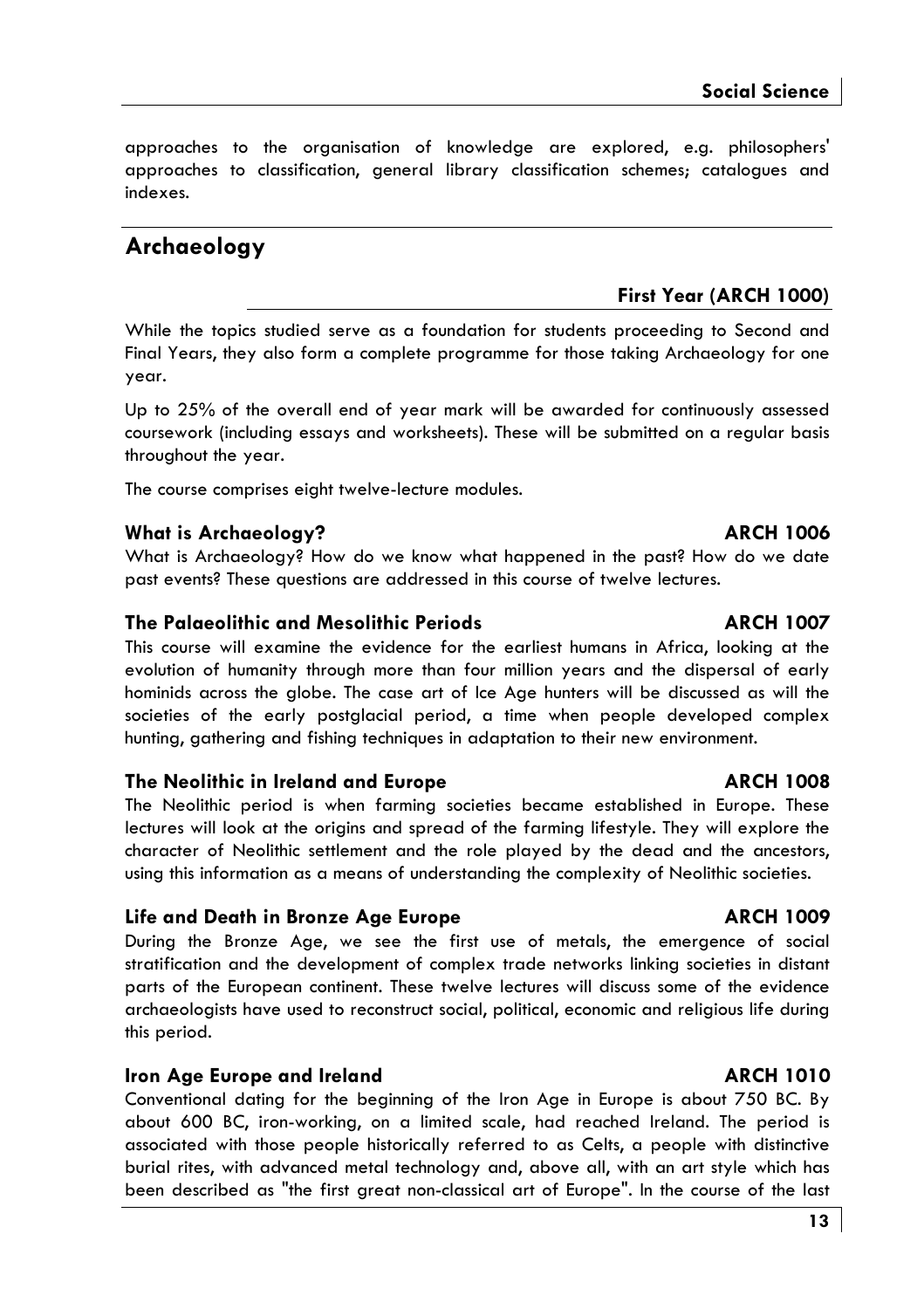century BC, the expansion of Roman power brought an end to Celtic independence. Only in Ireland did Celtic culture survive.

#### **Ireland and Europe in the Early Middle Ages The Construction CRCH 1011**

This course is an examination of the Archaeology of Ireland and Europe between the fifth and tenth centuries AD. The topics discussed will include the 'barbarian invasions', the Viking diaspora, and the art of the Church in Ireland.

#### **Later Medieval Ireland and Europe ARCH 1012**

The Archaeology of Ireland and Europe in the first half of the second millennium AD is discussed here. We will examine specifically the rise of high medieval European culture and the effects of the Anglo-Norman invasion of Ireland.

#### **The Archaeology of World Societies ARCH 1013**

In this course of twelve lectures students are introduced to both ancient civilizations, such as the Scythians, and modern societies such as the Australian Aborigines, Amazonian Indians and the Inuit of the Arctic Circle.

# **Economics**

### A general introduction to Economics and its methodology:

#### **Microeconomics ECON 1001**

The price system, theory of the firm, factors of production and their markets, microeconomic policy.

#### **Macroeconomics ECON 1002**

National income accounting, introduction to models of income determination, money, banking and credit, international economic relations, monetary and fiscal policy.

# **Geography**

The undergraduate course in Geography is intended to provide an appreciation of the scope of, and techniques relevant to, modern Geography. Integral to the programme are practical classes, laboratory work, project work and fieldwork as well as the normal lectures and tutorials. Fieldwork for on-site instruction and training in techniques is also an essential component of the Geography syllabus. During the three-year Degree programme, all students are required to complete a minimum of fourteen field classes from the programme of residential and non-residential classes organised by the Department. This programme will vary from year to year and students should consult the Department for further information. Information on the Geography Department and the courses it offers is also available on the UCD World Wide Web Server at www.ucd.ie.

*Note*: Although some school or other previous study experience of Geography is of course desirable, this is not an essential pre-requisite for entry to Geography at UCD.

**First Year (ECON 1000)**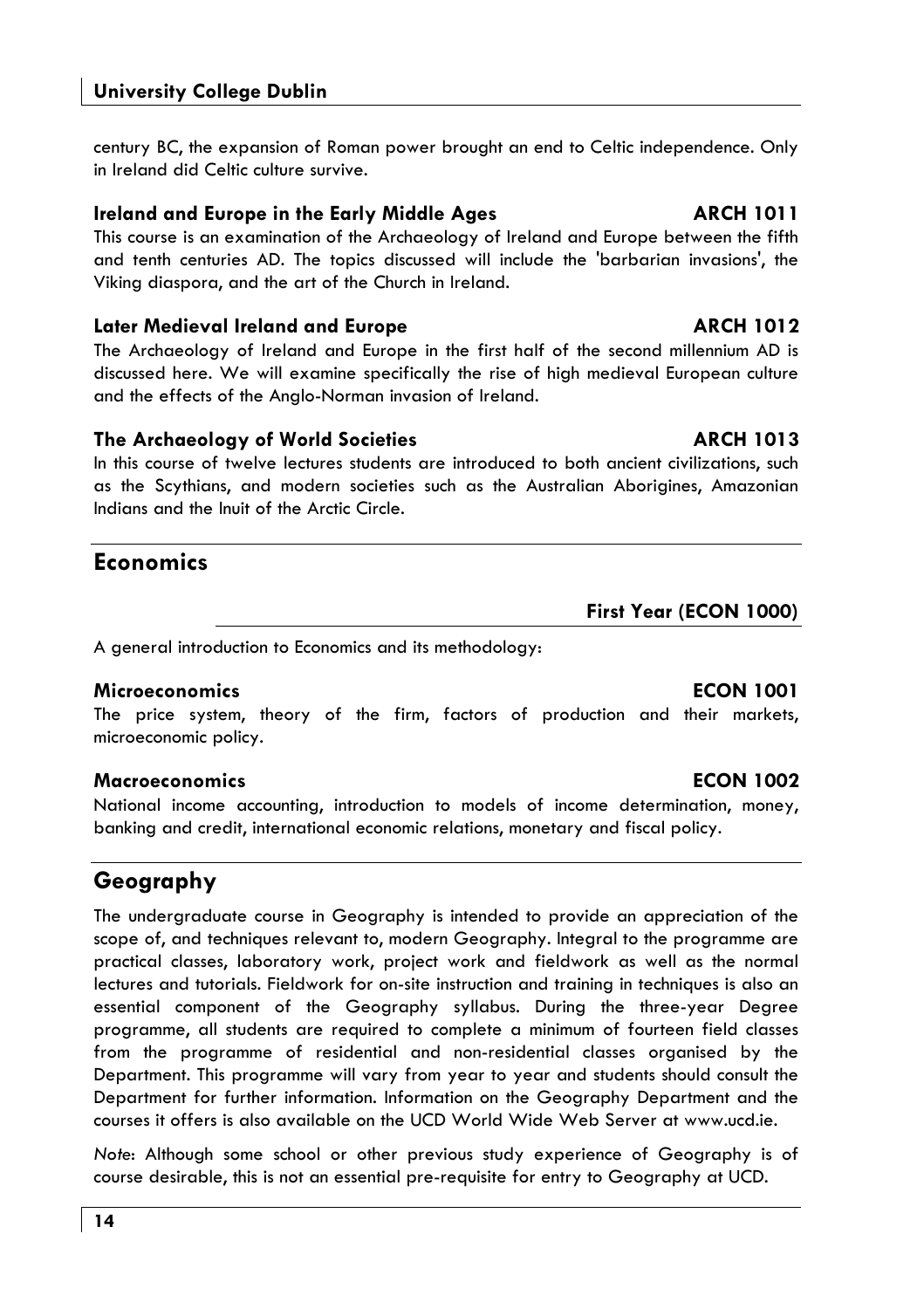### **First Year (GEOG 1000)**

The First Year syllabus comprises lecture courses, tutorials and a field trip programme.

Each student must take seven lecture courses, each of twelve lectures or equivalent. The exact programme of courses will vary from year to year but the following provides a good indication of the likely range of courses available.

#### **The Human Geography of Global Contrasts GEOG 1010**

A perspective is offered on how geographers study the great contrasts in population growth and economic development which divide the modern world into regions of surplus and regions of scarcity.

#### **Society and Space within the City CEOG 1021**

An examination of residential segregation, social activity patterns and human territoriality.

### **Geomorphology GEOG 1022**

This course will include a review of Geomorphology at the global scale. Topics to be discussed will include global relief features in relation to lithospheric plate motions and geomorphic process systems.

### **The Shaping of the Irish Landscape GEOG 1023**

This course examines how physical, social, cultural and political systems have combined over time to produce the complex and dynamic Irish landscape.

### **Global Environmental Issues GEOG 1024**

An examination of selected global issues particularly those concerning the earth's climate and human well-being.

### **The Form of the European City GEOG 1025**

An analysis of the characteristics of cities, mainly in Western Europe, from both an historical and contemporary perspective. The development of Dublin will be placed in this European context.

### **Introduction to Urban Geography and Planning GEOG 1027**

An introduction to the structure of urban systems and the issues that affect urban planning set within the context of increasing urbanisation.

In addition, First Year students must participate in tutorials. They must also attend at least two one-day field classes and complete the required assignments.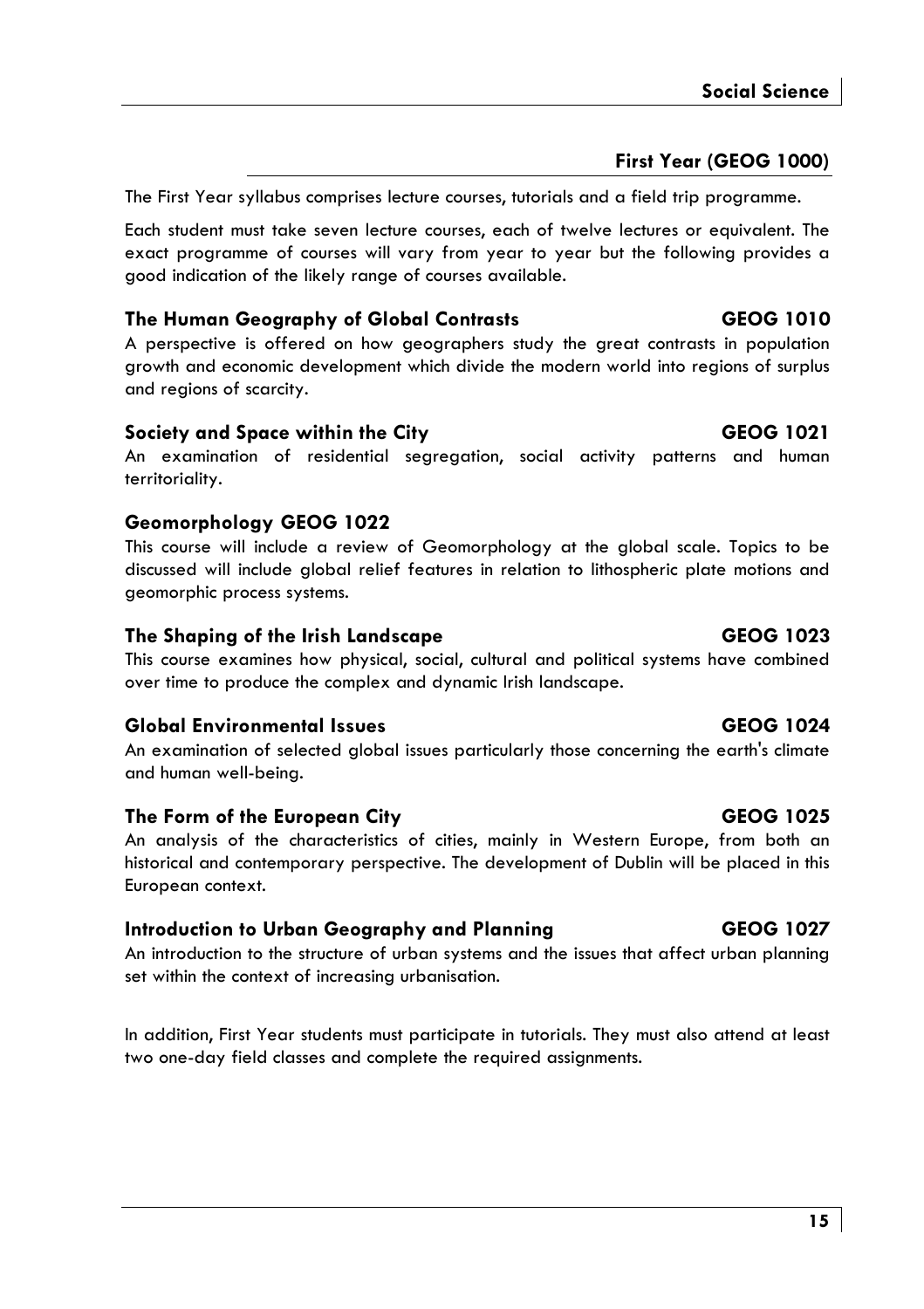# **Politics**

The subject Politics is concerned with the different political systems of the world – how they work, and what ideas underpin them. It has a number of sub-divisions:

- Political systems of particular countries
- Comparative politics
- International politics
- Normative political theory
- Research methods and the theory of science

One major area of Politics covers the study of political institutions and processes – governments, parliaments, elections, political parties, civil services, armies, pressure groups. It examines how they operate in different countries of the world, and makes comparisons across political systems. Building on descriptions of this kind, we can go on at a later stage to generalise about such issues as how political parties are managed and how voters typically cast their ballots. The second major area is political philosophy. Here, fundamental questions are raised about Politics and political ideas, for instance: What are the characteristics of a good political leader? What conception of freedom should be embodied in political life? What is the relationship between state and society? These questions are studied largely through the works of historical and contemporary thinkers.

More information on the Politics Department and the courses it offers is available on the UCD web server at www.ucd.ie/politics/.

### **First Year (POL 1000)**

The object of the First Year programme is to introduce students to the main features of politics, especially of democratic government, in their practical and theoretical aspects. Students are required to take the following courses:

| POL 1001        | Introduction to the Irish Political System | $(24$ lectures) |
|-----------------|--------------------------------------------|-----------------|
| POL 1002        | Political Theory: Models of Democracy      | (24 lectures)   |
| POL 1004        | Government and Politics of the USA         | $(12$ lectures) |
| POL 1005        | Introduction to Comparative Government     | $(12$ lectures) |
| <b>POL 1006</b> | Introduction to the European Union         | $(12$ lectures) |
| POL 1007        | Tutorials                                  |                 |
| <b>POL 1008</b> | Introduction to International Politics     | $(12$ lectures) |

In practice, this means that students attend four lectures and one tutorial per week for two semesters. Tutorials meet in groups of about ten students. Assessment is mainly by written examination papers at the end of the Second Semester. Certain percentages of marks are allocated to tutorial attendance, class participation and essay-writing.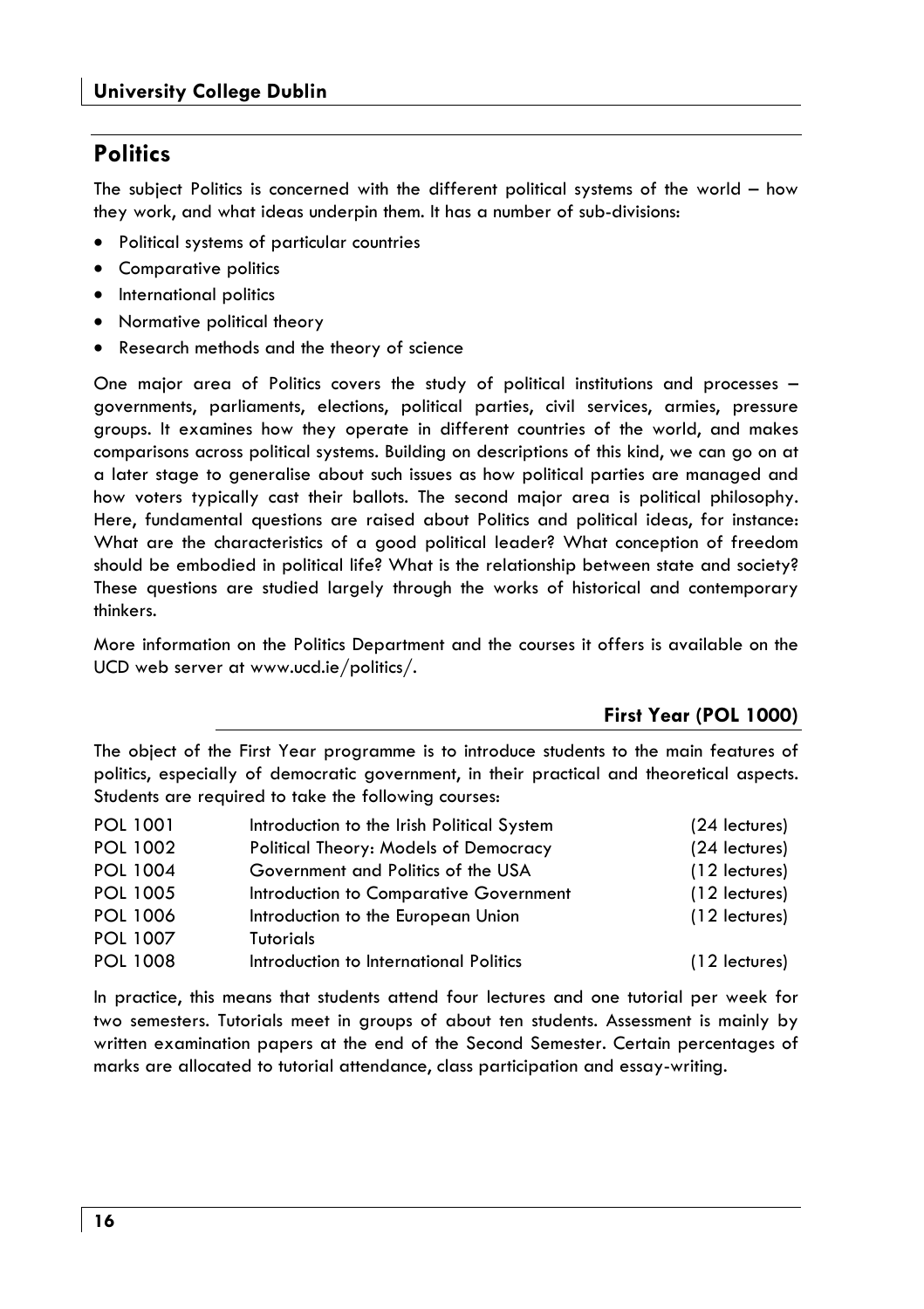# **Regulations for Second and Third Year Social Science**

Students choose either of the following two combinations of subjects for Second Social Science provided they have passed three subjects in First Year and the combination they choose contains two of these subjects:

Social Policy *and* Sociology

*OR* 

Social Policy *or* Sociology

 and *one* of the following: Archaeology Economics Geography Information Studies **Politics** 

Students continue with the two subjects selected in Second Year for their Final Year. A pass mark in both subjects must have been attained before entering Final Year.

Students choosing to study Social Policy in combination with a second subject other than Sociology should note that their choice of optional courses in Second and Third Year may be limited due to timetable constraints.

Where courses are described in unitised form, the unit value of each course is given in brackets after the course title.

A one-unit course is a course which either consists of one lecture/tutorial per week for a twelve week period, or represents an equivalent proportion of the year's work; two-unit and three-unit courses are *pro rata*.

The term *Semester*, where used, means a twelve-week teaching period, normally from September to January and January to April.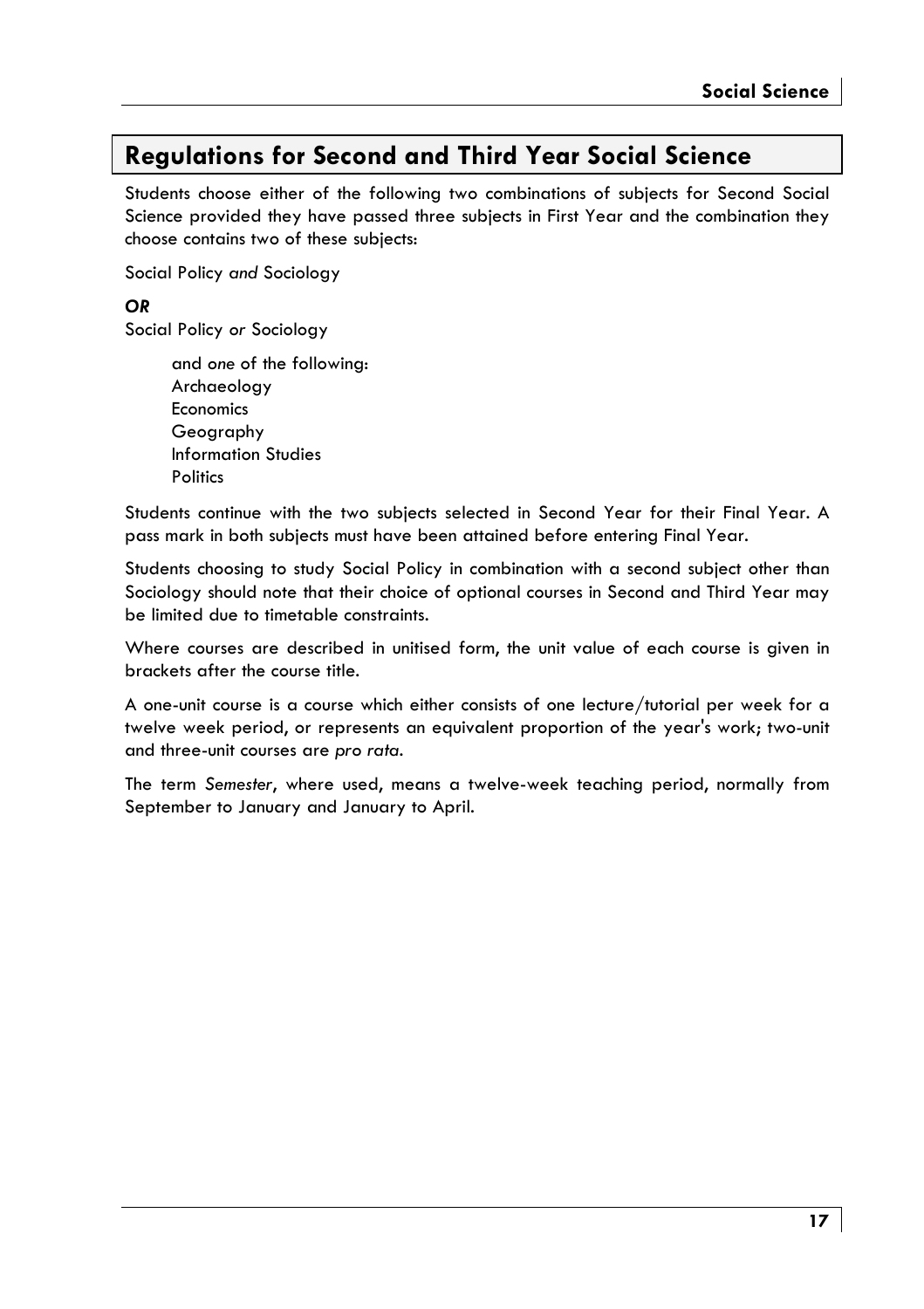**18** 

# **Syllabus of Second and Third Year Social Science Courses**

# **Sociology**

*Students take 6 x 5 credit courses* 

### *Core Courses* **(taken by all students)**

### **Sociological Theory I & II (5 credits) SOC 2012**

This course aims to introduce students to modern debates in sociological theory. It examines both Symbolic Interactionism, through the work of Mead, Goffman and Blumer, and Functionalism, through the contributions of Parsons and Merton. Contemporary critiques of these approaches and their further elaboration are also addressed.

The second half of the course develops some of the issues raised in Sociological Theory I. It looks in some detail at Feminist approaches. Also examined are neo-Marxist perspectives, in particular the work of Gramsci and Lukás, as well as the Structuralism of Lévi-Strauss.

### **Research Design and Qualitative Methods (5 credits) SOC 2008**

Topics that will be addressed include the planning and designing of research projects, sampling and selecting, validity and reliability, generating qualitative data, sorting and indexing qualitative data, and producing analyses and explanations which are convincing. Each student will attend bi-weekly lectures course and workshops. Lectures and workshops will be held on alternate weeks throughout academic year and will be closely linked. In addition to the lecture course, each student will be required to carry out and complete two related research reports.

Each student will attend a weekly seminar.

### **Sociology of Family and Gender (5 credits) SOC 2013**

The institution of the family has been described as the most critical organisational context in any society. This course examines a range of sociological literature, both theoretical and empirical, on the family. Issues in defining the family are examined in the context of diversity in family forms and historical controversies about the family. A major focus of the course is change and the family, with particular reference to the economy and familial roles. There is a special emphasis on Irish studies of the family. Other themes in this course include those of violence in the family, mate selection and marital quality. The second half of the course offers an introduction to gender issues, especially in Sociology. Sociological theory is examined in the context of gender and the wider body of feminist thought. Specific topics include the social construction of male and female roles, work, the body, power, and the study of masculinity.

**Second Year (SOC 2000)** 

### **Seminars (5 credits) SOC 2009**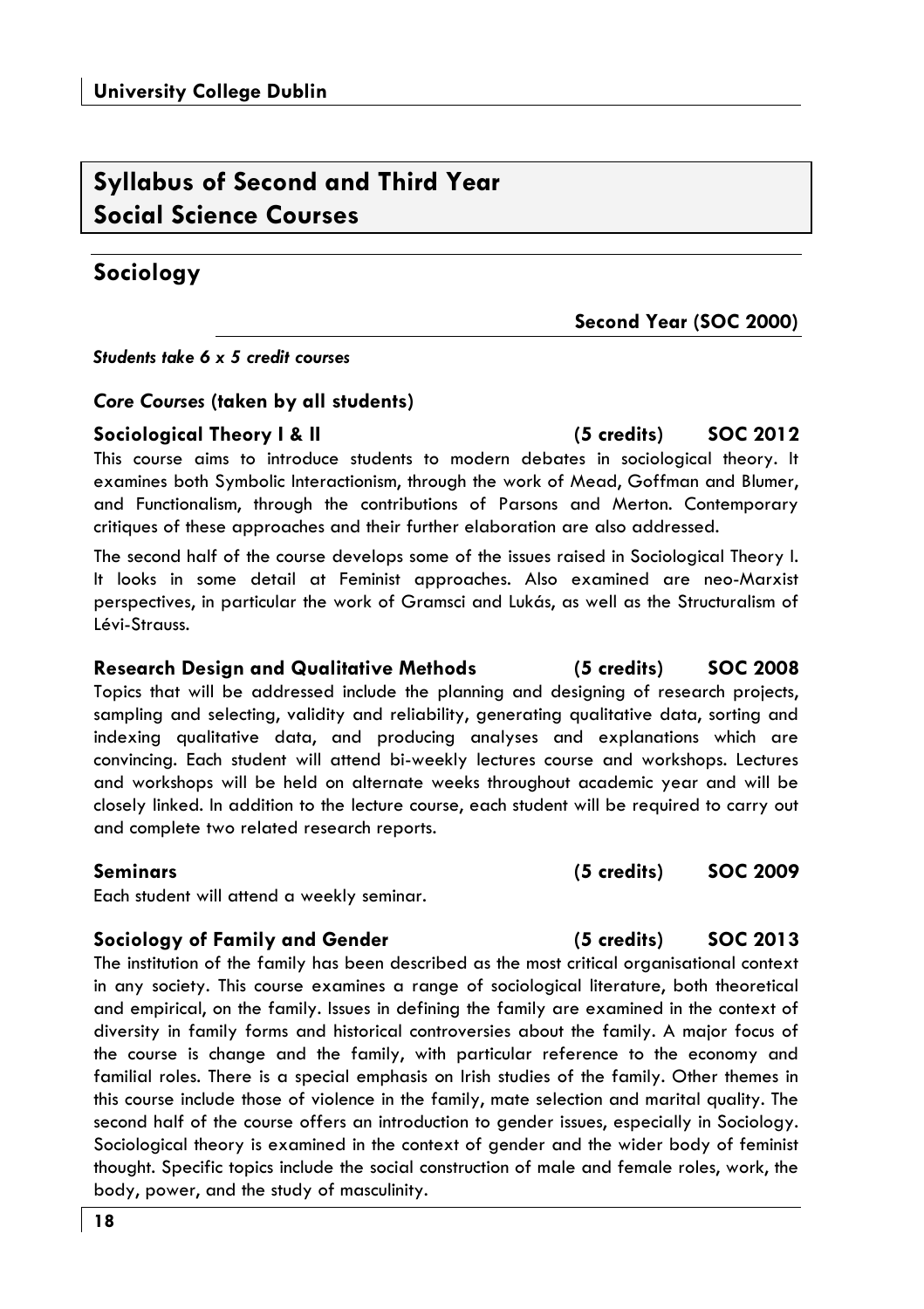### *Optional Courses* **(students take two of the following three optional courses):**

### **Development I & II (5 credits) SOC 2016**

Development I: No matter how much or how little you know about our developing world, your assumptions will be challenged in this course. What is development? Is it about people or the economy? – can an economy develop while the people become 'worse off'? Does development happen in isolation or are all the countries of the world connected?

This course will introduce you to the field of development studies, from a sociological perspective. As with other areas of Sociology, the Sociology of Development can trace many of its central ideas to the emergence of Sociology in the last century. However, the Sociology of Development, as a field of study in its own right, only emerged after the Second World War.

The course itself has one main theme. This theme is fundamental to the course. - What is development? The concept development is presented in both its economic and humanitarian guises: Is development concerned solely with economic growth, industrialization etc.? Or should we focus on the welfare of people and mould economic growth to it?

The purpose of this course is to introduce you to a general history of development. It is expected that this course will provide you with the knowledge necessary to produce a critical understanding of current and future developments in this global village.

Development II: This course examines the conditions and prospects of less developed countries, the 'South' within the context of differences in natural resources, the impact of colonialism and the international economic order. The internal dynamics of less developed countries are analysed with reference to classes, ethnicity, interest groups and political factors and the implications of population expansion. Particular attention is paid to the position of women. The 'North' (or advanced industrial capitalist countries) is identified as part of the problem – can it be part of the solution? This question is examined in relation to the operation of transnational corporations and the role of aid.

# **Work and Industry and**

**Social Stratification (5 credits) SOC 2014** 

Most people spend most of their lives working. Many spend much of this time thinking about their leisure time. Why is work alienating for so many? What makes work rewarding rather than dull? Much thought has been put into organising our lives at work so why is our experience so often repetitive?

The second part of this course aims at introducing students to key theorists and some basic facts of social stratification. It first looks at concepts that originated in the classic tradition of Marx, Weber and Durkheim. In a second step it investigates how these concepts and their consecutive interpretation and advancement have been applied to the empirical environment in America (US) and Europe (UK and the Republic of Ireland). The course will end with a discussion of the relationship between an assumed political equality (citizenship) and actual existing social inequality.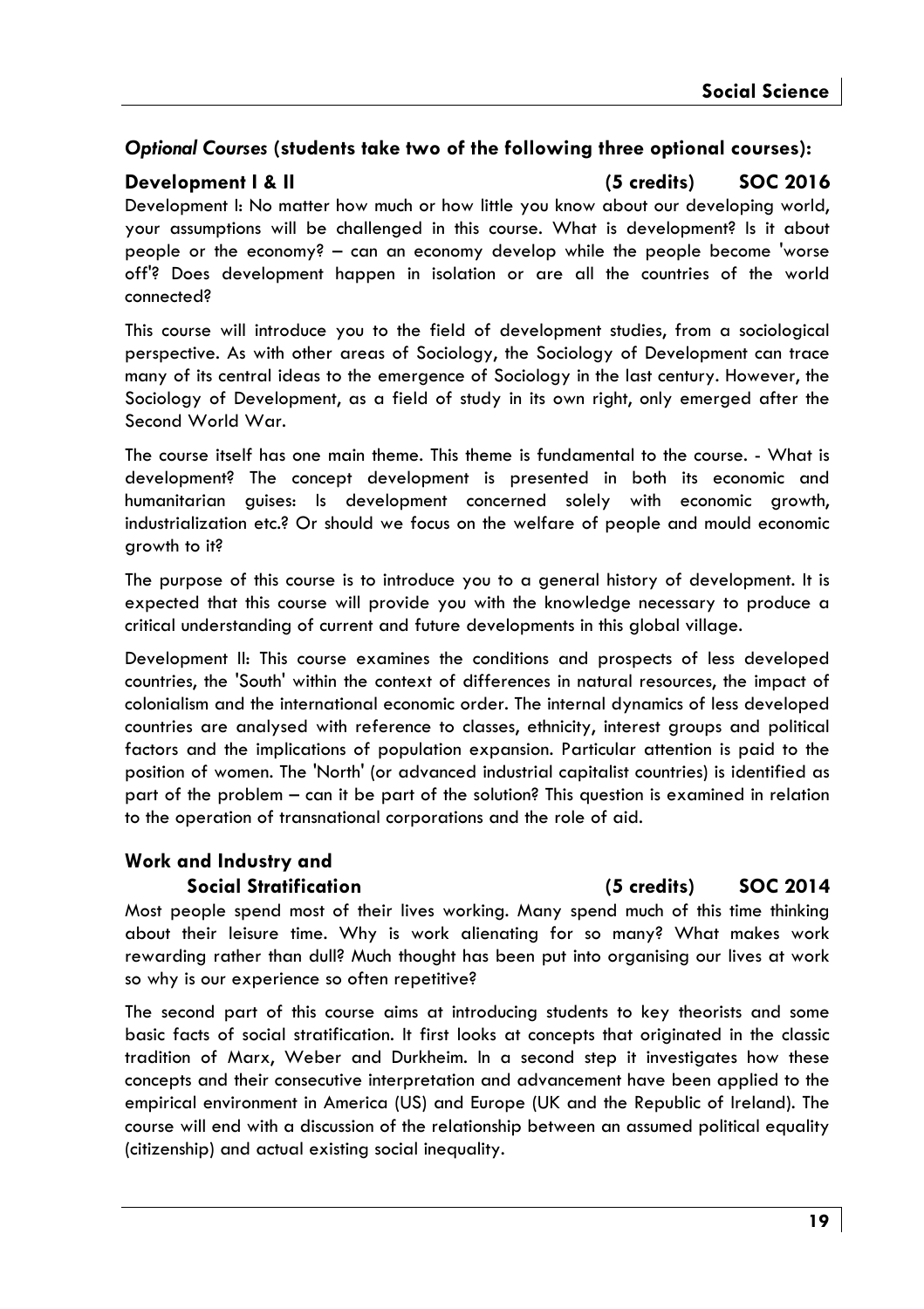#### **Sociology of Communications and Public Discourse and the Media (5 credits) SOC 2015**

The first part of this course will provide an introduction to the Sociology of Communications, reviewing different research and theoretical perspectives that help us to understand the role that mass communications play in contemporary society. It will examine the main approaches to the study of the media audience, texts and production (including cultural and reception studies, feminist perspectives, semiotics and the political economy of the media). Public Discourse and the Media analyses the role of the media in mature democratic societies, particularly in relation to the maintenance of the public sphere. The course looks at the way that news stories and other genres are created, the role of media producers and sources, whether objectivity is possible and the influence of the political and economic forces (including the role of the state, the issues of censorship, access, coverage of minority issues, public service broadcasting and the influence of the media in setting public agendas and debate).

### *Students take 6 x 5 credit courses*

#### *Core Courses* **(taken by all students)**

#### **Sociological Theory III & IV (5 credits) SOC 3001**

A central goal of this lecture course is to examine linkages between contemporary sociological theory and empirical social research. Contemporary theoretical advances within major sociological traditions are discussed and empirical case studies within these traditions are considered. In particular, issues dealing with agency and structure, as well as modernity, are raised.

Each student will attend a weekly seminar.

# **Research Design and**

#### **Quantitative Research Methods (5 credits) SOC 3007**

It is not necessary to be a mathematician or statistician to develop an understanding of quantitative data or how they can be analysed. Data analysis is not an alternative to 'Statistics' but has its own distinct meaning. Data analysis is concerned with making social researchers aware of the use, interpretation and evaluation of relevant data rather than a formal understanding of statistics. It is important to remember that data analysis should be a tool that you use to arrive at an understanding of the operation of social processes. The objective of this course is to ensure that students acquire practical research skills. Students will be introduced to the statistics package SPSS for Windows. It is intended that through learning technical skills, students will acquire a basic comprehension of the principles of statistical testing.

**Seminars (5 credit) SOC 3002**

**Final Year (SOC 3000)**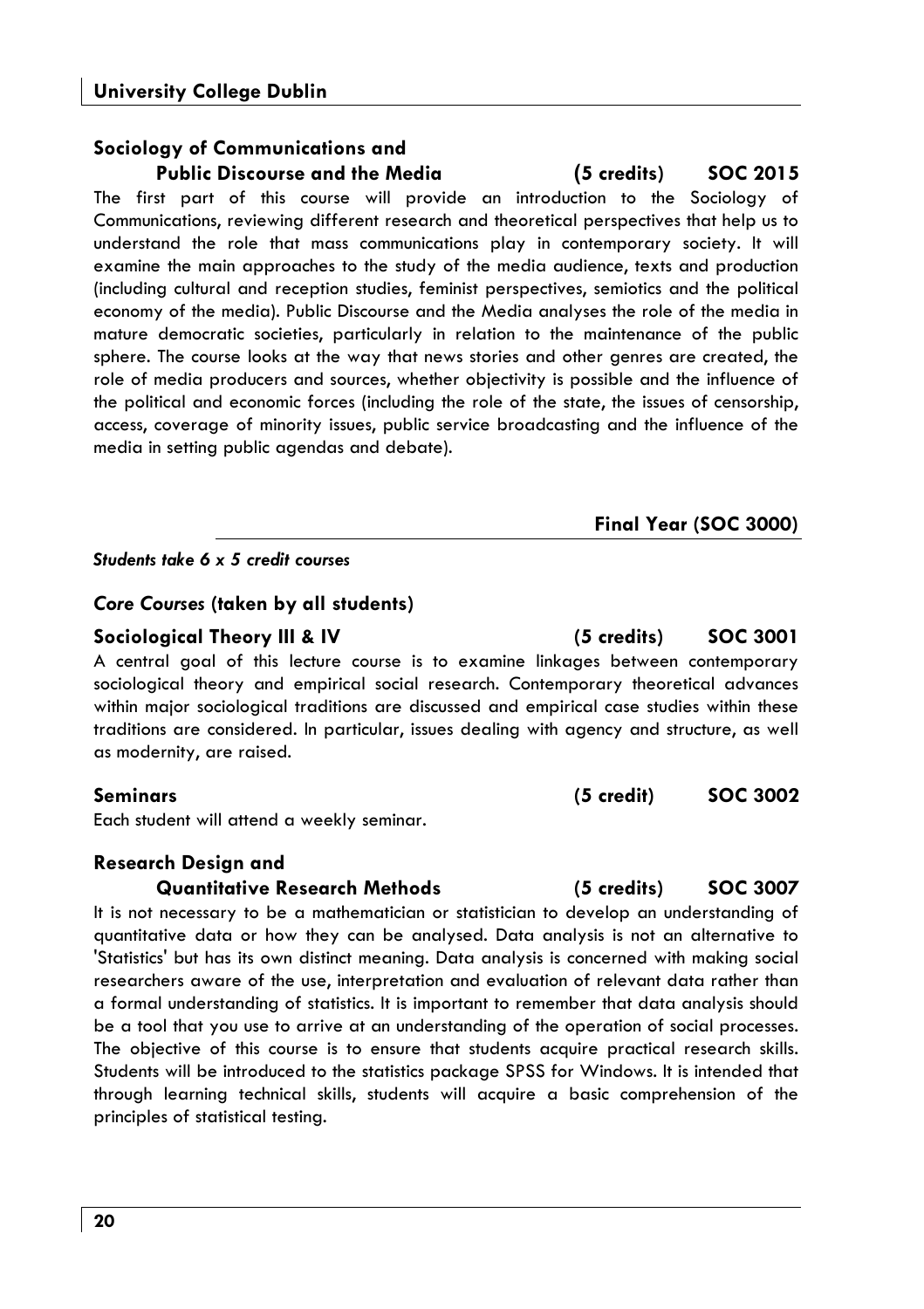#### **Optional Courses**

Students will take three of the following six optional courses. All optional courses will be taught in one semester only.

#### Governance in Society: I & II (5 credits) SOC 3042

Sociology has still not settled the question of the means whereby social cohesion or social order and patterned social behaviour is achieved. In response to this situation this course proposes that social life is a relatively orderly affair as a result of the processes and activities of governance in society. Governance is the proper activity of identities. Human societies are nested hierarchic structure of governance in which identity is recursively constituted at each level. As individual is embedded in group so too are the individualgroup embedded in the overarching survival unit. This course looks at the activities of governance at the two basic levels of identity: individual and organised social group. The third and most inclusive level of identity (survival unit=state society) which embraces these two is not covered in this course.

Governance and Society I (Sociology of Emotions): This course challenges the usual sociological approach to the problem of social order, which is based on mentalist or cognitivist presuppositions: values and norms are things that minds deal with. The course argues that the role of emotions and of affective bonds has been denied and neglected to the detriment of the entire sociological enterprise tout court. This course is organised around an explication of the master social emotions of pride and shame and examines their role in the regulation of social life and, specifically, social relationships. Topics covered are: the history of shame, social conformity, the role of emotions in work and the emotions and violence.

Governance and Society II (Social Organisation): This course is not the standard introductory course to the Sociology of Organisations or Organisational Sociology as it is called. Its aim will be to present a number of new perspectives that have emerged in the field of social organisation in the last two decades. It will attempt to introduce the student to a new and hitherto neglected perspective of social organisational theory. Although incorporating many contributions from the fields of Industrial Sociology and organisation theory it also transcends these with new perspectives. The course will attempt to show that social organisation theory is a potentially fruitful field of sociological theory and research, at once both theoretical and 'applied', that is capable of illuminating many facets of contemporary society.

#### **Crime and Social Control (5 credits) SOC 3043**

The aim of this course is to introduce students to a broad range of theoretical and applied debates within the field of criminology. In Ireland and elsewhere, issues of crime and social control have come to play an increasingly prominent role in public debate. These frequently heated debates are underpinned by more abstract questions about the role and limits of government, the responsibilities of individuals, and our understandings of justice, safety, and community. In trying to address these various issues, this course seeks to develop and enhance students' understanding of the major explanatory models within criminology. The focus is upon applying these frameworks to a range of debates surrounding the nature of crime, and the impact and effectiveness of various strategies of social control. We will explore a variety of historical and contemporary issues relating to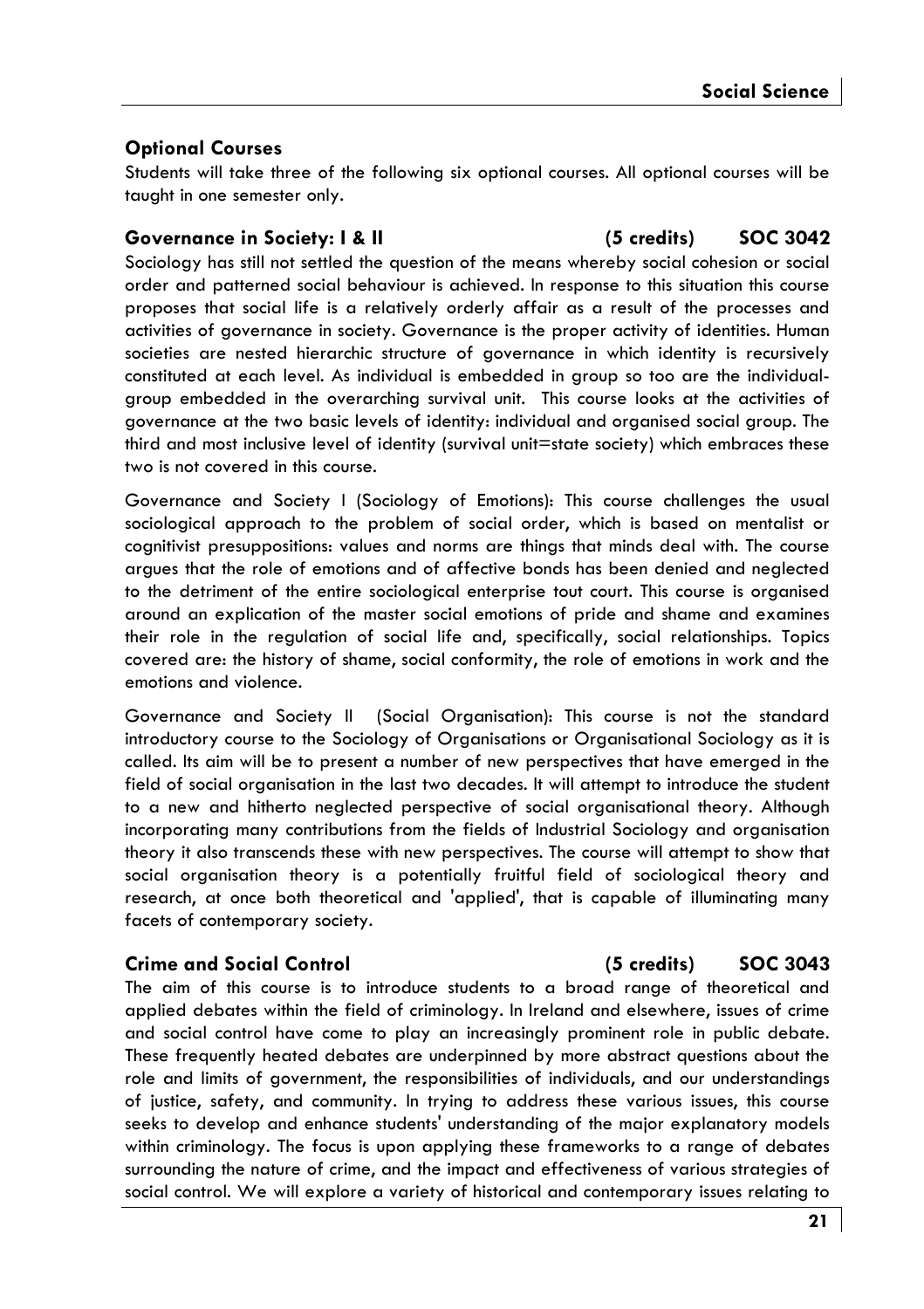#### **University College Dublin**

crime, policing and punishment in the Irish Republic and in Northern Ireland, and relate these to experiences and debates in other jurisdictions. In doing so, we will examine the impact of social and economic divisions – and broad processes of social change – upon issues of crime and social control.

#### **Health Illness and Society (5 credits) SOC 3044**

This course is concerned with the relationship between society and matters of health and illness. Topics for discussion will include theoretical understandings of health and illness; how people define health and illness; health institutions and patterns of health and illness based on age, gender and class.

#### **Comparative European**

**Societies and American Society (5 credits) SOC 3045** 

Comparative European Societies examines the politics and societies of Europe and in particular we focus on the making of contemporary Europe. Our discussion is focused on the evolution and operation of key European societal and political institutions, in different countries, from the 1960s onwards.

American Society: This part of the course aims at introducing students to current trends and discussions in American Sociology. By looking at six topics (Exceptionalism, Civil Society and Politics, Community, Individualism and Social Capital, Multiculturalism and Pluralism, Urban Sociology, and Popular Culture) students will get an overall impression of the main developments in American society and politics and how the Social Sciences have tried to analyse and understand them.

#### **Sociology of the Environment I & II (5 credits) SOC 3046**

Sociology of the Environment I examines the relationship between society and the biophysical environment. It draws on constructivist, realist, Marxist and eco-feminist approaches; analyses the theory of 'risk society'; examines the consequences of economic globalisation for the ecosystem; discusses the development of environmental movements; and explores the role of the media in placing environmental issues on the public agenda.

Environmental Sociology II: The relationship between humanity and nature is central to a wide range of contemporary issues. This course looks at issues relating to people, animals, landscapes and eco-systems against the historical and evolutionary backdrop of biological anthropology. Topics include: Animal rights, wolf-introductions, GM agriculture, artificial eco-systems, synthetic wilderness, global warming, the sociology of pets, antiroads protesters, hunt saboteurs, the ecology of human culture, the myth of the 'ecological Indian', the sociology of landscape, and 'Gaia'.

#### **Political Sociology and Sociology of Childhood (5 credits) SOC 3047**

Political Sociology: 'What is power?' and 'Where is it exercised?' are two major questions in Political Sociology. The earlier sociological approach to the political tended to concentrate on the exercise of power by and within the state. New Political Sociology, however, looks for power throughout society. Thus, the question 'Who are we?' becomes a political question. In this course conceptualizations of power will be addressed, as will notions of political space, political action and identity. You will be introduced to debates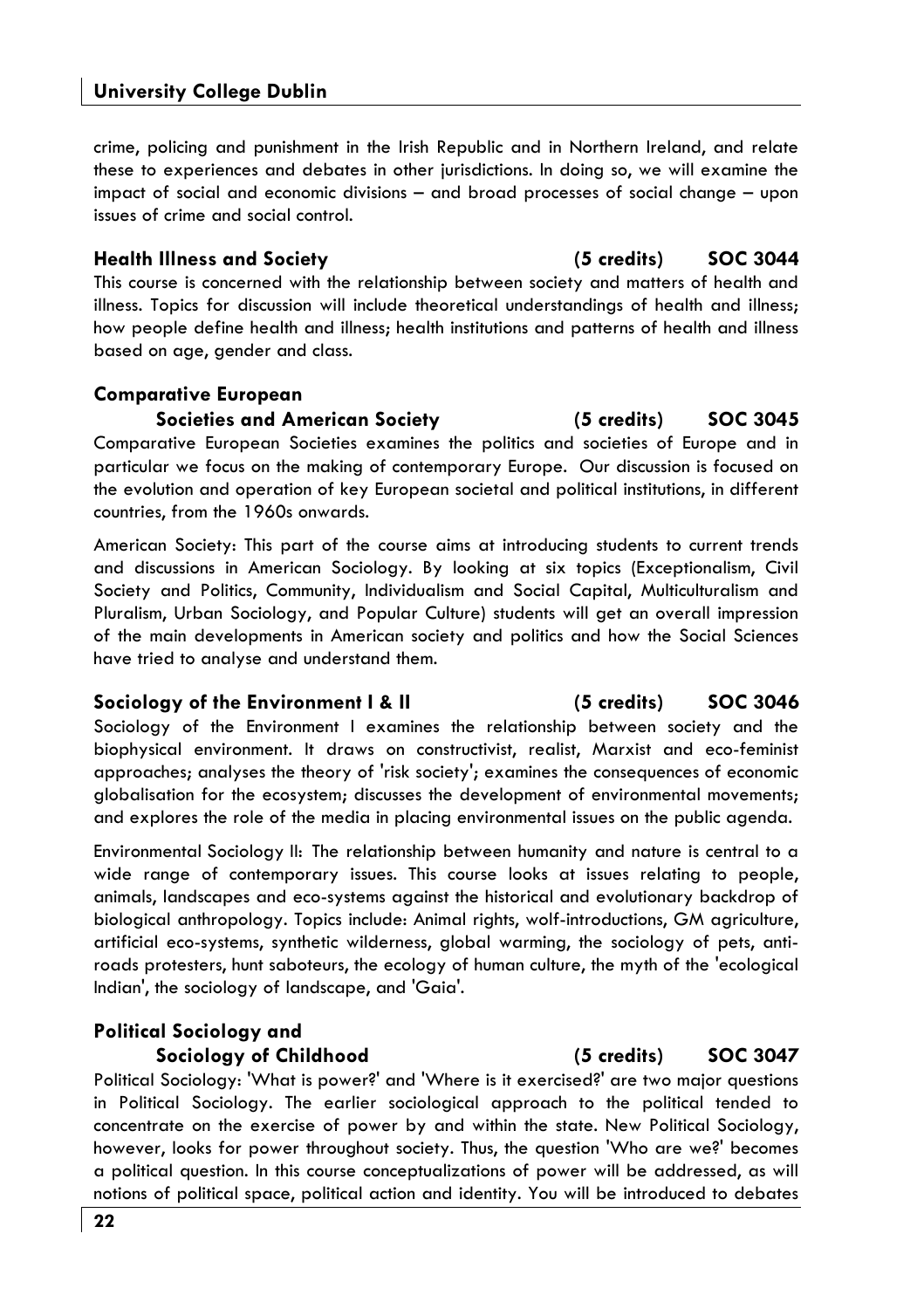about the more macro level of state, civil society and the public sphere, as well as the more micro and meso levels of identity and social movements.

Sociology of Childhood: Perspectives on childhood-developmentalism, social constructionism, protectionism, dependency, generation and segregation/exclusion and their application to issues around daycare, economic matters, the role of the State, the impact of new family forms, children coping with adversity, play as children's culture or culture for children, doing research with children, childhood in Ireland.

#### **Notes for Second and Final Year Students**

- The provision of a course in any particular year is subject to the availability of staff and, in the case of an option, to its selection by a sufficient number of students. Certain optional courses may only be available timetable permitting. Courses additional to those listed may be provided in a particular year.
- Students may also take as options within Sociology timetable permitting certain courses taught by other Departments, notably the Department of Philosophy; the express permission of the Head of the Department of Sociology and of the Head of the other relevant Department is required.
- Optional courses listed above for the Third Year may from time to time be offered as options in the Second Year and *vice versa.*

# **Social Policy**

### **Second Year (SPOL 2000)**

Students in second year Social Policy will normally take twelve units, eight units from the core courses and four units from the required courses listed below.

### *Core Courses* **(Eight units)**

#### **Irish Social Policy (1 unit) SPOL 2001**

Further analysis of the effectiveness of contemporary Irish Social Policy initiatives in selected policy areas.

#### **Poverty and Social Exclusion (1 unit) SPOL 2002**

This course examines the debate on relative and absolute poverty, issues in the measurement of poverty and the wider question of social exclusion. It looks at strategies to tackle poverty and exclusion, and includes units on the financing of social service actions.

#### **Women and Social Policy (1 unit) SPOL 2003**

Students will be introduced to some of the women's issues which arise in Social Policy design and administration in Ireland. The special vulnerability to poverty, higher unemployment and lower incomes among women and their treatment in social security regimes are among the themes examined.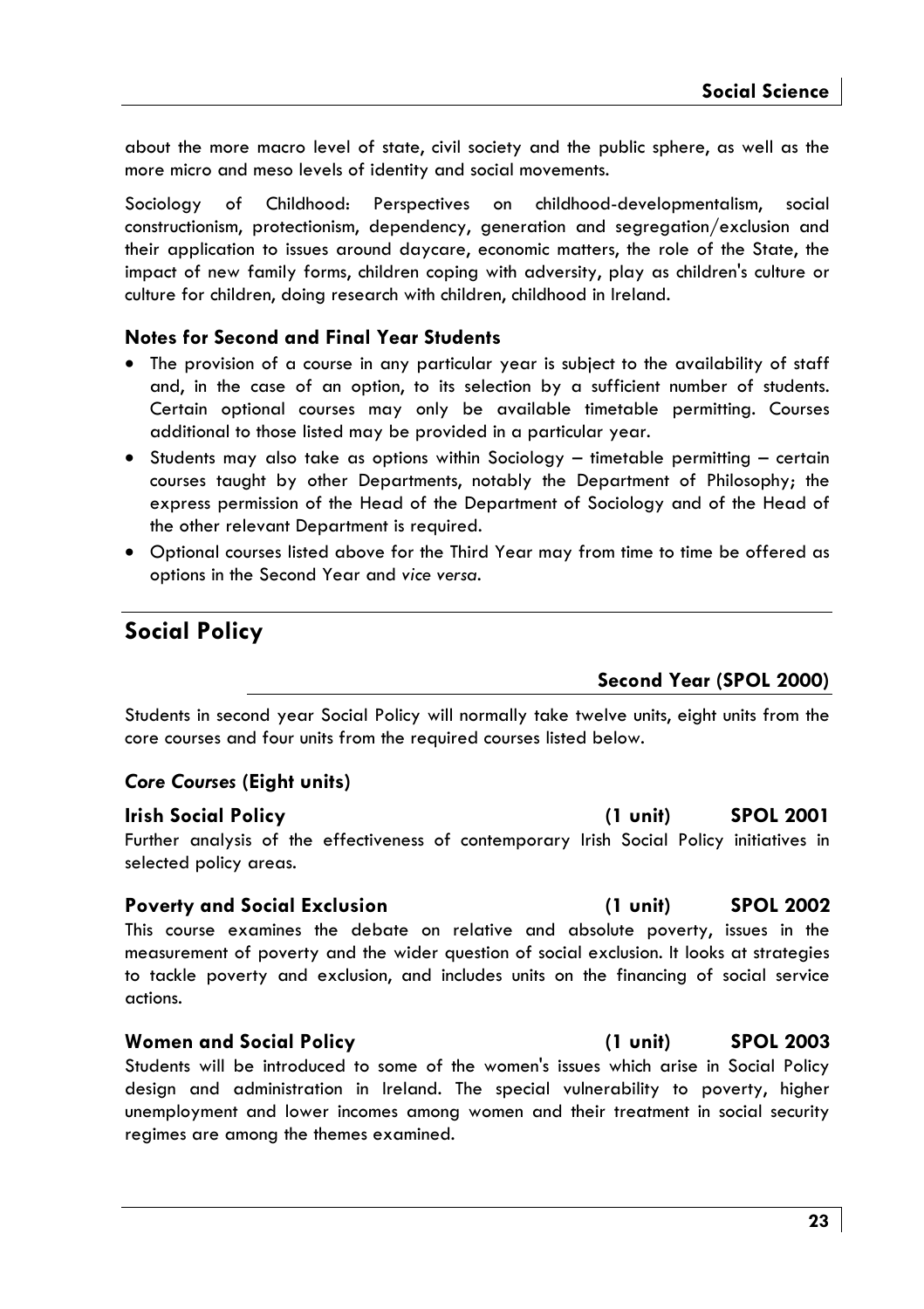## **University College Dublin**

### This course focuses on certain key ideologies in Social Policy discourse. Theorists analysed include representatives from the New Right, the New Left and feminist writers, along with those who seek to defend the welfare state. Central themes such as approaches to the concepts of need, obligation, reciprocity and the role of the state underpin the series.

# **Social Need and**

**Social Services (Workshops) I (1 unit) SPOL 2005** 

This series of workshops focusing upon a wide variety of personal social services areas is offered in order to help students develop a perceptive, analytical and sensitive approach to the social services. Use will be made of a variety of teaching resources including visual material, identification of relevant literature and visits to agencies

| Social Need and                |                    |                  |
|--------------------------------|--------------------|------------------|
| Social Services (Workshops) II | $(1 \text{ unit})$ | <b>SPOL 2006</b> |
| <b>Family Policy</b>           | $(1 \text{ unit})$ | <b>SPOL 2007</b> |

This course will address some of the principal questions around defining families and the various approaches to social policies as they affect families.

#### **Social Policy Seminars (1 unit) SPOL 2008**  This course consists of small group discussions, focusing in some depth upon various aspects of the themes covered in the Irish Social Policy lecture series.

# *Required Courses* **(four units to be taken)**

| <b>Economics for Social Policy I</b>                                                                                                                                               | (1 unit) | <b>SPOL 2009</b> |
|------------------------------------------------------------------------------------------------------------------------------------------------------------------------------------|----------|------------------|
| This course will give students a basic understanding of some of the more important areas<br>of micro- and macroeconomics relevant to Social Policy. In order to be able to analyse |          |                  |
| the effectiveness of government and Social Policy it is first necessary to understand the<br>institutions behind these policies.                                                   |          |                  |

| <b>Economics for Social Policy II</b>                                                                                                                                                                                                                                             | $(1 \text{ unit})$ | <b>SPOL 2010</b> |
|-----------------------------------------------------------------------------------------------------------------------------------------------------------------------------------------------------------------------------------------------------------------------------------|--------------------|------------------|
| <b>Politics and Public Administration I</b>                                                                                                                                                                                                                                       | (1 unit)           | <b>SPOL 2011</b> |
| This course provides a critical analysis of the Irish political system. It examines the role of<br>the Oireachtas, Civil Service and other institutions in the administration and policy-making<br>process, and looks at wider influences such as the role of the European Union. |                    |                  |
| <b>Politics and Public Administration II</b>                                                                                                                                                                                                                                      | $(1 \text{ unit})$ | <b>SPOL 2012</b> |
| Psychology I                                                                                                                                                                                                                                                                      | $(1 \text{ unit})$ | <b>SPOL 2013</b> |

This course introduces students to a range of personality theories together with an introduction to social and organisational psychology.

### **Ideology and Social Policy (1 unit) SPOL 2004**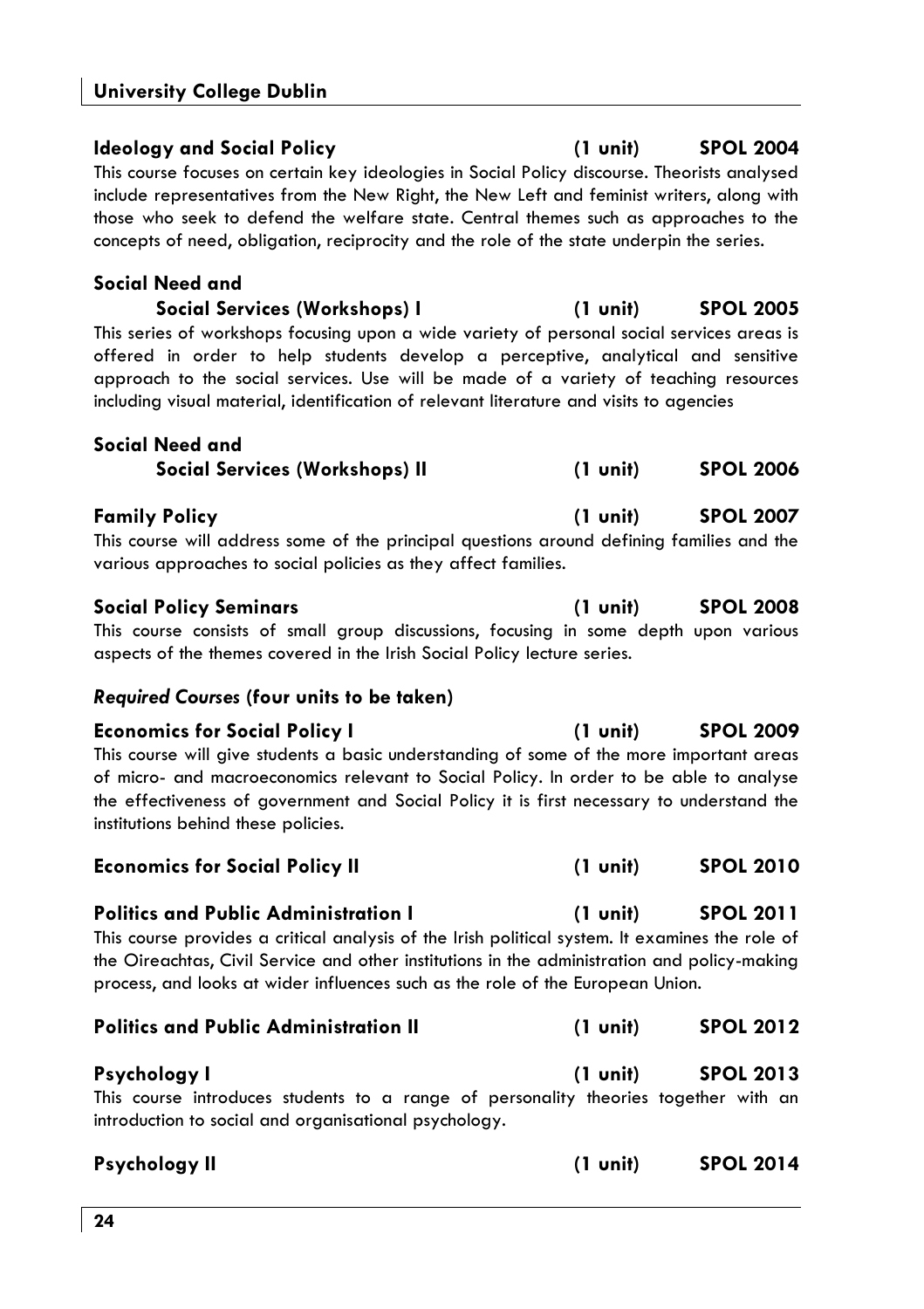**Comparative Social Policy I (1 unit) SPOL 3001** 

**Final Year (SPOL 3000)** 

This course seeks to analyse and evaluate social security policies and health policies in a number of European countries.

Students in Third Year Social Policy will normally take twelve units, seven units from core

| <b>Comparative Social Policy II</b> | $(1 \text{ unit})$ | <b>SPOL 3002</b> |
|-------------------------------------|--------------------|------------------|
|-------------------------------------|--------------------|------------------|

#### **Social Policy Analysis (1 unit) SPOL 3003**

*Core Courses* 

**Notes for Second Year Students** 

courses and five units from optional courses.

The principal concern of this course is to explore theoretical approaches to the study of social policy, assumptions underlying selected policy initiatives and how government can utilise Social Science research to improve policies and programmes. Policy analysis is examined as a means of synthesising information, including research results to produce policy decisions and determine future needs for policy-relevant information.

### **Social Policy Seminars I (1 unit) SPOL 3004**

These seminars will consist of small group discussions on a range of substantive issues in Social Policy analysis. They will cover both conceptual and

| Social Policy Seminars II |  |  |
|---------------------------|--|--|
|---------------------------|--|--|

This course will cover aspects of the field of family policy in Europe including: problems of definition and comparison; demographic trends and the implications for family policy; EU directives and other European initiatives affecting families; trends and policies for lone parents throughout Europe; work and family roles and family income policies.

#### **Evaluation Research (1 unit) SPOL 3007**

This course will introduce students to the process, methodology and policies of evaluation research. It will cover the principles and methods involved at each stage of the process.

#### *Optional Courses*

Candidates are advised that although it is possible to take Social Work courses as part of their undergraduate programme in Social Policy, these are introductory courses and do not constitute a professional training in Social Work. For details of courses leading to

### **25**

# **Social Policy Seminars II (1 unit) SPOL 3005**

| (I UNIT)                      | SPUL 30 |
|-------------------------------|---------|
| a range of substantive issues |         |
| d applied policy areas.       |         |
|                               |         |

| European Family Policy                                                                     | $(1 \text{ unit})$ | <b>SPOL 3006</b> |
|--------------------------------------------------------------------------------------------|--------------------|------------------|
| This course will cover aspects of the field of family policy in Europe including: problems |                    |                  |
| of definition and comparison; demographic trends and the implications for family policy;   |                    |                  |
|                                                                                            |                    |                  |

*Programme content may vary slightly from year to year.* 

Students who did not take courses in Economics or Politics in First Year will be required to take these courses in Second Year as listed above under Required Courses. All required written work must be submitted in order to fulfil the requirements of the course.

Attendance will be taken into account in assessing the year's written work.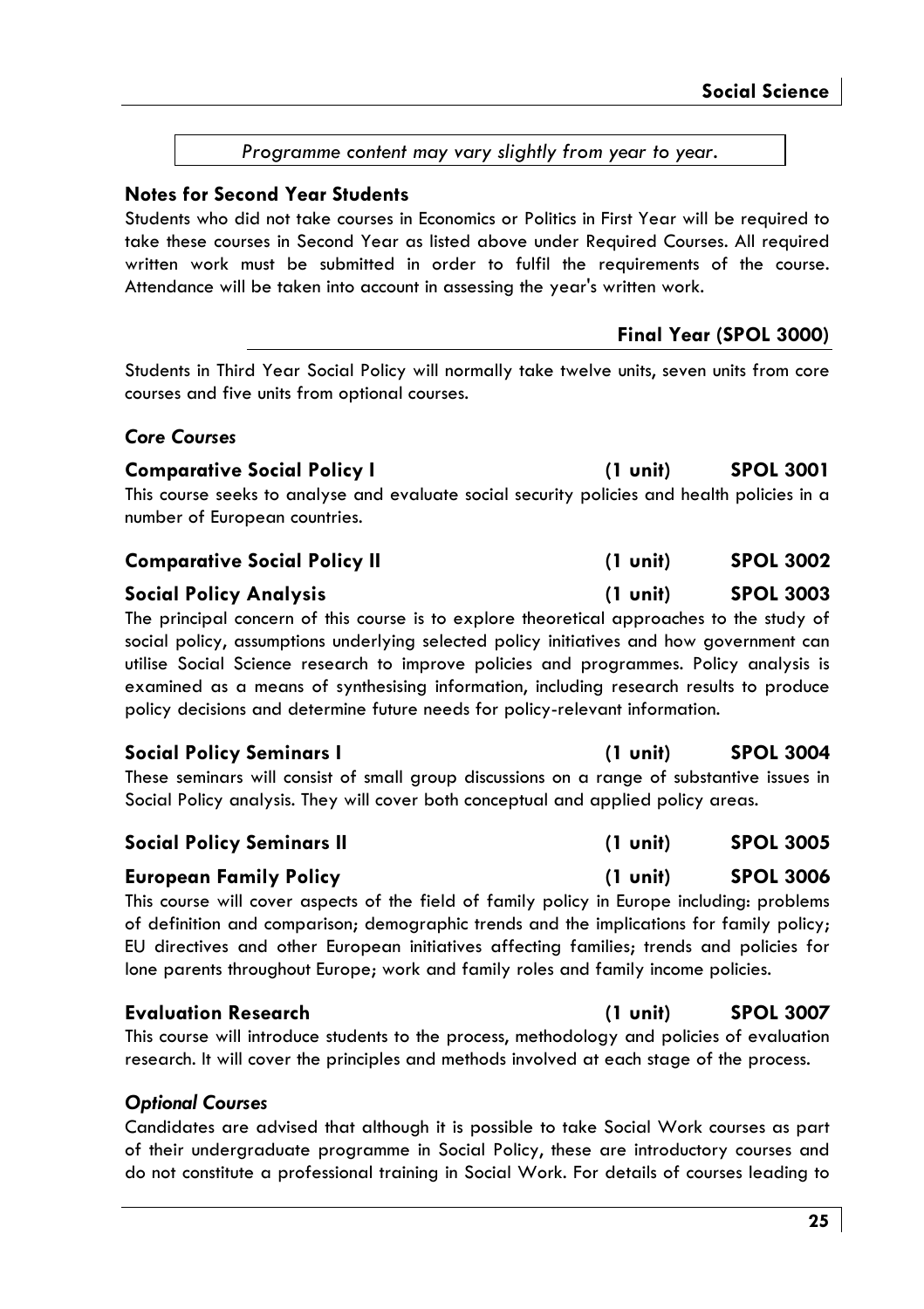a professional training in Social Work, see MSocSc (Social Work) and the Higher Diploma in Applied Social Studies.

#### **Business Administration I (1 unit) SPOL 3008**  This is an introductory course which runs for twenty-four lectures on the basic concepts for understanding Business Administration.

| <b>Business Administration II</b> | $(1 \text{ unit})$ | <b>SPOL 3009</b> |
|-----------------------------------|--------------------|------------------|
|                                   |                    |                  |

### **Community Studies (1 unit) SPOL 3010**

In this course, students are introduced to the variety of ways in which community has come to be used as an organising concept in Social Policy, with particular reference to the emergence of community development and community care as a policy goal.

### **Social Gerontology (1 unit) SPOL 3011**

This course seeks to develop awareness of the variety of factors, demographic, cultural, attitudinal and societal which impinge on the health and well-being of populations. It explores both positive and negative aspects of later stages of the life cycle and intergenerational aspects of social relationships.

### **Industrial Relations and**

**Personnel Management I (1 unit) SPOL 3012**  Part one of this course provides students with a basic introduction to the role of the personnel manager in Irish organisations. The course follows an input-throughput-output model which analyses how the function deals with new employees, how they process through the organisation and how they exit the organisation. Part two is an introduction to specific industrial relations contemporary issues in Ireland.

| <b>Industrial Relations and</b><br><b>Personnel Management II</b>                                                                                                                                                                                                                                                                                       | $(1 \text{ unit})$ | <b>SPOL 3013</b> |
|---------------------------------------------------------------------------------------------------------------------------------------------------------------------------------------------------------------------------------------------------------------------------------------------------------------------------------------------------------|--------------------|------------------|
| <b>Introduction to Social Work I</b><br>This introductory course consists of a series of lectures which outline the main theoretical<br>influences on the development of Social Work intervention strategies and a series of<br>workshops designed to facilitate the development of basic counselling skills through<br>exercises, role play and video. | $(1 \text{ unit})$ | <b>SPOL 3014</b> |
| <b>Introduction to Social Work II</b>                                                                                                                                                                                                                                                                                                                   | $(1 \text{ unit})$ | <b>SPOL 3015</b> |
| <b>Social Work Seminars</b>                                                                                                                                                                                                                                                                                                                             | $(1 \text{ unit})$ | <b>SPOL 3016</b> |
| <b>Social Work in Practice</b>                                                                                                                                                                                                                                                                                                                          | $(1 \text{ unit})$ | <b>SPOL 3017</b> |

This is a lecture course which examines areas of Social Work in practice with particular reference to an array of family support options and residential Social Work.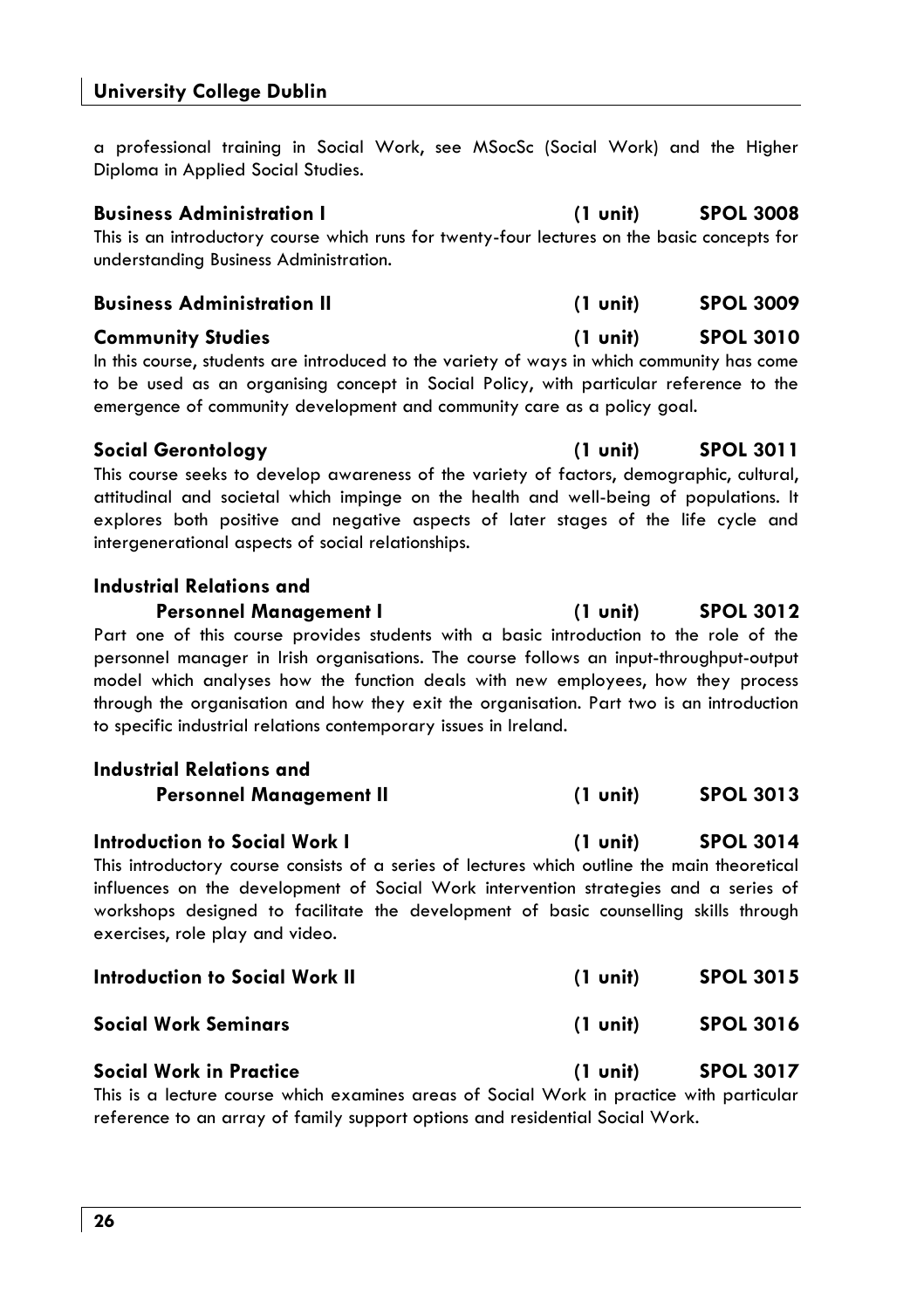### **Ethnicity, Racism and Social Policy (1 unit) SPOL 3018**

The course examines the emergence of race as a social issue in Ireland, responses to immigration, refugees and racism within Irish society and the impact of these responses on Irish Social Policy. Responses to refugees and immigrants in a number of areas of Irish Social Policy such as education, welfare policy and social work are considered. The course also examines the ongoing development of policy in relation to race and ethnicity.

### **Rural/Urban Development (1 unit) SPOL 3019**

This course introduces the concept of development in both rural and urban contexts and looks at policies relevant to development in Ireland in the 1990s.

**Men, Work and Family (1 unit) SPOL 3020** 

This course uses the concept of Gender, Equality and Needs to look at the formation of Social Policy in relation to men in Ireland.

*Students may also take optional courses in other subjects where this is agreed with the relevant Department.* 

#### **Notes for Third Year Students**

- Programme content may vary slightly from year to year.
- The provision of a course in any particular year is subject to the availability of staff, and, in the case of an option, its selection by a sufficient number of students. Courses additional to those listed may be provided in a particular year.
- Social Policy students may be required to undertake fieldwork as part of this course.
- All required written work must be submitted in order to fulfil the requirements of the course.
- Attendance will be taken into account in assessing the year's written work.

# **Information Studies**

### **Second Year (IS 2200)**

Each student takes twelve units from the range of courses offered. The following course units are typical of the choice which will be offered in any year.

#### **Information in Organisations (2 units) IS 2211**

This two-unit course examines the problem of communications in organisations and the analysis of information flow and information networks within organisations. The aim of the course is to examine the role of information and information systems in organisations, the impact of the changing economic and technical environment of organisations on information systems, and to compare the character of formal information systems and informal communication patterns. Within this general framework emphasis is placed upon individual and group information handling within work groups rather than on the design of systems.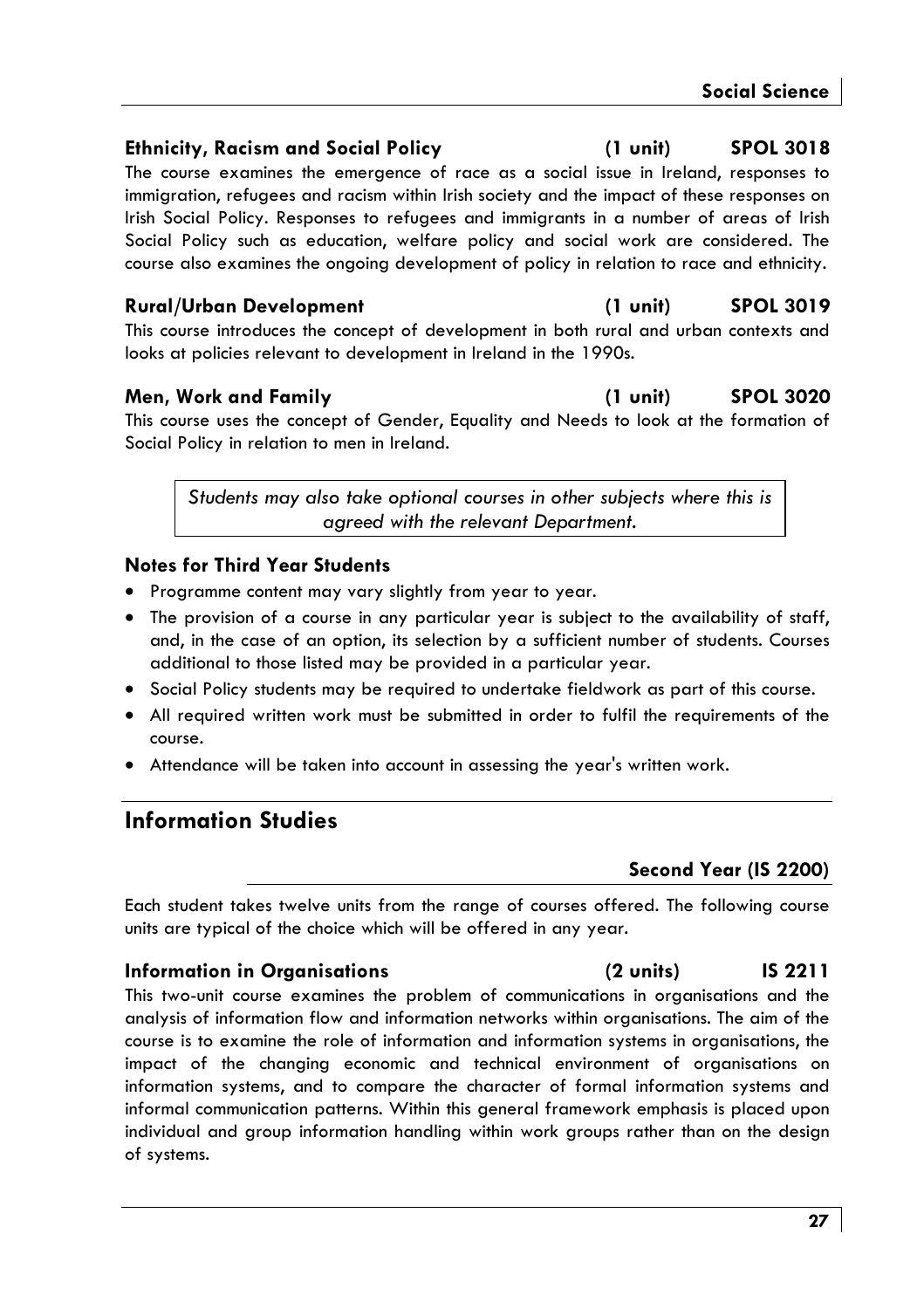### **Introduction to Human Information Behaviour (2 units) IS 2212**

This two-unit course places the focus of attention on the users of information systems or services. Too often in the past the focus of research and practice has been on the system itself or particular aspects of a service. This course looks at many of the individual characteristics of users and their behaviour in approaching an information system or service and attempts to show how essential the user is in determining the success of a system. Methods of assessing user needs and behaviour through user studies are also discussed.

### **Communications and the Consumer (2 units) IS 2221**

This two-unit course examines aspects of both print and electronic text distribution in Ireland. It should complement to some extent any coverage of broadcast media or contemporary creative writing within the range of Arts/Social Science Degree subjects taken by students. This process of consumer purchase is examined with regard to particular generic types of text: newspaper, magazines, best-sellers, popular reference. Based mainly on post-1945 marketing techniques in Ireland, the United Kingdom and elsewhere, the course aims to characterise and predict some of the lasting consequences of these changes for the reading culture of the next century.

#### **General Information Resources (2 units) IS 2241**

A general overview of a range of widely available information resources is presented in this two-unit course. Examples of resources covered by the course include print, audiovisual and electronic media, with emphasis on information and publications available through regular book trade channels and the media. The course is intended for information users.

### **Introduction to Computers (2 units) IS 2261**

This two-unit foundation course presents an overview of information technology in the late 20th century aimed at those with limited or no previous knowledge. Broad areas covered are: the basics of how computers work, hardware (CPU, main memory, secondary storage devices, input and output devices), software (systems software and applications software), networks and connectivity (Local Area Networks and the Internet). The computer industry and social, ethical and human issues associated with computerisation are also examined.

### **Introduction to Databases (2 units) IS 2262**

This two-unit course focuses on computerised databases. Database theory is introduced, including functions, components and structures of databases. Students will be introduced to creating their own database using a popular Database Management System (DBMS). This will include the practical and technical skills required to create a database, as well as the evaluation criteria used in selecting a particular DBMS. Students will be introduced to the issues associated with searching bibliographic and full-text database searching.

### **Design of Information Systems (4 units) IS 2263**

In this four-unit course the student investigates the information systems of a particular organisation, with regard to the implementation of a new technology-based information system. Each student is required to create a Project Initiation Document (PID) that provides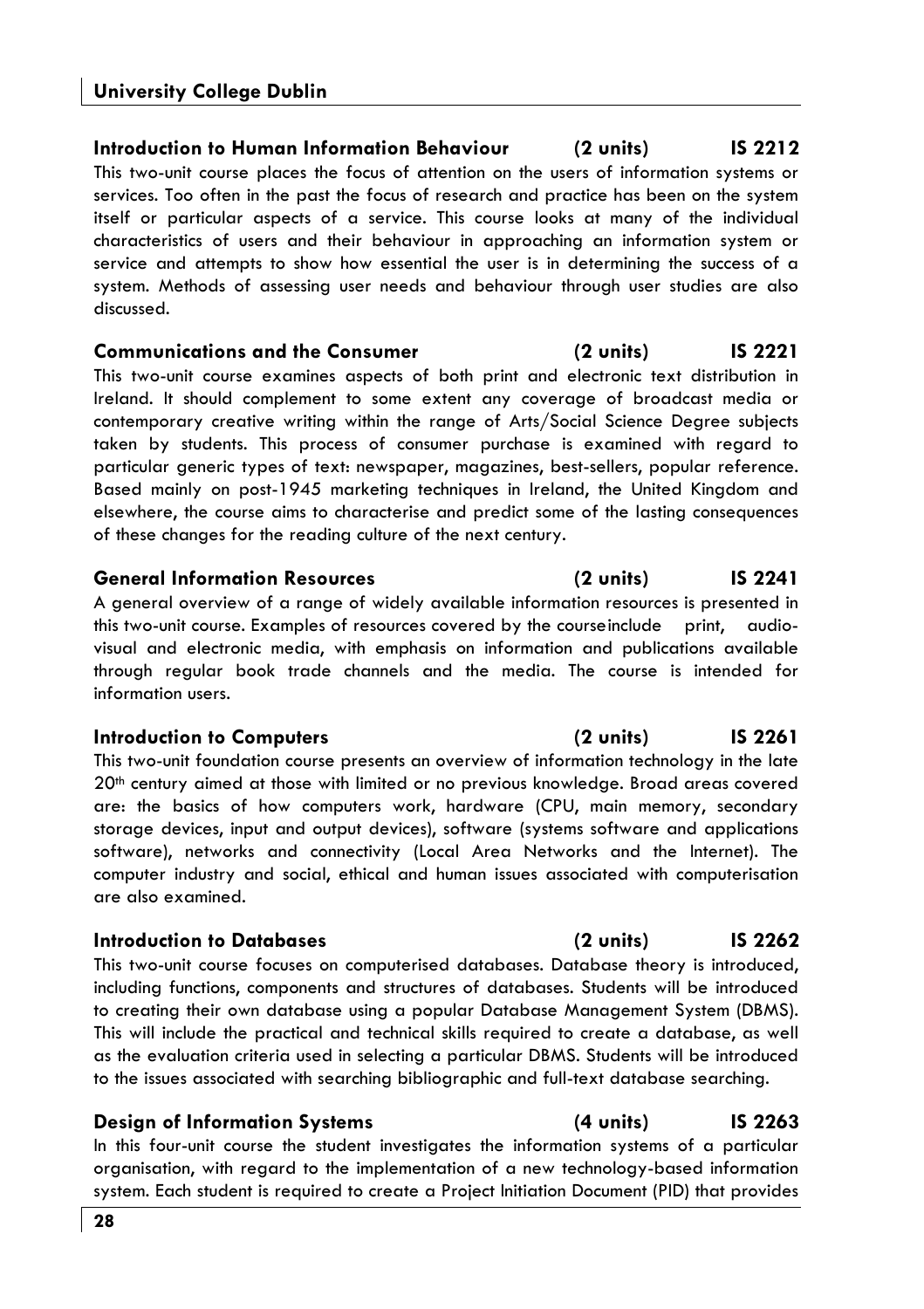an analysis of the existing IS set-up and a proposal for the introduction of this new service. The central aim of the PID is to identify the information systems at work within the organisation, what individuals involved want to achieve, and what new Information Technology/Information Systems will be required to implement the project. The selection of actual software or the creation of any physical systems is outside the scope of the project. A formal knowledge of computers, at a level corresponding to First Year Computer Science, is a prerequisite for this course.

#### **Presentation of Electronic Information (2 units) IS 2265**

This intermediate level two-unit course builds on the basic concepts and principles of presentation of information introduced in course IS 1112 (*Presentation of Information*). IS 2265 concentrates on the presentation of electronic information, that is, information stored, retrieved or presented via computer. This course aims to provide a critical understanding of the methods of presenting electronic information, how and why these methods have evolved and how they may evolve in the future. It also aims to foster basic skills in the presentation of electronic information, in particular, the use of desktop publishing technologies. IS 2265 is a prerequisite for the Third Year course *Web Publishing.*

# **Final Year (IS 3300)**

Each student takes twelve units from the range of courses offered. The following course units are typical of the choice which will be offered in any year:

This two-unit course begins with a review of the range of information policies pursued by most governments in western societies and continues this theme in two ways. First, by looking at individual issues like copyright, censorship, data protection, and secondly by reviewing the experience of individual countries.

#### **Culture, Information and Technology (2 units) IS 3312**

This two-unit course examines social and cultural perspectives on information and technology. Topics will include how individuals and organisations in modern society perceive information and technology, the impact of new technology and information systems on social and cultural structures in modern society and changes in social control of information. Issues such as global culture, virtual communities and the sociology of technology and knowledge will be discussed.

This two-unit course explores and researches the impact of print culture as it evolved post-1500 in Europe and North America. The programme of study is interdisciplinary and collaborative with a number of Departments/Centres. It foresees the preparation of research themes in the domain.

# **Management of Information Agencies (2 units) IS 3331**

This two-unit course is an introduction to the theory of organisation and to the use of management techniques in libraries and information units. The following topics will be

# **Information Policy (2 units) IS 3311**

# **History of the Book (2 units) IS 3323**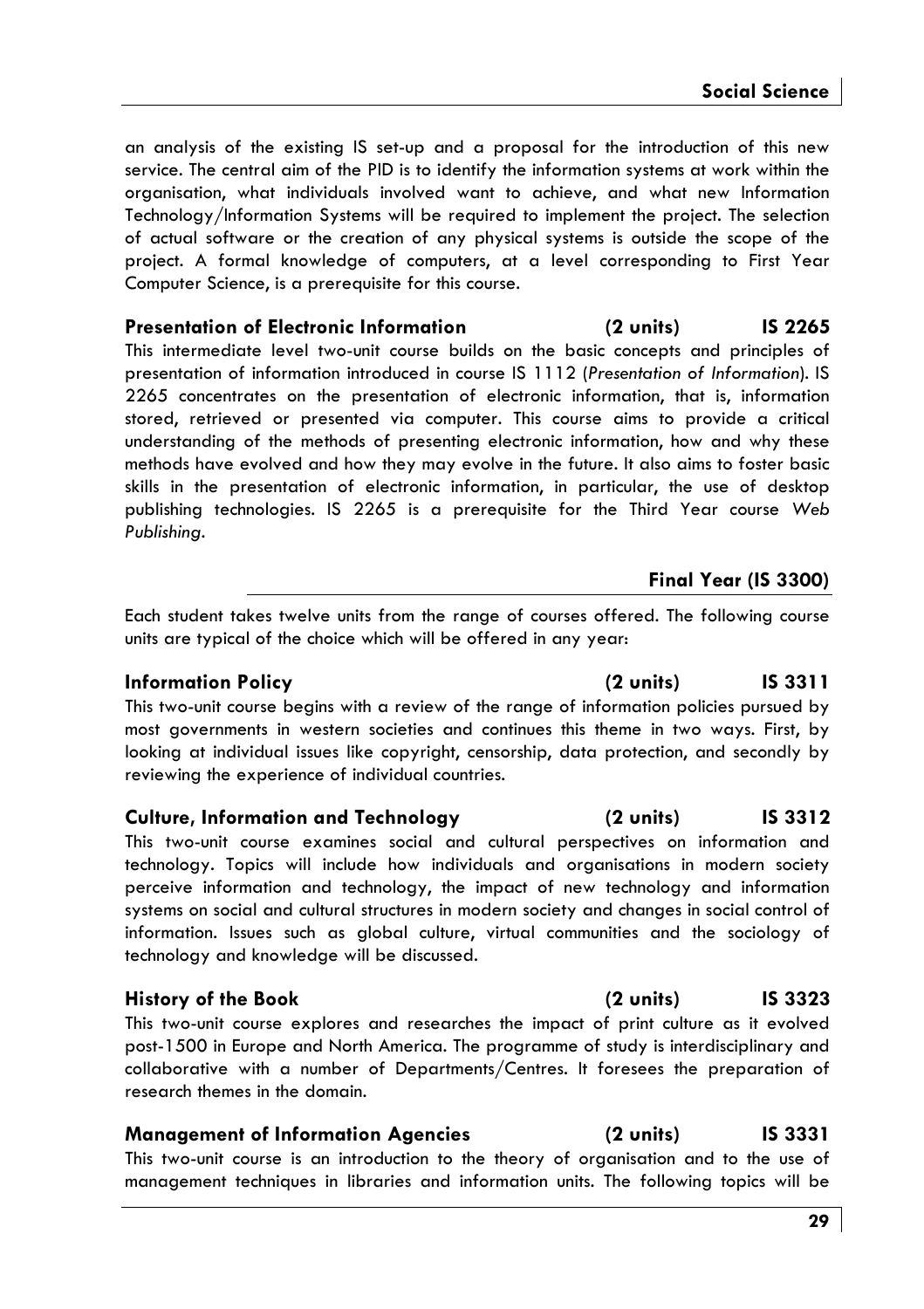covered: introduction to organisational theory; designing and maintaining the organisation; managerial responsibilities; structure of information agencies; management of resources, including personnel, finance and budgeting, materials, buildings and equipment.

#### **Introduction to Electronic Resources (2 units) IS 3344**

This two-unit course examines the principles and practice of online searching, using commercial databases in a variety of formats including CD-ROM and online. An overview of electronic products is followed by a more detailed exploration of the skills of online searching with emphasis on the techniques of selection, retrieval and evaluation of databases. The course will concentrate on basic online searching skills with a significant practical component of live online searching and will require considerable student initiative to work independently in practical exercises. The following aspects of searching will be covered: basic concepts of database structure, particularly inverted file searching using Boolean logic; command languages; search strategies using controlled and natural vocabularies; and access to CD-ROM and Internet resources. The range of databases will be assessed and search results evaluated in relation to specific information needs.

#### **Literature for Children (2 units) IS 3347**

This two-unit course introduces significant aspects of children's literature provision in Ireland. Past, present and emerging trends are assessed and monitored. The interlocking roles of librarians, teachers and publishers are explored and a basis is developed for future domestic and overseas co-operation.

This two-unit course aims to give students an understanding of some of the principal aspects of computer-mediated publications. It concentrates on online publications disseminated via the Internet or CD-ROM. The course aims to encourage awareness of current technical, commercial and social issues affecting electronic publishing via a case study of one particular electronic publication, the electronic journal. Topics covered include evolution of the ejournal, dissemination methods, document formats and economic issues. The course also has a substantial practical element; students will learn how to publish on the World-Wide Web using HTML (Hypertext Markup Language). IS 2265 *Presentation of Electronic Information*, is a prerequisite for IS 3365.

#### **Librarians and Information Seeking in the 21st Century Workplace (2 units) IS 3418**

This is a two-unit advanced seminar course that trains students to understand and thereby act as intermediaries in the information worlds of professionals who work in traditional and new flexible work environments. Students will explore theories of information behaviour, landmark studies and current research in this field and then apply this knowledge to library and information services in different work contexts.

#### **European Information Markets (2 units) IS 3446**

The two-unit course is introduced by outlining the formation, structure and purpose of the European Union and the concept of an information market. The emergence of a European information industry, supported by rapid, innovative advances in information and

#### **Web Publishing (2 units) IS 3365**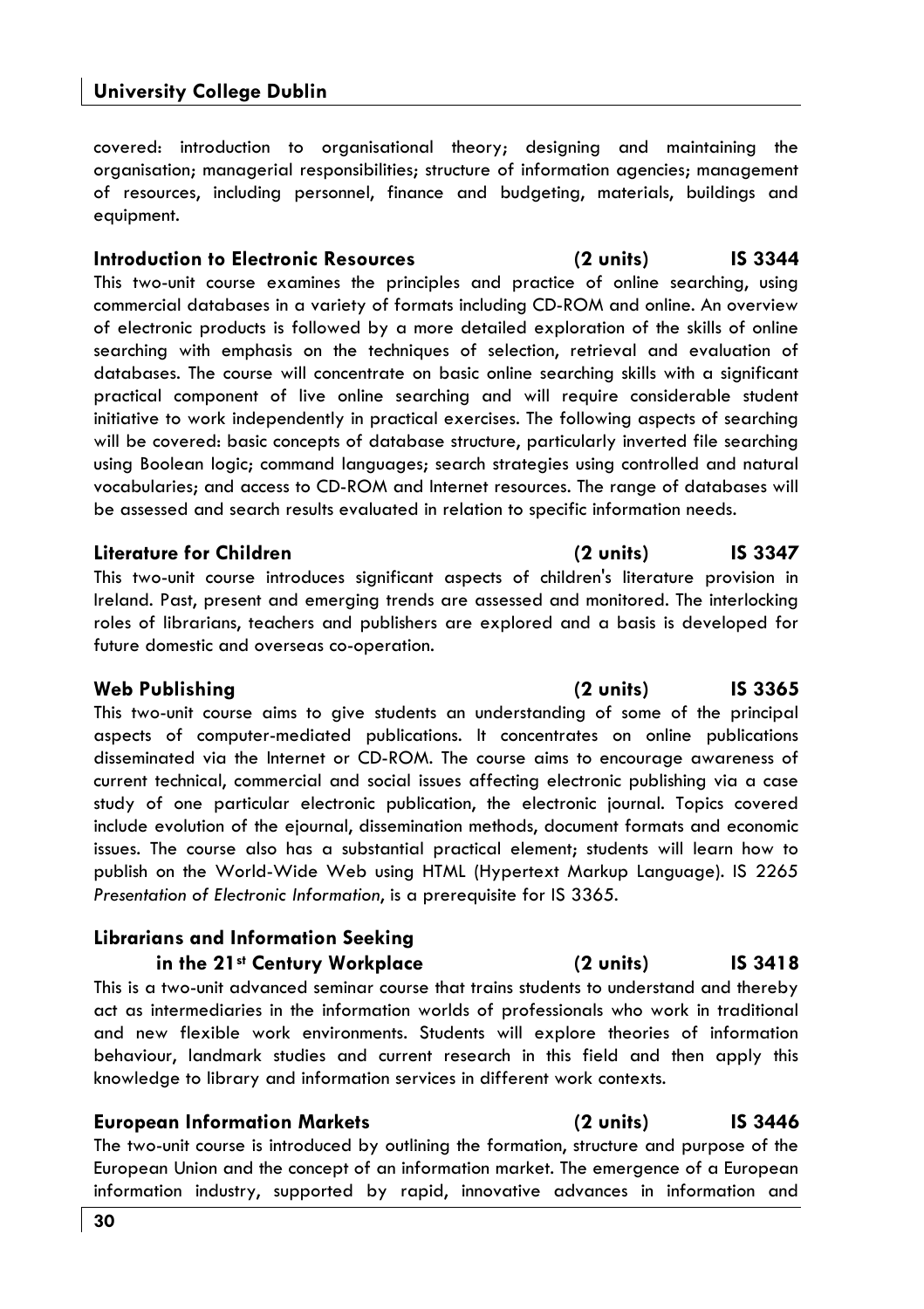communications technologies, and which now offers a wide range of information products and services, is critically reviewed. Current markets for electronic on-line databases (including interactive videotext services and real-time and reservations systems), portable compact disk (CD) databases, value added network (VAN) services (including e-mail, EDI and POS services) and new audiotext services are evaluated. Comparisons are made between market trends within the European Union, in the context of an environment that is multi-lingual and multi-cultural and is composed of national economies at various stages of development. Progress in the European information market is also compared with developments in the United States and Japan. The course concludes with a review of the electronic information services in market in Ireland.

#### **Telecommunications and Networks (2 units) IS 3461**

Technical developments which allow data to be communicated to, and from, a computer system are surveyed in this two-unit course. Goals of the course will be: (1) to learn about recent developments in information and communications; technologies and the internet applications that derive from them; (2) to provide a framework for understanding recent changes in telecommunications, as well as prospects for future developments in telematics; (3) to critically evaluate the quality and value of information resources available via networks; (4) to assess the relevance and implications of telecommunications developments for libraries and other information providers; (5) to discuss theories of computer mediated communication, examine how people and organisations are using conferencing, internet and other telematic applications to exchange information and what problems are emerging; (6) to learn about the problems of operating networks and conferencing systems, as well as design issues for novices facing such programmes.

# **Arts Courses**

# **Archaeology**

### **Second Year (ARCH 2000)**

#### *(Deemed equivalent to twelve units)*

This comprises ten 12-lecture courses and one 24-lecture course. The Irish and British material is treated in greater depth; corresponding developments elsewhere in Europe are addressed more specifically and students are introduced to relevant debates about the evidence and its interpretation. Other features include a major course on the theory and philosophy of Archaeology, a course on scientific techniques in Archaeology and a course on ancient craftsmanship in various materials. Reading lists for the courses will be provided. Up to 25% of the overall end of year mark will be awarded for continuously assessed coursework (including five essays). These will be submitted on a regular basis throughout the year.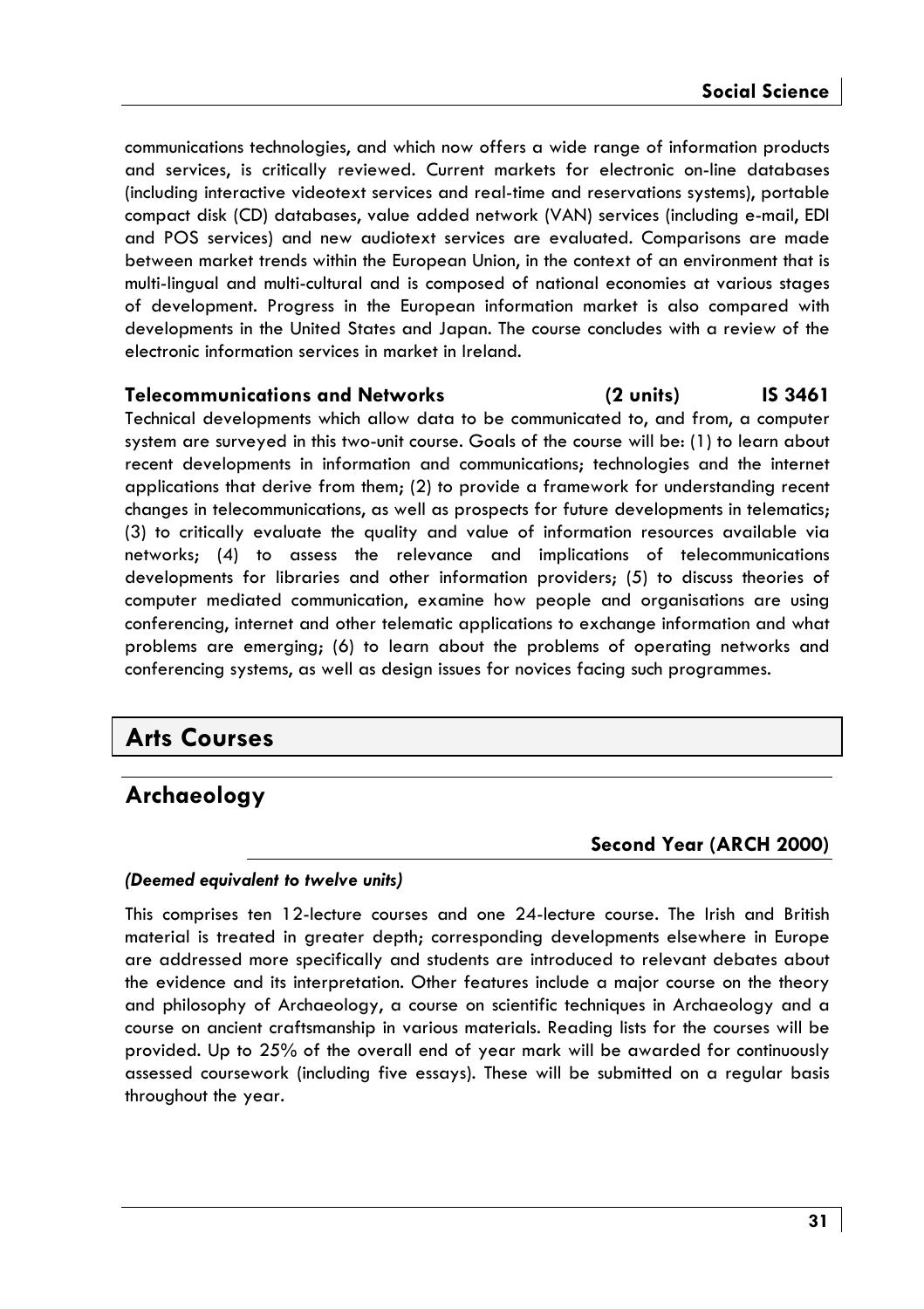### **University College Dublin**

| <b>ARCH 2006</b> | From Hunter-Gatherers to First Farmers.                        |
|------------------|----------------------------------------------------------------|
| <b>ARCH 2007</b> | Contemporary Problems in the Interpretation of the Neolithic.  |
| <b>ARCH 2008</b> | The Emergence of Hierarchy: the Bronze Age of Northwestern and |
|                  | Central Europe.                                                |
| <b>ARCH 2009</b> | The Irish Iron Age: Problems of Celticity.                     |
| <b>ARCH 2010</b> | Early Medieval Landscape, Settlement and Society in Ireland.   |
| <b>ARCH 2011</b> | Early Medieval Art.                                            |
| <b>ARCH 2012</b> | Viking-Age Ireland, Later Anglo-Saxon England, and Carolingian |
|                  | Europe.                                                        |
| <b>ARCH 2013</b> | The Archaeology of Feudal Society: Ireland and Europe AD 1100- |
|                  | 1500.                                                          |
| <b>ARCH 2014</b> | Methods and Techniques in Landscape Archaeology.               |
| <b>ARCH 2015</b> | A Practical Introduction to Materials in Archaeology.          |
| <b>ARCH 2016</b> | Theory and Philosophy of Archaeology. (24 lectures)            |
|                  |                                                                |
|                  |                                                                |

# *(Deemed equivalent to twelve units)*

The course will consist of ten core courses (each course counting as one unit) and two optional courses (each counting as one unit) chosen from a range of at least five options. The courses will be thematic and will develop concepts and issues introduced in the First and Second Year programmes. The selection of courses available in any academic year will depend on staffing and logistical resources. Minimum and maximum limits will be placed on numbers attending optional courses. Courses additional to the list on the following page may also be offered. The list of courses on offer in any academic year will be available immediately before the beginning of the academic year in September. A one-week field course will be offered as an option in early September prior to the commencement of the lecture programme. Students interested in this option should enquire in the Department for details. Up to 25% of the overall end of year mark will be awarded for continuously assessed coursework (including four extended essays). These will be submitted on a regular basis throughout the year. Courses to be offered will be selected from the following:

**Final Year (ARCH 3000)** 

#### *C: Core Course; O: Optional Course*

| ARCH 3001        | The Mesolithic/Neolithic Transition (O)                 |
|------------------|---------------------------------------------------------|
| ARCH 3002        | Stone Tools in a Social Context (O)                     |
| ARCH 3003        | Regionality in the Neolithic of Ireland and Britain (O) |
| <b>ARCH 3004</b> | Settlement and Landscape (C)                            |
| ARCH 3005        | Ritual and Ideology (O)                                 |
| ARCH 3006        | Funerary Archaeology (C)                                |
| ARCH 3007        | Material Culture (C)                                    |
| ARCH 3008        | Art in Prehistory (O)                                   |
| ARCH 3009        | Practice and Theory in Irish Archaeology (C)            |
| ARCH 3010        | Wetland Archaeology (O)                                 |
| ARCH 3011        | Religion and Ritual in Celtic Europe (O)                |
| ARCH 3012        | The Celts at War: History, Archaeology and Myth (C)     |
| ARCH 3013        | Ireland's Golden Age (O)                                |
|                  |                                                         |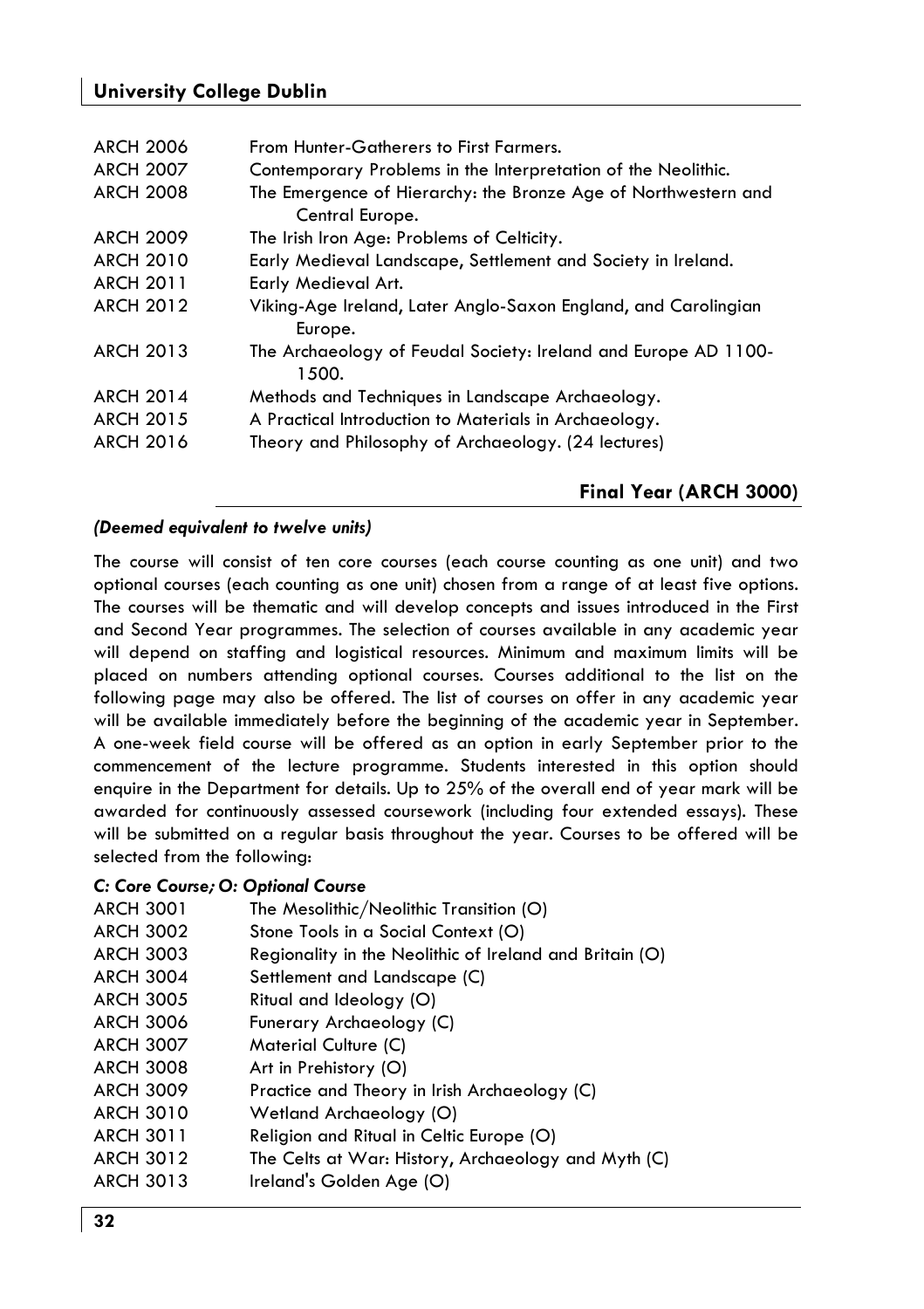| <b>ARCH 3014</b><br>People of the Isles: Ireland and Britain, AD 400-1000 (C)          |
|----------------------------------------------------------------------------------------|
| <b>ARCH 3015</b><br>The Archaeology of Architecture (O)                                |
| <b>ARCH 3016</b><br>Sculptors and Stonemasons in the First Christian Millennium (O)    |
| <b>ARCH 3017</b><br>The Viking World (C)                                               |
| <b>ARCH 3018</b><br>Field Courses (O)                                                  |
| <b>ARCH 3019</b><br>European Lake Dwellings (C)                                        |
| <b>ARCH 3020</b><br>Art Interaction in Early Christian Europe (C)                      |
| <b>ARCH 3021</b><br>Answers from the Grave (C)                                         |
| <b>ARCH 3022</b><br>Histories in Stone: Medieval Europe (O)                            |
| <b>ARCH 3023</b><br>The Archaeology of Race and Ethnicity (O)                          |
| Understanding Mesolithic/Neolithic (O)<br><b>ARCH 3024</b>                             |
| <b>ARCH 3025</b><br>A New Archaeology of Castles (O)                                   |
| <b>ARCH 3026</b><br>Artistic Interactions in the First Millennium AD (C)               |
| <b>ARCH 3027</b><br>From the Tree to the Artefact – Wood in Archaeology (O)            |
| <b>ARCH 3028</b><br>Making Sense of the Mesolithic (C)                                 |
| <b>ARCH 3029</b><br>The Archaeology of Human and Animal Bone (O)                       |
| <b>ARCH 3030</b><br>Historical Archaeology and the Making of Modern Irish Identity (O) |
| <b>ARCH 3031</b><br>Sentient Stones: Interpreting Lithics (O)                          |
| <b>ARCH 3032</b><br>The Archaeology and History of Medieval Dublin (O)                 |
| <b>ARCH 3033</b><br>Histories in Stone from Early Medieval Europe (O)                  |
| <b>ARCH 3034</b><br>Encountering Complex Pasts: Perspectives on Canadian Archaeology   |
| (O)                                                                                    |
| <b>ARCH 3035</b><br>An Introduction to Conservation (O)                                |
|                                                                                        |

# **Notes for Final Year Students**

Questions on the BSocSc papers will also require knowledge of the framework and general principles encountered in Second Year.

# **Economics**

|                                                                                                                | Second Year (ECON 2000) |
|----------------------------------------------------------------------------------------------------------------|-------------------------|
| $R =$ Required Course $Q =$ Option Course                                                                      |                         |
| Macroeconomics (2) (R)<br>Intermediate level course in Macroeconomics.                                         | <b>ECON 2001</b>        |
| Microeconomics $(2)$ $(R)$<br>Intermediate level course in Microeconomics.                                     | <b>ECON 2002</b>        |
| History of Economic Thought (2) (O)<br>The development of economic theory over the years.                      | <b>ECON 2005</b>        |
| Statistics/Econometrics (2) (R)<br>Introduction to Statistics as applied to the estimation of economic models. | <b>ECON 2006</b>        |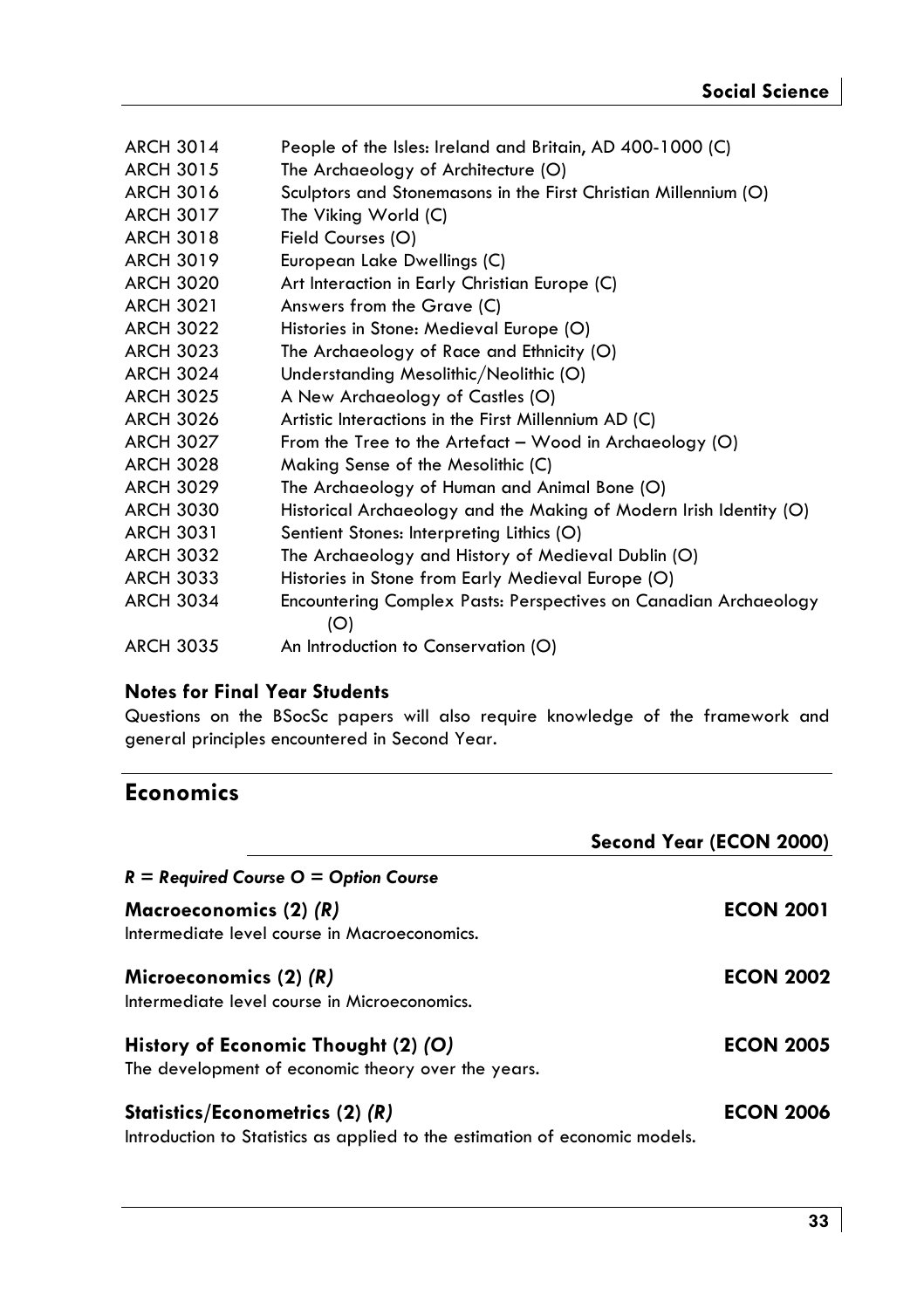### **University College Dublin**

| Economic History (2) <i>(</i> O)                                                                              | <b>ECON 2010</b> |
|---------------------------------------------------------------------------------------------------------------|------------------|
| Introduction to the main topics in Irish and Western economic history.                                        |                  |
| The Irish Economy (2) <i>(</i> O)<br>Study of the Irish economy, its development and recent economic history. | <b>ECON 2011</b> |
| Quantitative Techniques (2) <i>(</i> R)<br>Introduction to the use of mathematical techniques in Economics.   | <b>ECON 2012</b> |

#### **Labour Economics (2)** *(O)* **ECON 2017**

The economics of investment in human capital. Labour supply, employment, unemployment and wage rigidity.

#### **Environmental Economics (2)** *(O)* **ECON 2025**

Externalities and the environment; optimal policies to combat pollution; cost-benefit analysis of resource-based projects.

### **Tutorials (2)** *(R)* **ECON 2030**

Weekly tutorial on general aspects of theoretical and applied economics. Mid-Year Tests.

#### **Applied Microeconomics (2)** *(O)* **ECON 2031**

Study of the determinants of market structure and their implications for resource allocation.

Students take four required courses, one option course and must attend weekly tutorials (ECON 2030). The list of options may vary from year to year.

# **Final Year (ECON 3000)**

### **Macroeconomics (2)** *(R)* **ECON 3001**

Macroeconomic theory; growth inflation and unemployment, fiscal, monetary and exchange-rate policy.

### **Microeconomics (2)** *(R)* **ECON 3002**

Applications of price theory to contemporary problems; introduction to welfare economics and general equilibrium.

### **Econometrics I (2)** *(O)* **ECON 3006**

Estimation and inference in the general linear model; departures from Classical assumptions; simultaneous equation systems.

### **Transport Economics (2)** *(O)* **ECON 3009**

Applied economic analysis of (i) the provision of transport infrastructure; (ii) transport providers; and (iii) transport users, the role and influence of government on the transport sector.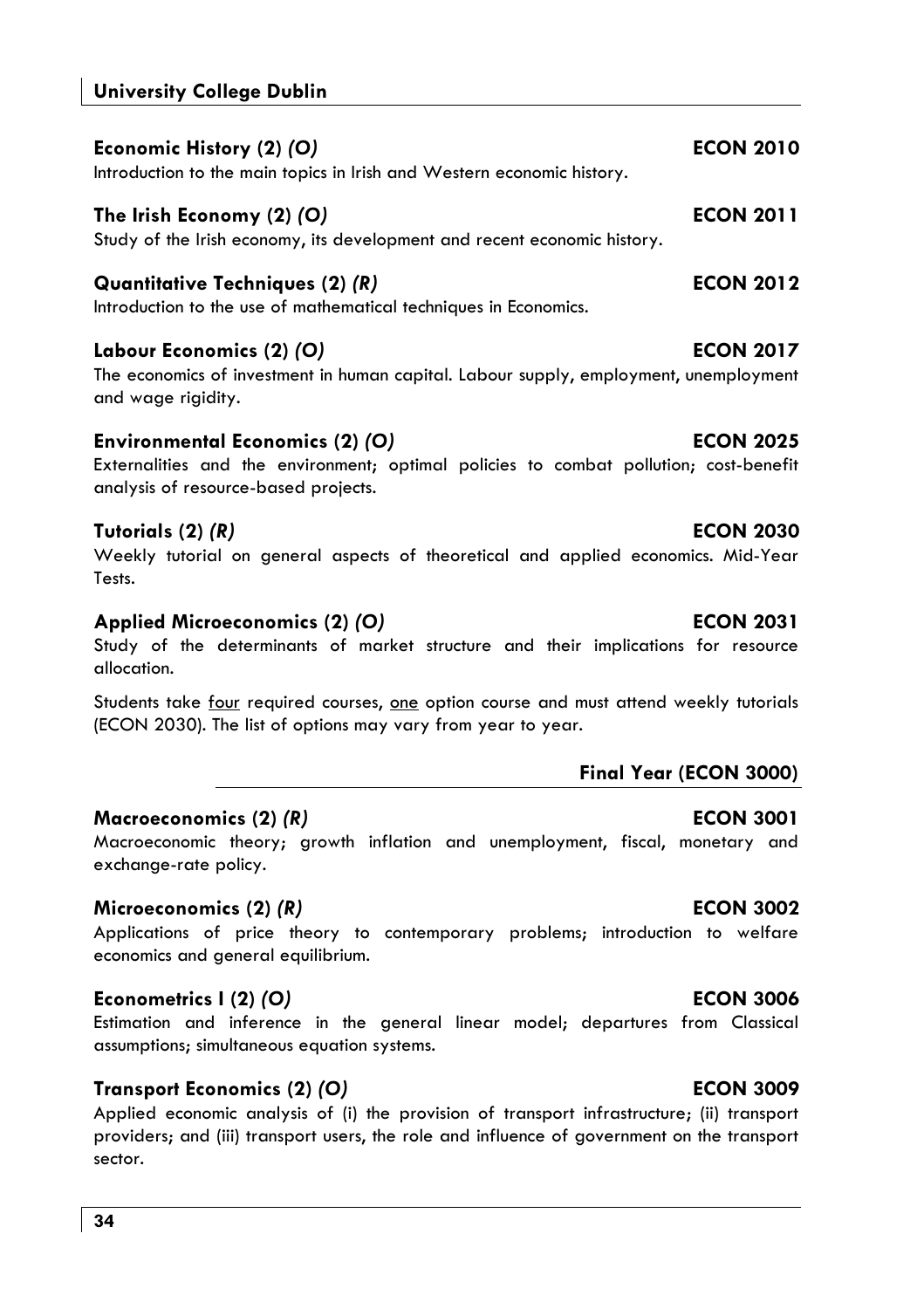### **Social Science**

# **Economic History (2)** *(O)* **ECON 3010**

# **Quantitative Techniques (2)** *(O)* **ECON 3012**

### Classical optimisation with and without constraints; linear and non-linear programming; economic applications.

# **Finance (2)** *(O)* **ECON 3014**

Supply and demand for money; the optimal quantity of money; monetary policy.

# **Health Economics (2)** *(O)* **ECON 3018**

Issues in Irish and European economic history.

Demand for health; payment systems for doctors; casemix analysis; health insurance; health and labour market outcomes.

# **Econometrics II (2)** *(O)* **ECON 3019**

Theoretical aspects of the linear model and its associated problems; interrelation to simultaneous equations models.

# **Industrial Organisation (2)** *(O)* **ECON 3020**

The analysis of modern industry, particularly the competitive and growth strategies of firms under uncertainty; the functioning of markets.

# **Introduction to Game Theory (2) (O) ECON 3021**

Introduction to the theory of games with applications to finance, auctions and industrial organization.

# **International Economics (2)** *(O)* **ECON 3023**

International trade theory; balance of payments adjustment.

# **Economic Development (2)** *(O)* **ECON 3024**

Application of economic theory to the study of the problems facing the less developed countries.

# **Public Sector Economics (2)** *(O)* **ECON 3029**

Demand and supply for public goods; criteria for public intervention; inequality and poverty.

# **Tutorials (2)** *(R)* **ECON 3030**

Weekly tutorial on general aspects of theoretical and applied economics. Tutorial tests count as a course mark.

# **Labour Economics (2)** *(O)* **ECON 3033**

Microeconomic models of unemployment and evidence for OECD countries, human capital, labour supply.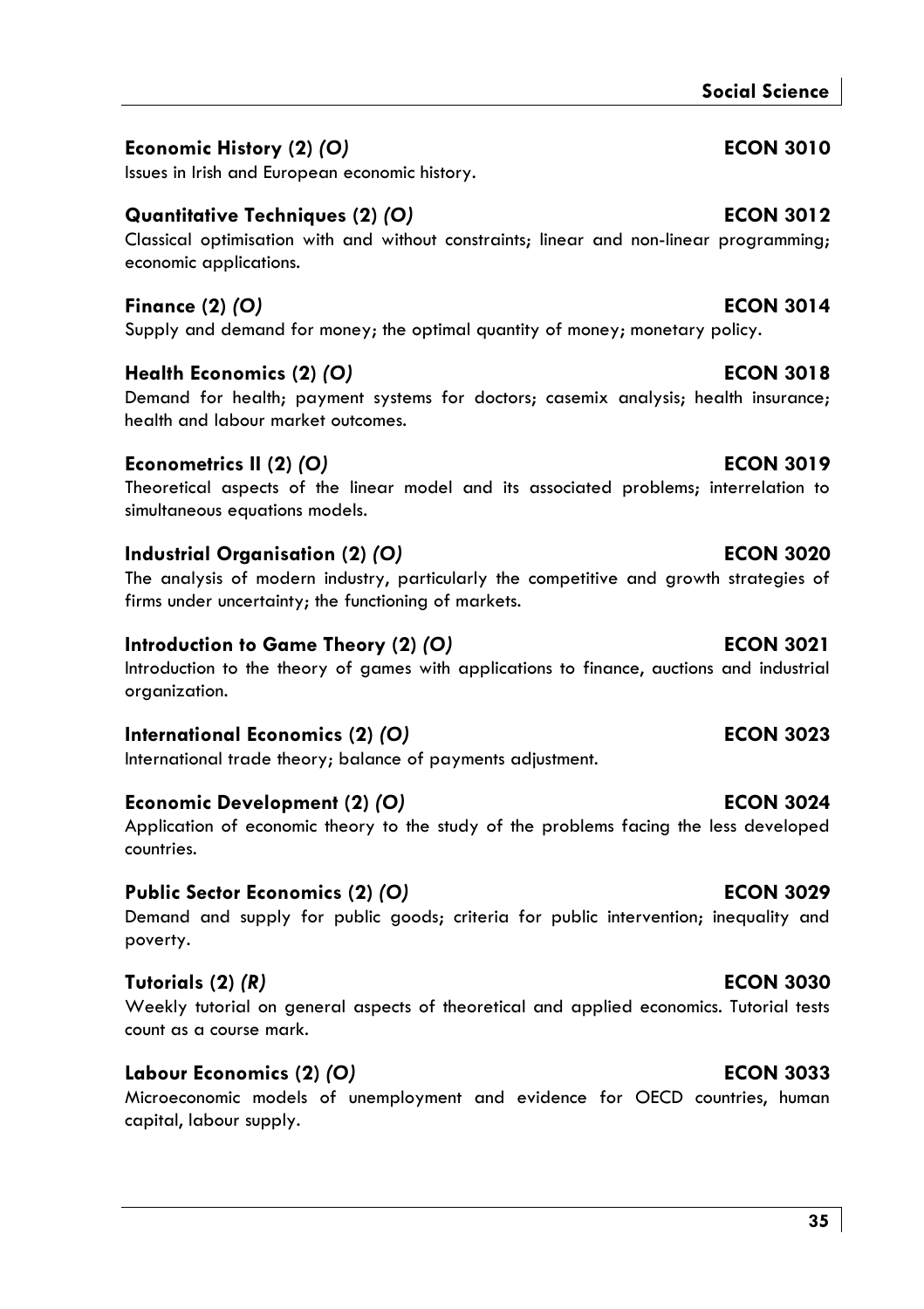# **The European Economy (2)** *(O)* **ECON 3034**

The economic rationale for European integration, focussing on the single market and the Euro.

# **Notes for Final Year Students**

Final Year Students must (a) take the following two required courses: ECON 3001 *Macroeconomics* and ECON 3002 *Microeconomics* (b) take three option courses and (c) attend weekly tutorials (ECON 3030). The list of options may vary from year to year.

# **Geography**

# **Second Year (GEOG 2000)**

The programme of courses offered by the Geography Department is dynamic and constantly revised. The lists of courses on offer may change from year to year and the programme for any academic year is finalised only in September. What follows is based on the current syllabus and gives a good indication of the likely syllabus for the coming year but it may be changed as circumstances require.

*Second Year students take the following list of courses, each of two units.* 

# **Cultural Geography GEOG 2001**

This course provides an introduction to Cultural Geography. It focuses on the historical and contemporary development of Cultural Geography; on alternative approaches to understanding the concept of landscape, and on the ways in which aspects of contemporary culture, such as identity and consumption, can be understood from a geographical perspective.

Geographical perspectives on the territorial organisation of Europe, with particular attention to the changing Political, Economic and Cultural Geography of the twentieth century. Several broad 'macro-views' of Europe will provide a framework for an exploration of current issues relevant regional development and territorial organisation.

# **Geomorphology GEOG 2021**

An introduction to (a) Quaternary geoscience, including the topics of oxygen isotope stratigraphy, terrestrial stratigraphy and correlation, geochronology, Quaternary climate change, glacial geomorphological processes, landforms and sediment systems as process and environmental surrogates and (b) the landforms, materials and processes associated with weathering, mass wasting, slopes and river systems.

# **Climatology GEOG 2022**

This course will focus on understanding the processes responsible for climate. Lectures will introduce students to concepts of energy and mass exchanges within the climate system which give rise to circulation systems.

# **Europe GEOG 2012**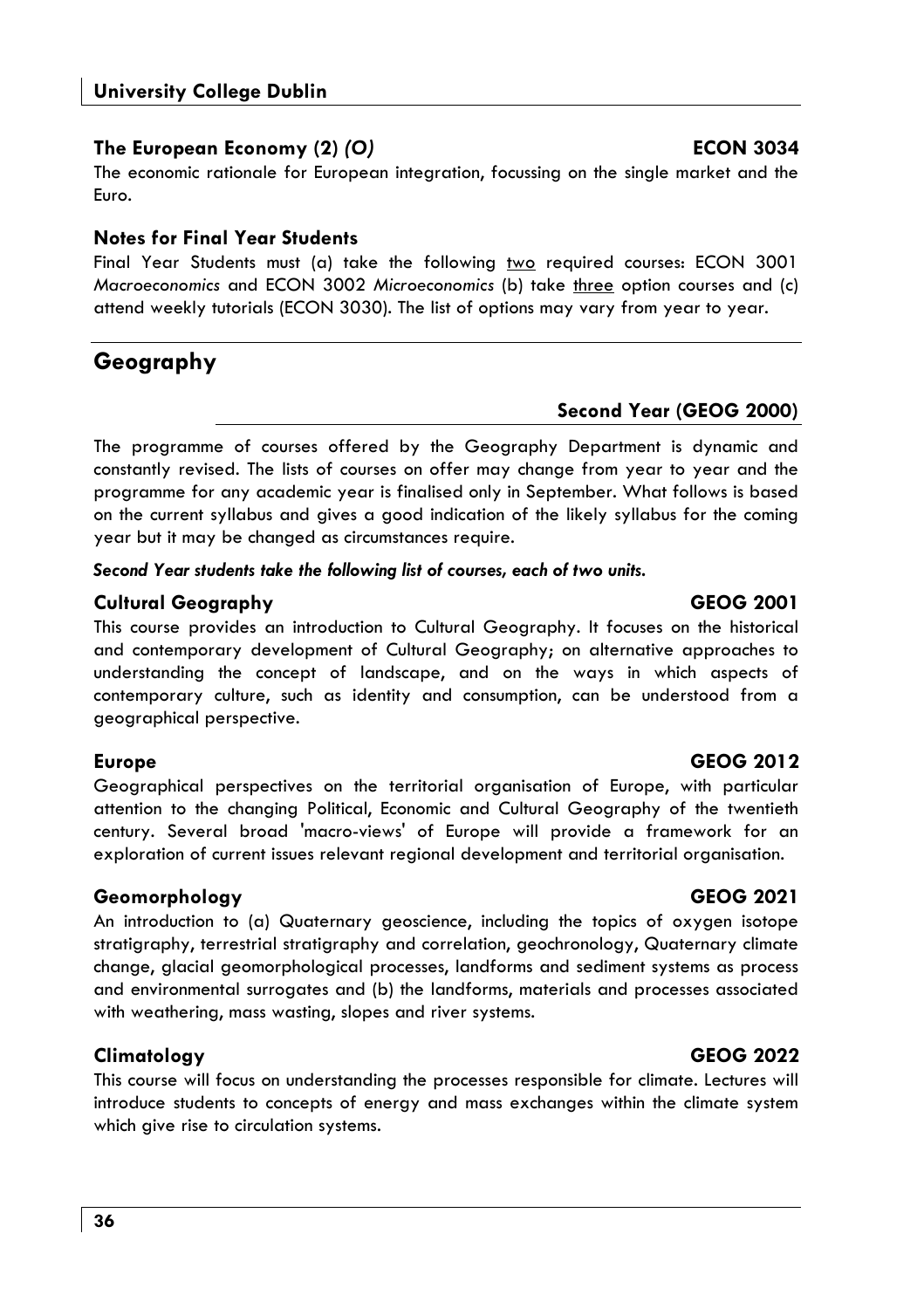### **Biogeography GEOG 2026**

An introduction to the distribution patterns of species and ecosystems across the surface of the Earth and the factors that determine these patterns. Part of the course will examine aspects of the biogeography and conservation of biological diversity in two vastly different realms: Ireland and Australia.

### **Geographic Techniques – Practical Course GEOG 2060**

All students will take a two-unit practical and techniques course. The syllabus of this course will vary from year to year and will depend on available resources. Details will be made available at the beginning of the academic year.

Fieldwork is an essential component of the Geography programme. The Department organises a field course (GEOG 3050) abroad each year. While preference is given to Final Year students, Second Year students may participate in this course if space permits. However it is not possible to take this course for credit.

### **Notes for Second Year students**

- The selection of practical and techniques courses on offer in any year is dependent on the availability of the necessary resources. Limits will be placed on numbers, in particular for practical and techniques courses. A significant proportion of the programme is examined by continuous assessment and/or projects.
- Not all the courses listed above may be available in any one academic year. Courses additional to the list above may also be offered. The list of courses on offer in any academic year will be available in September.
- Students should note that where a choice of courses is offered, the choice made may influence the range of courses available in the Final Year. Students will be required to make binding course choices early in the First Semester.

### **Final Year (GEOG 3000)**

The programme of courses offered by the Geography Department is dynamic and constantly revised. The lists of courses on offer may change from year to year and the programme for any academic year is finalised in September. What follows is based on the current year's syllabus and gives a good indication of the likely syllabus for the coming year, but it may be changed as circumstances require. The Department aims to offer the maximum amount of choice in courses to Final Year students within the context of a balanced overall geographical content. However, the limitations of the timetable may require that some courses run at the same time.

Final Year students must complete twelve units of coursework during the academic year. They choose five from the following group of two-unit courses.

### **Historical Geography of Ireland in the Nineteenth Century GEOG 3011**

This course will consider methodology, practitioners, estates, tenants, famine, regional literature and land reform. Society and settlement will be the main focus.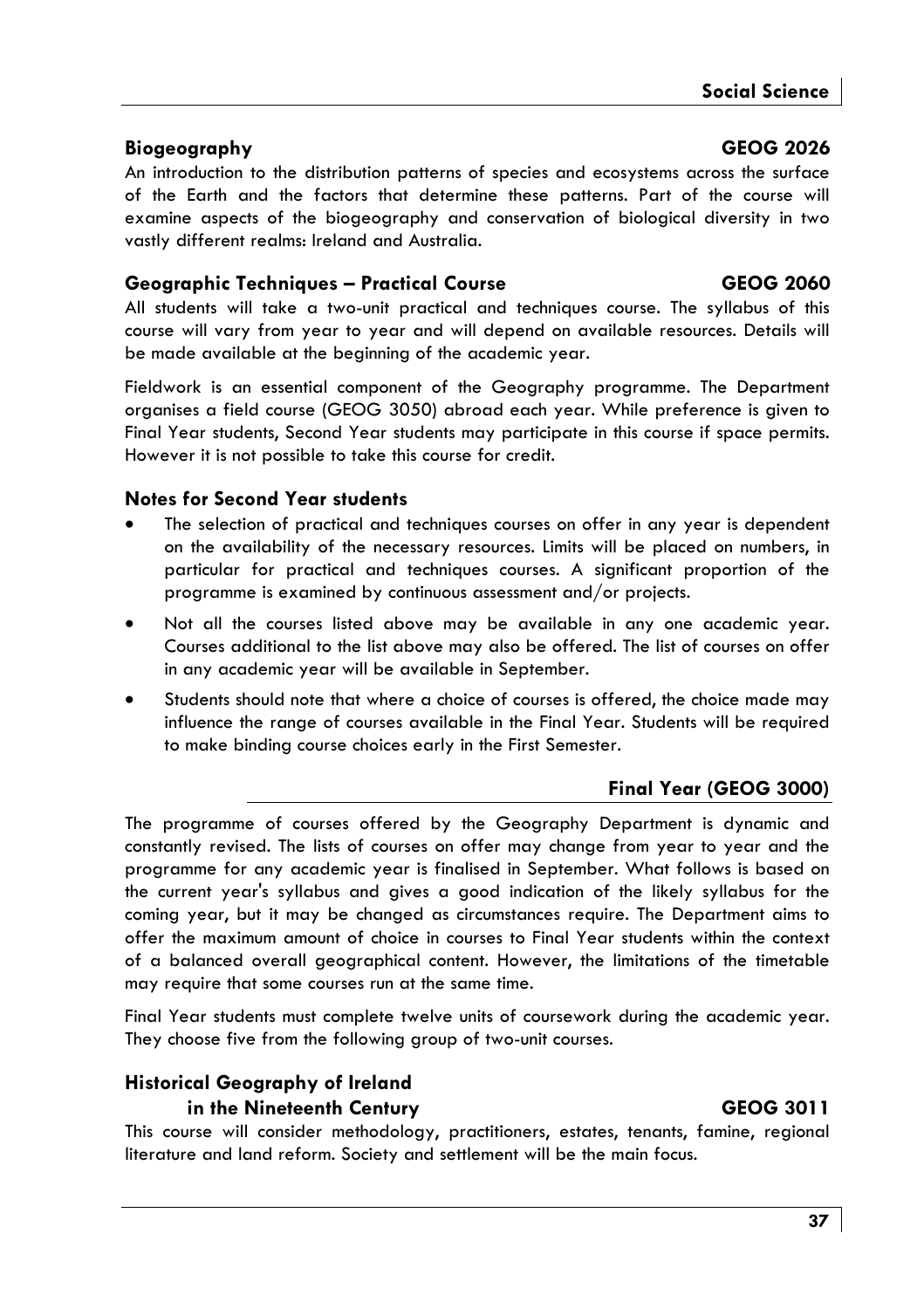### **Urban Geography and Planning GEOG 3030**

This course provides a systematic introduction to the study of the urban region and its planning processes. Attention is concentrated upon the western world, with the planning issues that confront urban areas in the latter part of the twentieth century providing the central theme of the course.

### **Urbanisation in the Wider World GEOG 3031**

This course will look at urbanisation in those parts of the world that can be referred to as "non-western". It will be an examination of (a) the growth and development of urban systems; (b) the changing form and function of cities over time, and (c) contemporary planning issues. In the current session the focus will be on (i) Russia and the former Soviet Union and (ii) the Third World.

### **The Physical Geography of Rivers GEOG 3055**

This course examines the processes, landforms and surface materials of rivers and catchments in the contexts of global environmental change and resource use.

### **Glaciation and the Quaternary of Ireland GEOG 3056**

This course will examine the evidence for the glaciation of Ireland during the Quaternary Period and will assess the applicability of global models of glaciation based upon both oceanic sediment cores and ice cores to Ireland. The course will begin with an investigation of key glaciological processes and their reflection in both glacigenic geomorphology and sedimentology before moving on to a survey of Ireland's Quaternary history. Course topics: Quaternary research in Ireland; glaciers and ice sheets; the dynamics of glaciers and ice sheets; glacial and glacigenic landforming processes; climate forcing and glaciation in the Pleistocene of Ireland; Milankovitch mechanisms and the Pleistocene Atlantic Ocean; glacial systems in Ireland and Britain through the Pleistocene; Quaternary geomorphology and ice sheet reconstructions in Ireland; physical characteristics of Ireland's glacigenic deposits; glaciological and environmental inferences based upon Ireland's glacigenic deposits; proposed Quaternary stratigraphies of Ireland; the Holocene interglacial transition in Ireland.

### **Cultural Geography of North America GEOG 3057**

Cultural Geography, with its emphasis on landscapes, is one of the most dynamic fields of study within contemporary Human Geography. This course focuses on the landscapes of a particular place – North America.

In addition, students must choose one course from the following group of courses. Only a selection of these courses will be available in any given year whereas additional courses may be offered. Details are available from the Department and will be posted on its website.

### **Nature and Culture in Global Perspective CEOG 3001 CEOG 3001**

This course examines ways in which "Nature" has been construed and deployed for various agenda in different cultural settings. It explores tensions among competing claims to knowledge and power, varieties of narrative imagination in the landscape and current environmental issues.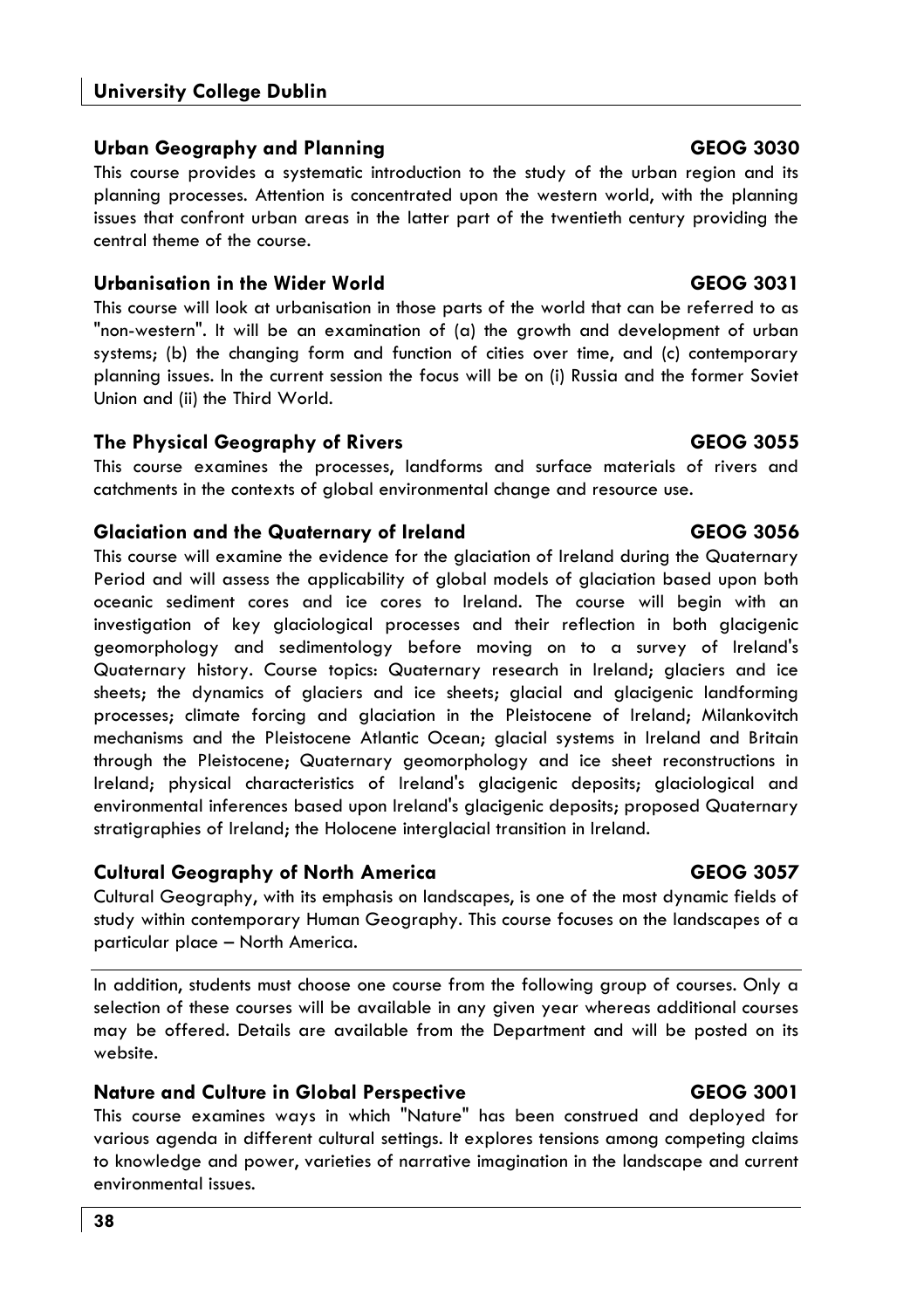### **Social Science**

### **Nature, Space and Time GEOG 3002**

This course examines cross-cultural variations in human experience of environment. Complementing lectures, the course will include seminar discussions based on selected readings on the interactions of cognitive, behavioural, and biophysical dimensions of everyday life, and the sources of stress and creativity in the contemporary world.

### **Environment and Development GEOG 3004**

This seminar deals with the challenge of harmonising development and environment on the European periphery, emphasising the need for elucidating human as well as biophysical aspects of development. Growth strategies in peripheral regions may lead to situations where short-term gains in economic development place pressures on natural resources; however, long-term sustainability depends on maintaining environmental quality. Unit 1 of this course will comprise a series of lectures, discussions, and final examination; Unit 2 will involve an independent project.

### **Cartographic Ideas GEOG 3005**

This course will be concerned with issues relating to the production and critical analysis of all types of maps. Topics covered may include (a) accuracy and generalisation in maps, (b) maps as information systems, (c) maps as forms of "power knowledge" and (d) arguments for "deconstructing maps". These will be developed in relation to (i) the formulation of thematic maps for demographic and regional development purposes and (ii) the history of cartography at the global and national scales. Some attention will be given to Ireland.

# **Geomorphological Field and**

### Laboratory Techniques (FL) GEOG 3009

This course introduces techniques for morphological mapping, air photo analysis, surveying for the description, sampling, analysis and interpretation of sediments and for the measurement of geomorphological processes. The course includes laboratory and fieldwork and several projects.

### **History and Practice of Geography GEOG 3010**

This course covers the nature of Geography, its theories and methods, and major changes in ideas and practices during its development as a discipline. It also examines varieties in geographical thought in different cultural traditions and the societal and technological context within which its major styles of enquiry have emerged in Euro-American schools. Special attention is given to the relationship between physical and human branches of enquiry within the field and the challenge of integrated approaches to the study of environment today.

### **Settlement and Society in Ireland GEOG 3013**

This course deals mainly with the structure of rural communities in Ireland and the settlement patterns associated with them. Following an introductory examination of the cultural regions of Ireland, studies by social anthropologists, folklorists and others are considered along with the work of geographers.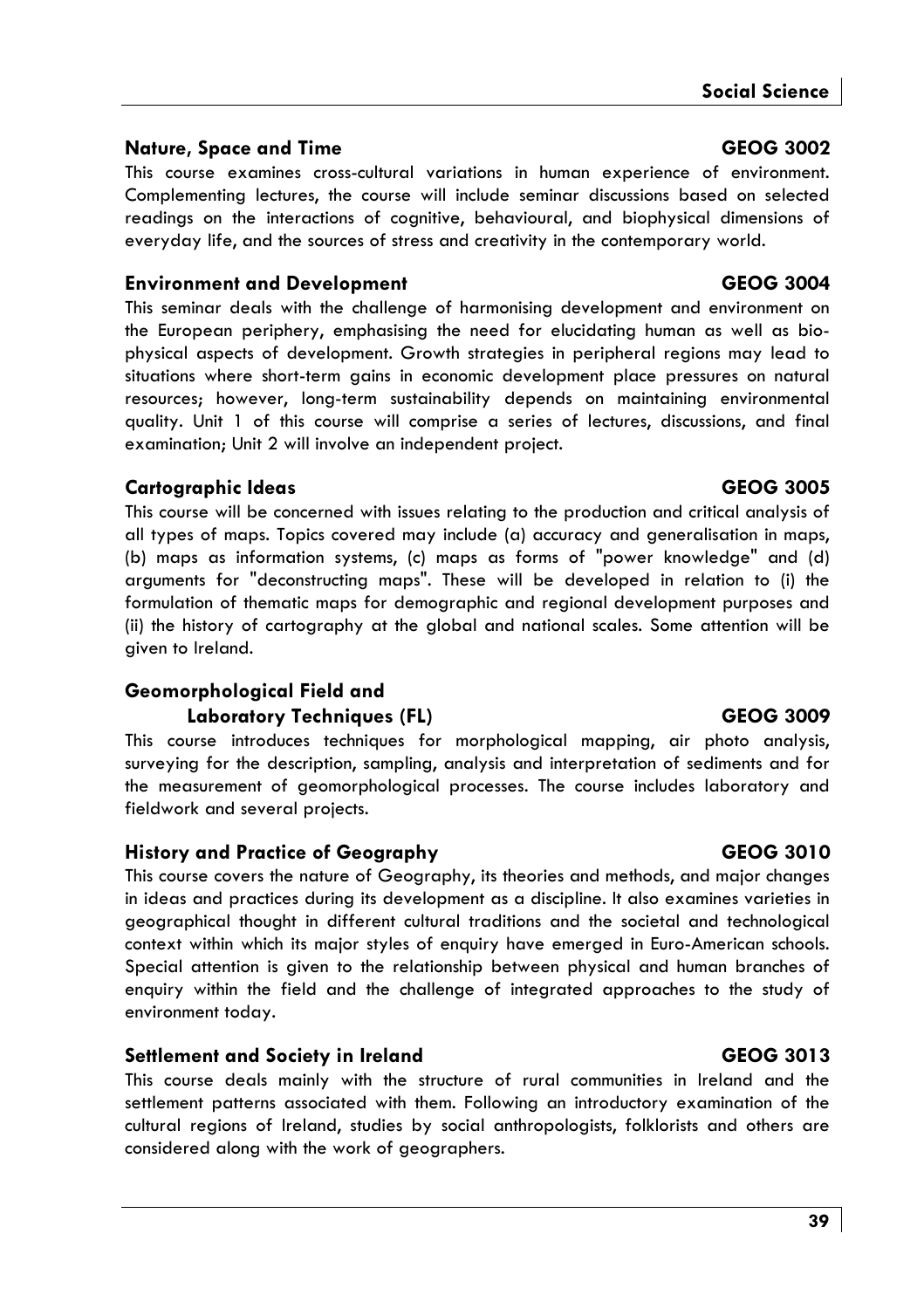# **City of Dreams – the Ideal Urban Settlement GEOG 3015**

This course will examine the search for the ideal urban settlement. Taking a broad sweep through space and time, it will be shown that there are very different perspectives on what is 'ideal' and on how to achieve it.

# **Holocene Fluvial Geomorphology (F)** CEOG 3024

This course deals with the characteristics and formation of alluvial landscapes and floodplains during the Holocene in the context of environmental change and with particular reference to the recently glaciated valleys in upland areas of Ireland and Britain. It is based largely on field teaching classes. Various pre-requisites apply; contact the Department for details.

# **Ice Age Ireland: Field Studies in Glacial Geology (F) GEOG 3025**

This course is intended to complement GEOG 3056. The course will be oriented mainly towards fieldwork and will introduce students to both field techniques in glacial geology and to sites of special interest in the field of Irish Quaternary research. Students must obtain a minimum qualifying standard in relevant Second Year courses to participate in this course.

# **Geomorphological Techniques (FL) GEOG 3026**

This course enhances skills in Geomorphological mapping, in the environmental interpretation of sediments and in absolute dating.

# **Introduction to Retailing GEOG 3037**

This course is concerned with the processes of development and change within the retail system. It focuses on the locational bases of these changes, with attention being concentrated on the interrelationships between the retail and consumer subsystems, and the development of new retail formats and locations.

# **Store Location Analysis GEOG 3038**

This course focuses on the processes and techniques of assessing the performance of existing retail locations and the potential of new retail locations. The course will be strongly practical, analysing and teaching specific locational techniques. Participants must have completed GEOG 3037 *Introduction to Retailing*.

# **Geography of Elections GEOG 3039**

The key to the functioning of the modern state is the acquisition and retention of power through the medium of elections. This course focuses upon the processes and patterns of modern electoral systems, examining varying electoral methods, underlying socioeconomic and political cleavages, electoral abuses, and geographical influences on elections.

# **Aspects of the Geography of the Third World GEOG 3041**

An examination from a geographical perspective of a selection of issues as they affect the Third World. The course will examine the Geography of World Trade, Industrialisation, Population Dynamics, Food Production and Urbanisation with particular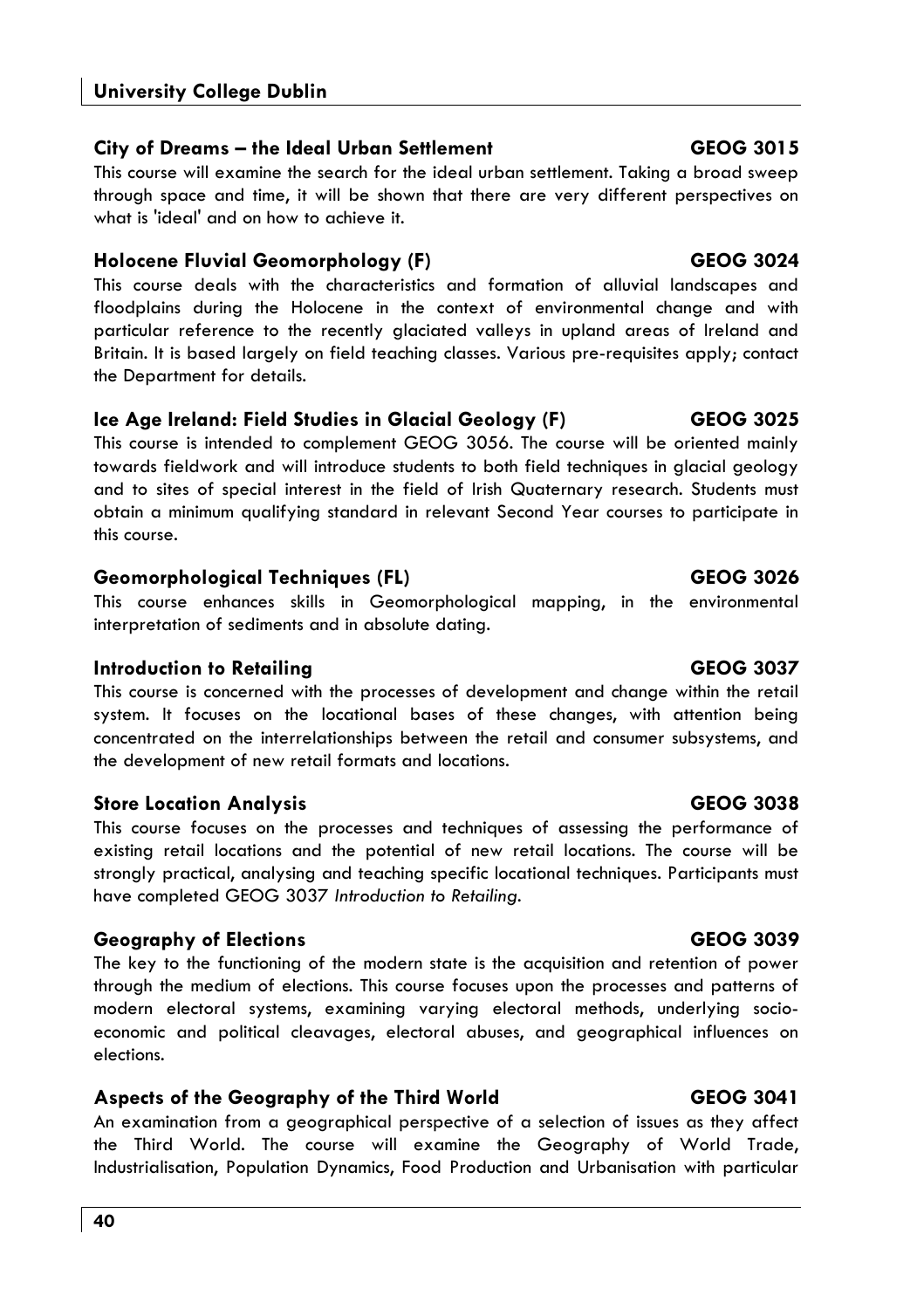emphasis on the choices faced by Third World countries as they attempt to develop their societies.

### **Dublin: The Historical Geography of a Capital City GEOG 3042**

This course explores the evolution of the capital city: the Viking and medieval inheritance, the classical town in the modern city, the nineteenth century slum problems and the rising bourgeoisie in the early twentieth century.

# **The Growth and Development of**

**Dublin in the Twentieth Century GEOG 3043** This course is concerned with the study of the growth of the city in the twentieth century. Main areas of interest will be the development of the residential component of the city, changing economic and commercial geography and the socio-demographic spatial structure of the city.

### **Regional Geography GEOG 3044**

An in-depth study of the Geography of a major region of the earth. The focus of the course will change from year to year.

### **Climate near the Ground GEOG 3046**

This course focuses on boundary-layer climates, those which form adjacent to a surface and whose special properties are derived by interaction with the surface. The subject matter includes the climates of vegetated surfaces, of animals and plants, of humans and buildings. During the term students will use meteorological instruments.

### **Aspects of the Geomorphology of Ireland from Aerial Photographs and Maps GEOG 3059**

The aims of this course will be to identify elements of the geomorphology of Ireland, to characterise process relationships, both active and relict, amongst the elements and so build an understanding of the evolution of the Irish physical landscape. Throughout the course skills will be developed in applying aerial photograph interpretation (API), aerial photograph stereometry and the reading of topographic and geological maps. These skills will then be applied in carrying out geomorphological surveys of several regions and sites of particular importance to the course aims.

### **Dissertation GEOG 3060**

This is a substantial piece of research on a topic approved in advance by the Department. The dissertation shall involve a bibliographic review and shall also include a statement of the methods and results associated with the project. The dissertation may be taken only by those students who satisfy the Department of their suitability by reaching the required standard in the Second Year University Examinations in Geography. Details of the current standard required are available from the Department.

### **Field Course GEOG 3050**

Normally this will be a residential field course in either Ireland or abroad of between 5 and 14 days duration. Details of the course on offer in any given year will be available early in the First Semester. Students must bear the costs of this field course. Those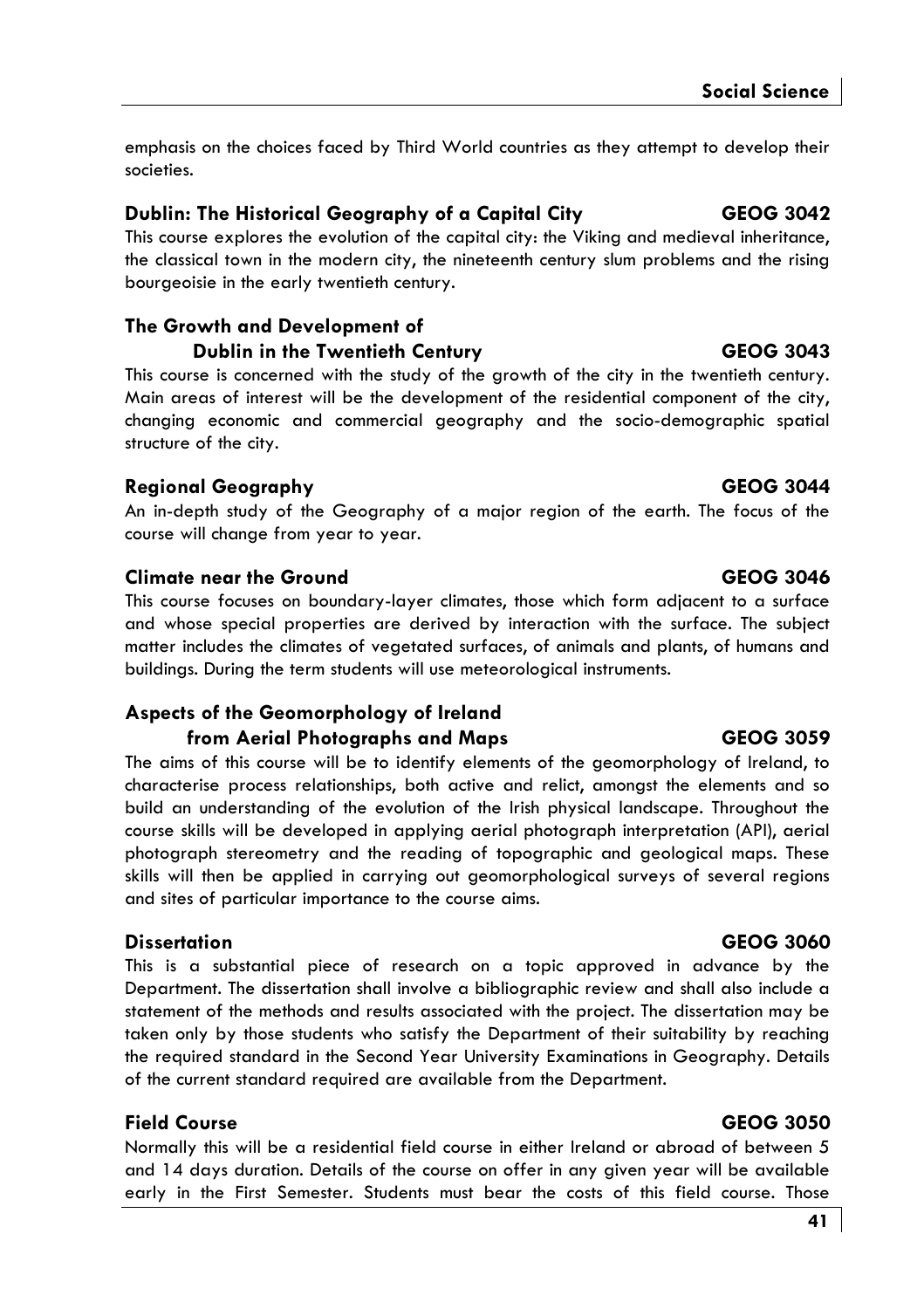participating for unit credit must complete a programme of work before, during and after the field course. Places will be limited and it will not be possible to allocate places until midway through the First Semester. Participants normally take the field course for credit. It is regarded as a two-unit course and may replace any one of the courses described above.

#### **Notes for all Final Year Students**

- Not all the courses listed above will be available in any one academic year and courses additional to this list may also be offered.
- Continuous assessment is a central part of many courses. Students who do not complete assignments, fieldwork, laboratory or practical work may be required to withdraw from a course. In such circumstances s/he will not be permitted to sit any written examination in that course.
- Courses will not be offered where demand is not sufficient while it may be necessary to limit enrolment in other cases. The list of courses on offer in any academic year will be available in September and students will be required to make a binding choice of courses early in the First Semester. Some courses have pre-requisites that in some cases require attendance at specific courses either in Second Year or Third Year Geography. Most courses begin in the First Semester**.**

# **Politics**

### **Second Year (POL 2000)**

The academic objective of the Second Year programme is to develop student's basic understanding of political concepts in the areas of Political Theory, Comparative Politics and International Relations, to introduce them to the rudiments of research methodology within the discipline (including an introduction to computer-based data analysis techniques), and to develop their knowledge in some of the major sub-fields. Students take four compulsory courses:

| POL 2001        | Civic Republican and                    |                      |
|-----------------|-----------------------------------------|----------------------|
|                 | Contractarian Political Thought         | (2 units) Semester 1 |
| <b>POL 2002</b> | <b>Comparative Politics</b>             | (2 units) Semester 1 |
| <b>POL 2004</b> | Introduction to International Relations | (1 unit) Semester 2  |
| <b>POL 2026</b> | Issues in Political Research            | (2 units) Semester 1 |

Students are required to take three optional courses selected from the following seven. Each has a value of 1 unit. The list may vary from year to year but the following seven courses were on offer 2003/2004:

| <b>POL 2008</b> | Law, Politics and Human Rights        | (1 unit) Semester 2 |
|-----------------|---------------------------------------|---------------------|
| POL 2014        | Issues in Democratic Theory           | (1 unit) Semester 2 |
| <b>POL 2027</b> | Introduction to Statistics            | (1 unit) Semester 2 |
| <b>POL 2028</b> | Power, Discourse and Political Action | (1 unit) Semester 2 |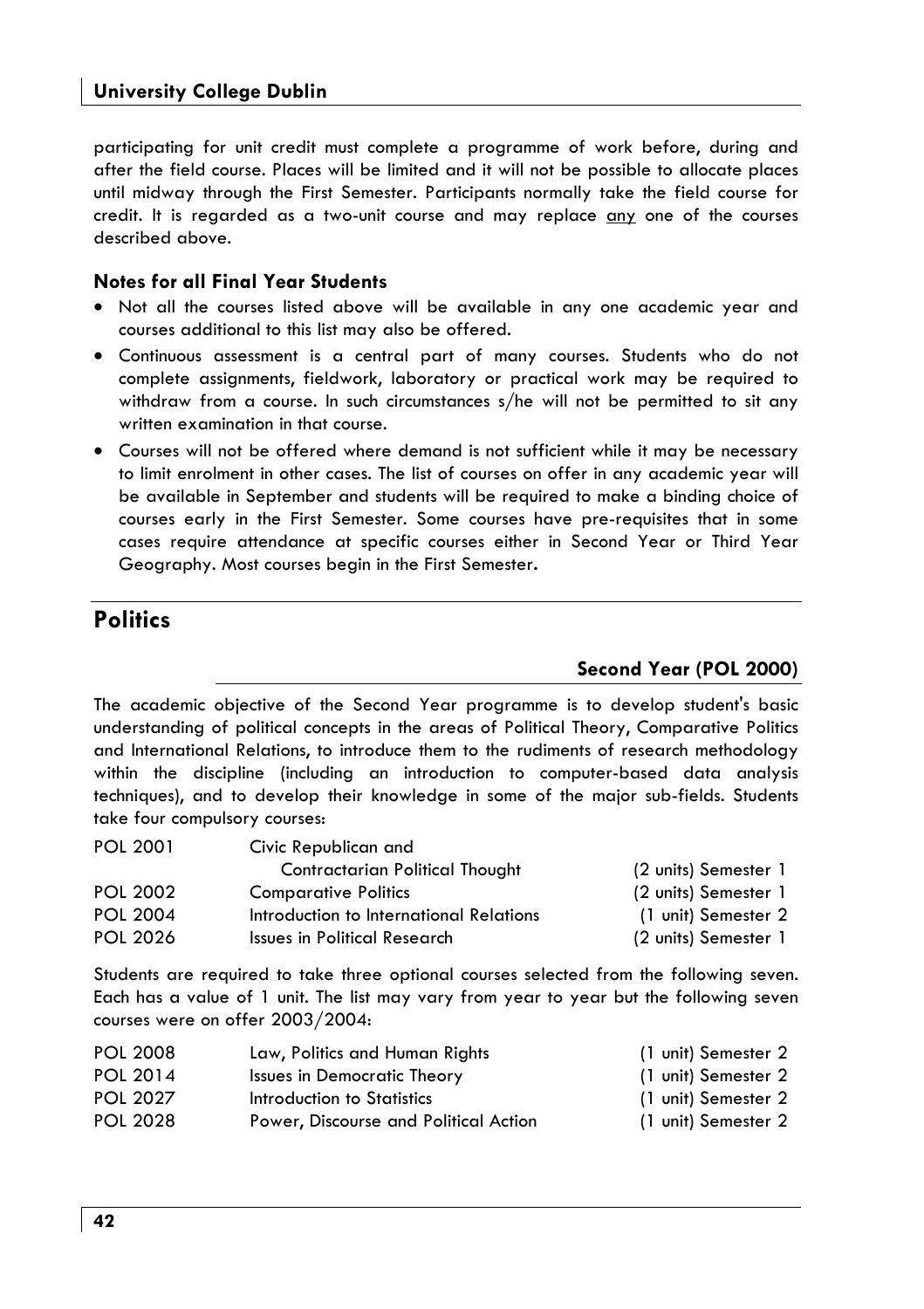| <b>POL 2029</b> | Globalisation and the             |                     |
|-----------------|-----------------------------------|---------------------|
|                 | Changing Role of the State        | (1 unit) Semester 2 |
| <b>POL 2030</b> | Introduction to British Politics  | (1 unit) Semester 2 |
| <b>POL 2031</b> | End Game of the Communist System: |                     |
|                 | <b>Challenges and Collapse</b>    | (1 unit) Semester 2 |

In addition, students attend compulsory tutorials (POL 2010). Assessment is based on project work, exercises submitted electronically, written examination papers at the end of the Second Semester and on tutorial attendance, class participation and essay writing.

#### **Final Year (POL 3000)**

The objective of the Final Year programme is to allow students to choose particular areas of specialism and to develop further their analytical skills. Students select four courses from the list of those on offer; each course is worth three units. The following courses were on offer in 2003/2004 and are subject to change.

| (3 units) Semester 2 |
|----------------------|
|                      |
| (3 units) Semester 1 |
| (3 units) Semester 1 |
| (3 units) Semester 2 |
| (3 units) Semester 2 |
| (3 units) Semester 1 |
| (3 units) Semester 1 |
| (3 units) Semester 1 |
| (3 units) Semester 2 |
| (3 units) Semester 2 |
|                      |
|                      |
| (3 units) Semester 1 |
|                      |
| (3 units) Semester 2 |
| (3 units) Semester 1 |
| (3 units) Semester 2 |
|                      |
| (3 units) Semester 2 |
|                      |

Each course is confined to a single semester, and students take two courses in each semester. Tutorials are arranged by lecturers in a way that responds to the particular needs of the courses. Assessment is mainly by means of an examination at the end of the year but credit may be given for essay or project work in certain courses.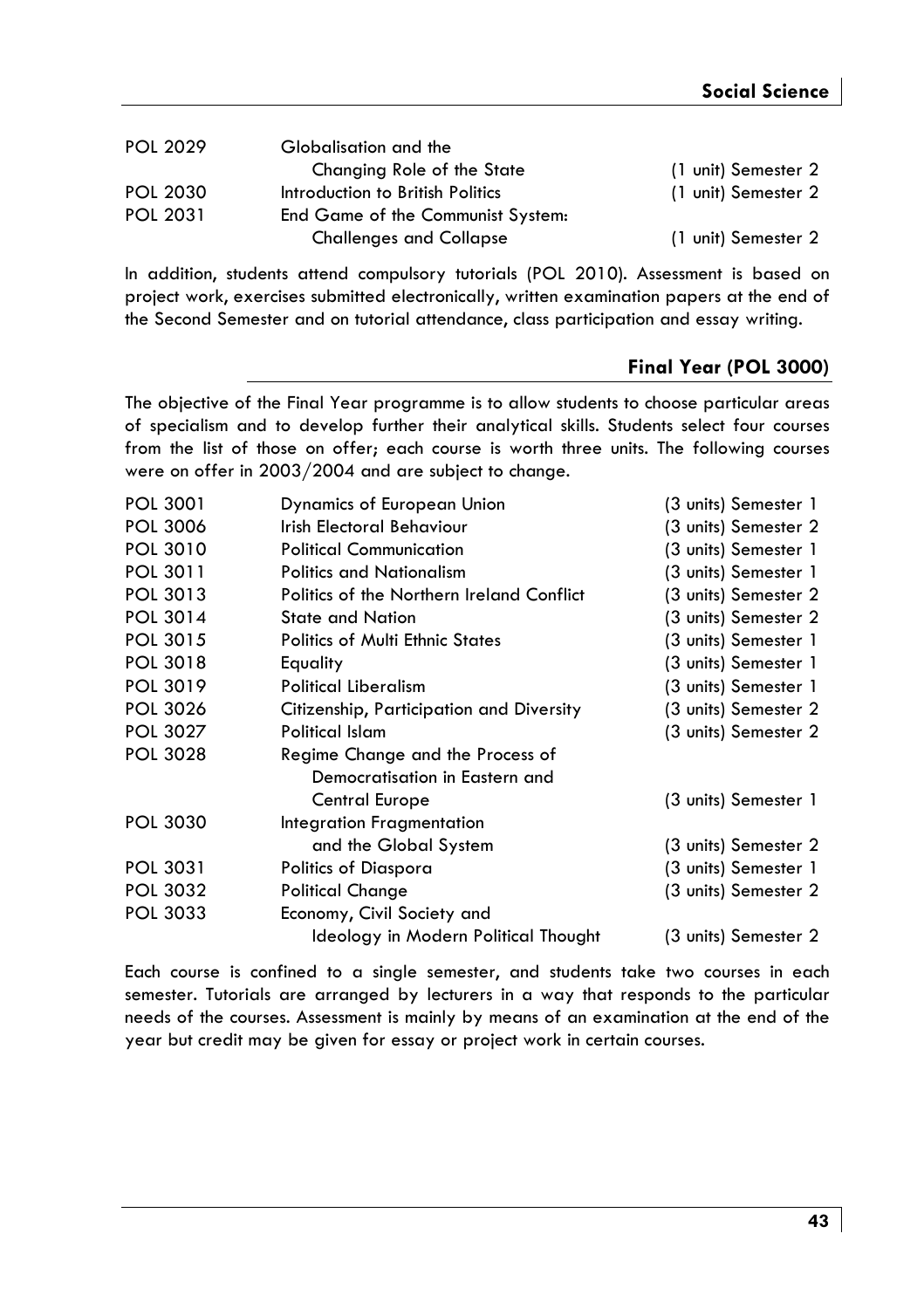# **Degree of Bachelor of Social Studies (Housing and Community Studies) (Honours)**

*HSBDP0001* 

# **General Regulations**

The Bachelor of Social Studies (Housing and Community Studies) (Honours) is a Degree offered by University College Dublin in partnership with Respond! Housing Association. It is a four-year, part-time Degree programme open to mature students (twenty-three years or over). It is designed in a modular format, developing progressively from Certificate (Year 1) to Diploma (Year 2) leading to a BSS Degree (Year 4). There is a biennial intake of not more than forty students onto the programme.

The course offers a practice-based, academic education programme for those engaged in housing and related disciplines. The pedagogic approach adopted is based on the Frierian principles of student-centred learning, drawing in the first instance on the students' own experience and knowledge, augmented by theory and analysis.

Years 1 and 2 of the programme equip students with foundation knowledge and skills in estate management and related tenant participation facilitation. Years 3 and 4 deepen the student's knowledge and understanding of the multidisciplinary nature of housing and community progressively, drawing on housing finance, economics, land use management, planning, design and construction, law, community development and personal development skills and professional practice.

The aim throughout is to:

- equip students with a holistic understanding of the multi-disciplinary nature of housing and community development;
- offer an academic theoretical framework to underpin professional practice;
- develop a course that invites critical and informed analysis and reflection;
- offer an understanding of the dynamics of housing, resource distribution and sustainable development and
- foster housing management skills relevant to the Irish housing practitioner in the twenty-first century.

### **Terminology of the BSS Degree**

Here are some of the terms used to describe the BSS Degree:

### *Module:*

A module is a year's course in a subject. A student's performance in each module will be assessed by means of credits and a grade marking system.

#### *Level:*

A Level consists of a number of modules, normally undertaken in one year.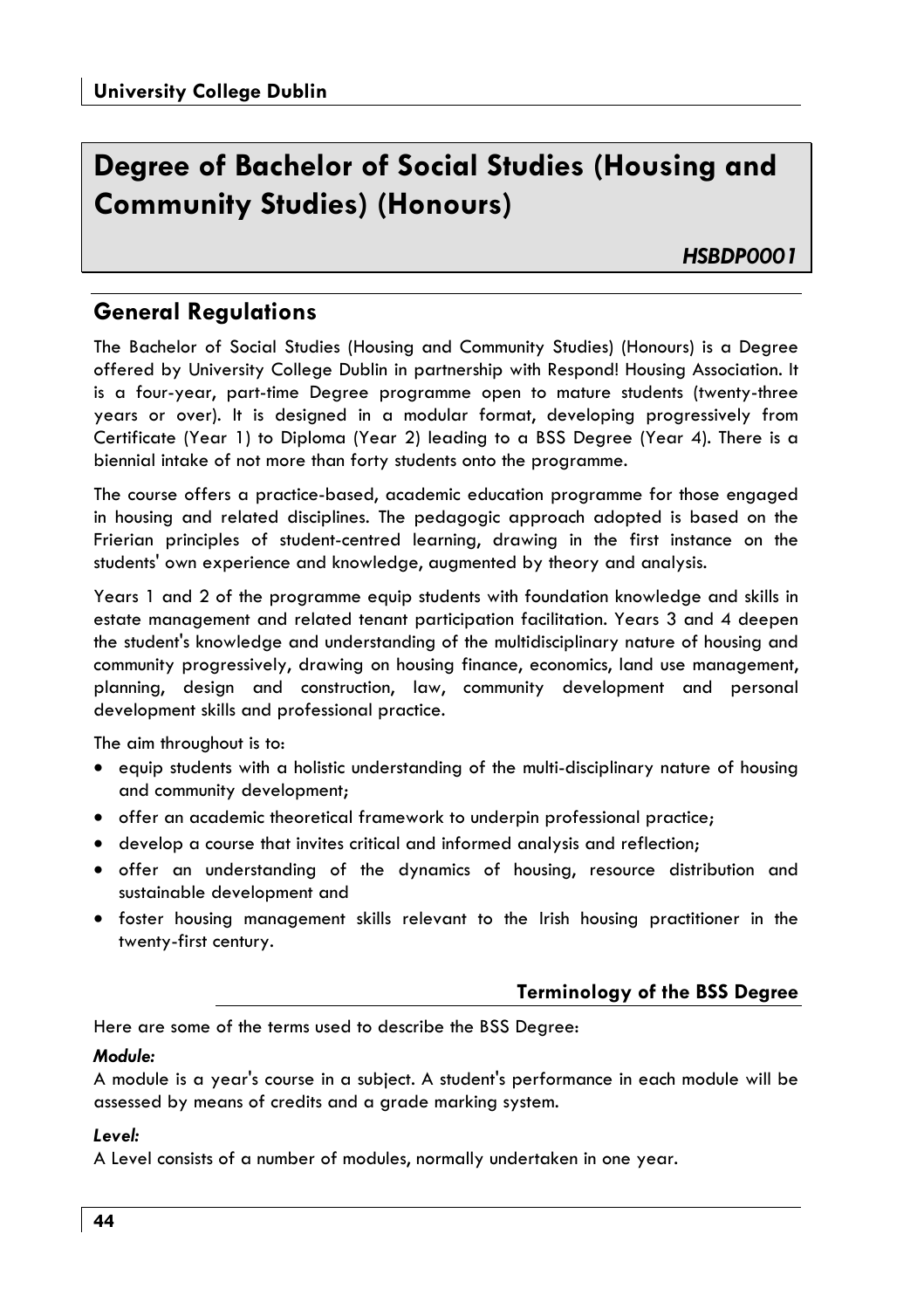### *Credits:*

Each module is worth a number of credits. When you have completed all the modules for the Level, you will be awarded 60 credits. To complete a module successfully you must attend lectures and tutorials, complete the assignments and projects and pass the examination.

#### *Grades:*

Grades are the marks you achieve in designated assignments, projects and examinations. The quality (i.e. Pass or Honours) of your performance is determined by the grades you achieve at designated levels.

### **How To Proceed To Your BSS Degree**

To complete the requirements necessary to be awarded the BSS (Housing and Community Studies) Degree, you must:

1. Complete a minimum of four years' registration and attendance,

#### *and*

2. Accumulate 240 credits, i.e. 60 Level 1 credits; 60 Level 2 credits; 60 Level 3 credits and 60 Level 4 credits, by taking the modules specified at these levels.

You will accumulate credits in each module by:

- (a) registering for and attending lectures and tutorials;
- (b) completing course requirements in respect of assignments and projects;
- (c) passing the relevant examinations in each module.

#### *Course Structure*

The Degree programme is offered over four years on a part-time basis. It is designed on a course module or unitised basis. Each module/course comprises two days lectures per month plus small group regionally-based tutorials.

The credit weighting accorded is 60 credits per Level, giving a total of 240 credits required for a Degree to be awarded.

On satisfactory completion of Year 1, a Certificate may be awarded to students who elect not to proceed to Level 2. On satisfactory completion of Year 2, a Diploma may be awarded to students who elect not to proceed to Levels 3 and 4. Satisfactory completion of Years 3 and 4 will lead to a BSS Degree award.

#### *Examinations*

Examinations will be held at the end of the academic session (i.e. late April to end May). A repeat examination is held in the Autumn (i.e. August).

Up to 80% of the marks available at each level may be allocated for work performed during the year.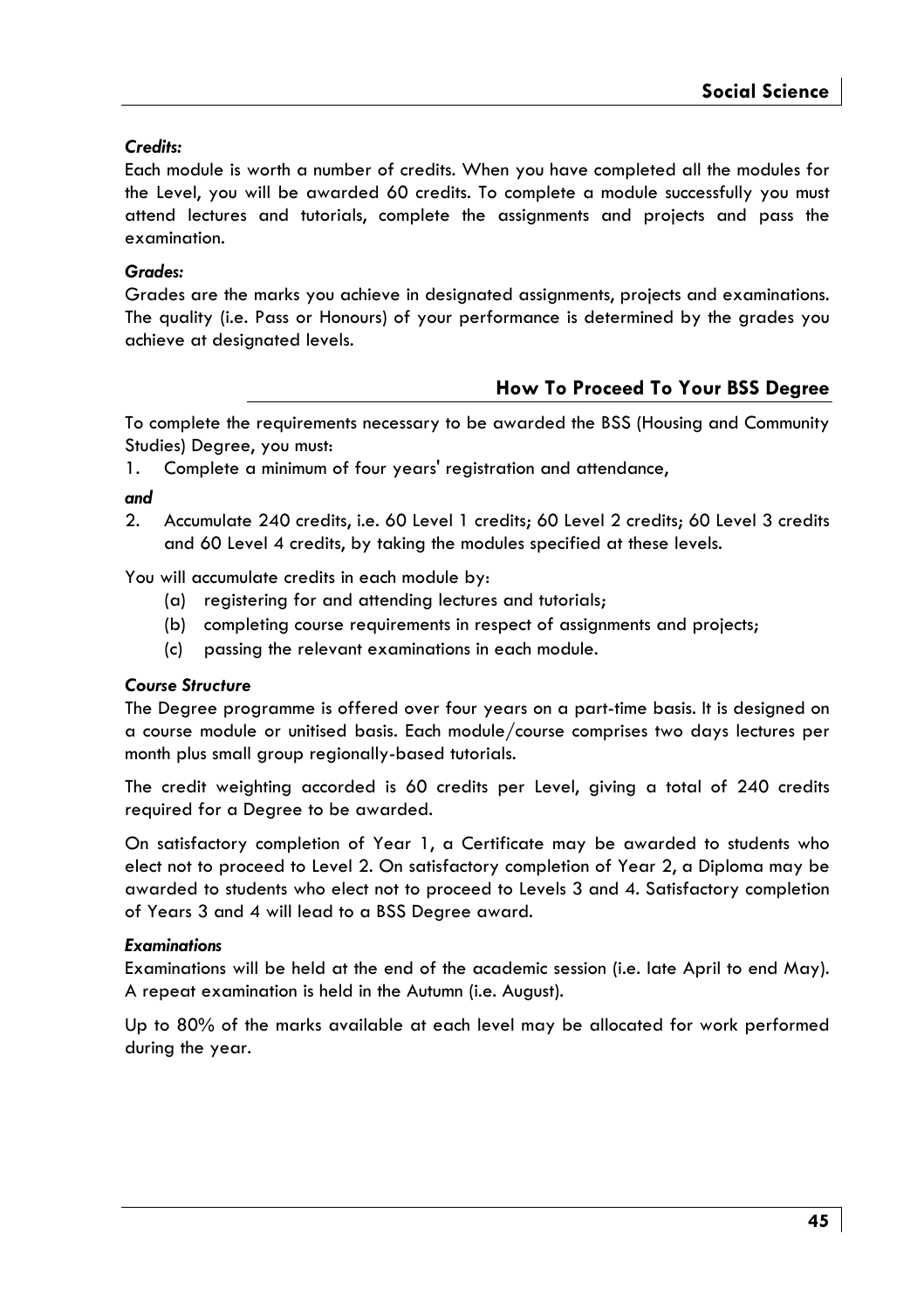# **Standards Applying to Examinations**

#### **Pass Standard**

The pass standard is 40%

#### **Honours Standards**

| The Honours will be awarded as follows: |     |
|-----------------------------------------|-----|
| <b>First Class Honours</b>              | 70% |
| Second Class Honours, Grade I           | 60% |
| Second Class Honours, Grade II          | 50% |
| <b>Third Class Honours</b>              | 45% |

#### **Beneficial Aggregation**

Honours may be awarded for the Degree as a whole based on beneficial aggregation of 30% of examination results from Level 3 and 70% of examination results from Level 4. Thus, the grade of Degree result will be determined by either:

i) aggregation of 30% of the Level 3 examination results plus 70% of the Level 4 examination results.

*or* 

ii) 100% of the Level 4 examination results, whichever is to the benefit of the student.

#### **Certificate**

A Certificate may be awarded on the basis of examination results for Level 1, to students who elect not to proceed to Level 2. The award for the Certificate will be Pass.

#### **Diploma**

A Diploma may be awarded on the basis of examination results for Level 2, to students who elect not to proceed to Level 3. The grading for the Diploma will be as follows:

| <b>Distinction</b> | 70% |
|--------------------|-----|
| <b>Honours</b>     | 60% |
| Pass               | 40% |

#### **Examinations and Repeat Examinations:**

Examinations will be held in the Summer of each year; a repeat examination in individual modules is held in the Autumn.

Courses are offered, and examinations are held, biennially. Students who are unsuccessful in one or more modules within a single academic session may repeat the module(s) in another academic session. Students will have to wait until the lectures in that module are offered again in the biennial cycle.

Students may repeat a year by attendance only. They must register for, and attend, lectures in the modules they wish to study, irrespective of previous attendance in the same module. A fee will be charged for re-attendance.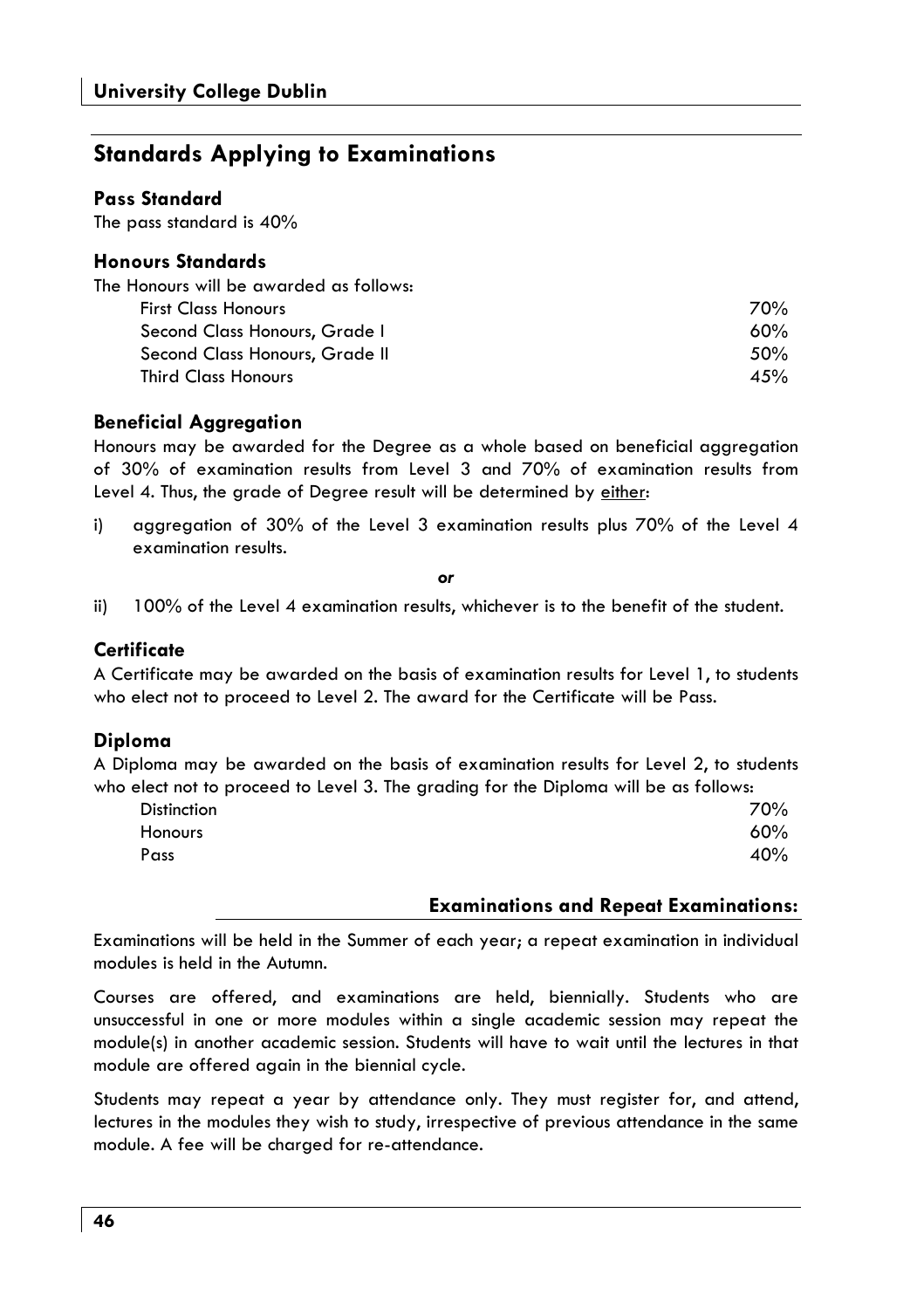Students must pass each module within three years of entering the year in which that module is offered. The Faculty may waive this requirement in exceptional circumstances.

Students will be given the opportunity to re-submit coursework which has not achieved the required standard. The maximum mark that can be obtained for a piece of work following re-submission is 40%, irrespective of the quality of the re-submitted work. The Board of Studies may waive this requirement in exceptional circumstances.

# **Level 1 Module Descriptions**

Students take the following modules at Level 1:

#### **Module 1.0 – Professional Practice (14 credits) SPOL 1801**

#### **Module 1.1 – Introduction to Course, IT and Adult Learning (4 credits) SPOL 1802**

This unit offers students an introduction to the course structure, methodology, content, campus facilities, as well as to the course personnel and the other students. Students are facilitated in their return to adult learning through an examination of a range of adult learning styles with a focus on student-centred learning. This acts both as personal learning and as a tool for subsequent housing management practice which itself is located in a context of adult learning.

### **Module 1.2 – Genesis and Social**

#### **Context of Estate Management (12 credits) SPOL 1803**

This module presents the background to, and genesis of, tenant participation in estate management in Ireland. It locates this in the broader historical and legal context of Irish housing policy and Irish local government structures. The unit examines the structural nature of poverty in Ireland, its spatial distribution, and the interplay with Irish housing policy. A range of tenant participation models are reviewed, as well as issues pertaining to their application.

### **Module 1.3 – Theory and**

#### **Practice of Tenant Participation (12 credits) SPOL 1804**

This module presents an overview of theoretical approaches to Community Education and assists students in locating their own style of facilitating tenant participation. The module also examines aspects of the social, legal and administrative context within which tenant participation occurs. Legal and community responses to 'anti-social behaviour' are analysed.

#### **Module 1.4 – Developing an**

**Estate Management Strategy (12 credits) SPOL 1805** 

This module highlights the multi-faceted nature of tenant participation. The unit offers students an introduction to strategic planning in the context of preparing for a tenant participation initiative. The learner is presented with legal and ethical considerations relating to housing lettings and allocations. The module focuses on facilitation theory, skills, practice and reflective practice and also offers a practical analysis of Frierian techniques in community work.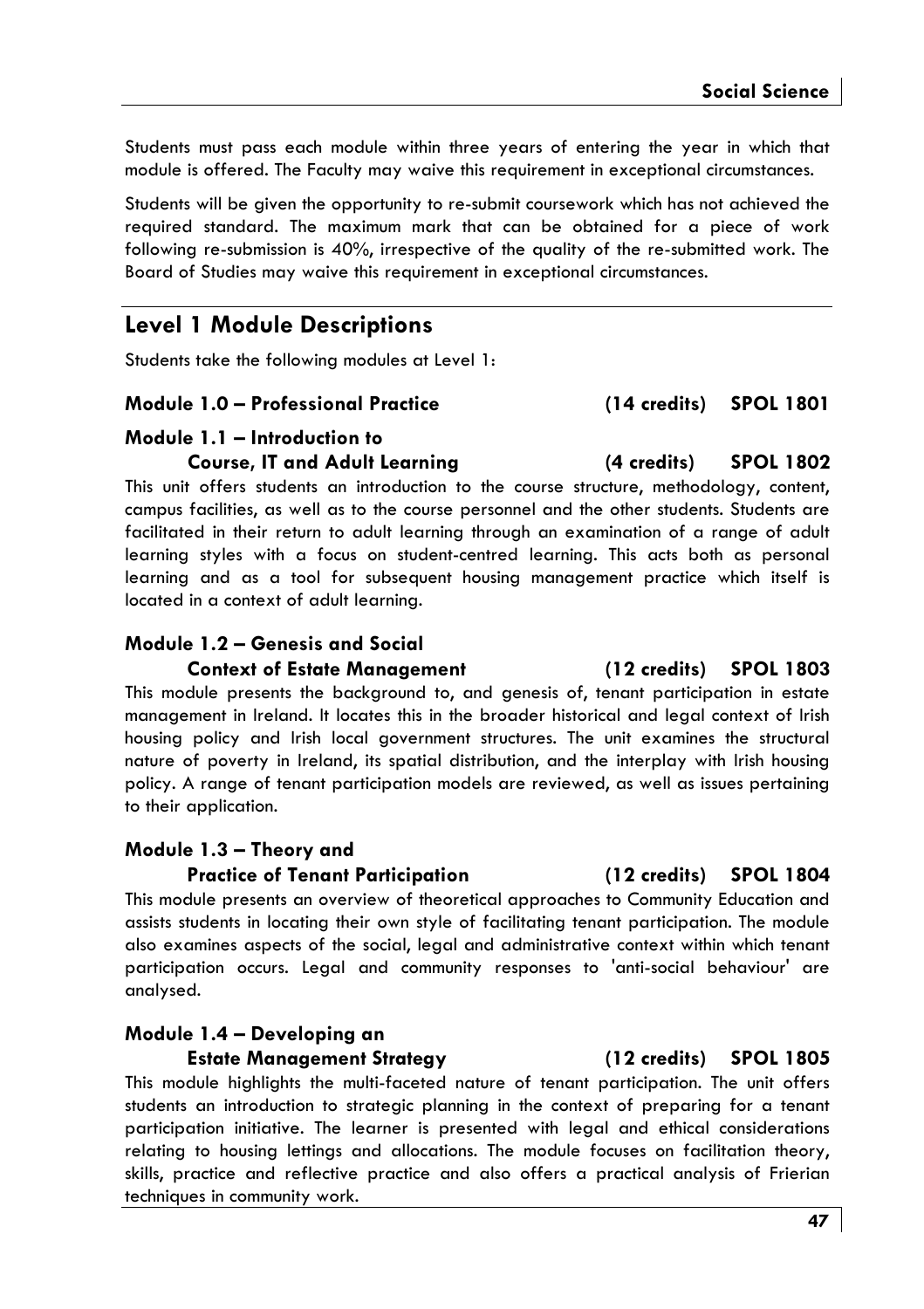# **Module 1.5 – Residential Weekend Training Session (6 credits) SPOL 1806**

This residential weekend training session offers students a non-pressured space in which to explore elements of group work, personality types and traits, personal skills development. The module also addresses issues of family support and childcare service planning and provision. Students are challenged to examine the role of service providers, statutory and voluntary and community, in this regard. Aspects of legal, social, economic, administrative and ethical considerations arising are examined.

# **Level 2 Module Descriptions**

Students take the following modules at Level 2:

#### **Module 2.1 – Regeneration and Design (7 credits) SPOL 2801**  This module concentrates on issues relating to urban and rural regeneration. It examines various channels of funding for projects and looks at existing supportive networks and supervisory agencies. The theme of regeneration is then specifically linked to community development. Design of the built environment and layout of estates and their impact on communities is examined as is the social mix of tenures on housing estates.

**Module 2.2 – Strategic Planning and Management (7 credits) SPOL 2802**  This module examines the importance of financial and budgetary management for tenant participation groups. It examines conflict within groups, listening behaviours and the mediation process in tenant participation in estate management. Ethical considerations in relation to facilitation are also reviewed.

### **Module 2.3 – Evaluating**

#### **Tenant Participation Initiatives (7 credits) SPOL 2803**

This module examines the key aspects of evaluation. Session design and design of tenant participation courses on estates are explored, including a practical focus on course material design. Equal opportunities measures are explored in the context of the design and evaluation of estate-based tenant participation courses/initiatives. General research methods that may be applied to a range of community settings are discussed and both summative and formative evaluation methods are examined.

The project has two parts: written dissertation and practical facilitation, with a 70:30 respective weighting. Students are required to plan, design, deliver and evaluate a piece of training that is both relevant to the group being trained, and related to facilitation of tenant participation in estate management.

### **Module 2.5 – Economics– An Introduction (7 credits) SPOL 2805**

This module does not require any prior knowledge of economic theory and methods. It provides an introduction to the key concepts, terminology and application of core macroand microeconomic principles, with reference to real life situations (e.g., economic debates in the media).

# **Module 2.4 – Project (18 credits) SPOL 2804**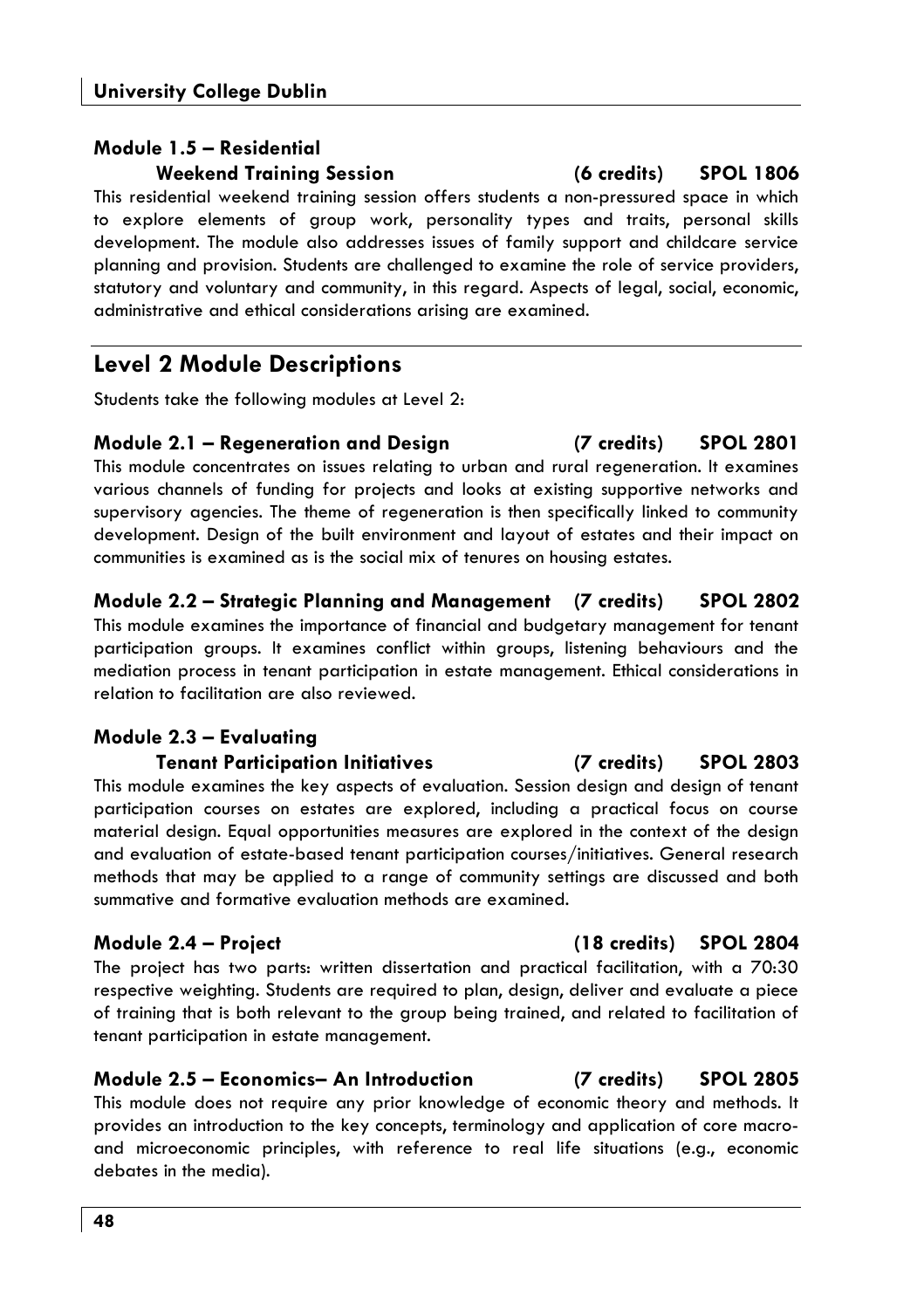### **Module 2.6 – Families and Family Policy (7 credits) SPOL 2806**

This module presents a range of information on the family and key debates within family policy. It examines the changing nature and role of 'the family', functions of the family and strategies intended to support family life. Current family law provisions are reviewed as is their impact on individuals, families and communities. The module also familiarises students with the range of agencies, both statutory and not-for-profit, working with families and children.

### **Module 2.7 – Communication and Management Skills (7 credits) SPOL 2807**

This module combines a knowledge-based input with the identification and development of personal skills. The assessment strategies proposed seek to reflect these complementary aspects ascertaining the student's knowledge base regarding (a) their awareness of their own skills and limitations, (b) 'emotional intelligence', and (c) some aspects of Irish human resource/labour legislation and compliance issues.

# **Level 3 Module Descriptions**

Students take the following modules at Level 3:

**Module 3.1 – Local Government Functioning (8 credits) SPOL 3801**  This module builds on the understanding of local government gained in Years 1 and 2 of the Degree programme, and seeks to deepen and extend this by reviewing current concerns and debates within the local government sector. Areas of special interest regarding housing and community development are examined such as: land zoning and planning; housing needs assessment, housing provision and management; provision of infra-structural services.

#### **Module 3.2 – Housing Finance (8 credits) SPOL 3802**

This module explores the role and importance of financial and risk management for housing organisations. It examines the main sources of finance and the implications arising at national, agency and individual levels. It equips the student with the information and skills to prepare, cost and analyse a housing project proposal. Housing subsidies as they affect the individual consumer (and housing markets) are also analysed.

**Module 3.3 – Planning and Land Use/Valuation (10 credits) SPOL 3803**  This module is designed to give students a good knowledge of key areas of Irish planning legislation, procedures and processes as applied to project development/proposals. Issues covered include: sustainability, environmental protection and sustainable planning/development. Environmental agencies, legislation, monitoring and controls are also reviewed as is the preparation and contracting out of Environmental Impact Assessments/Statements.

### **Module 3.4 – Housing Management (8 credits) SPOL 3804**

This module presents an overview of the different housing tenures, providers and housing management systems operating in Ireland and some other EU countries. Core elements of housing management practice are examined as they relate to the built and social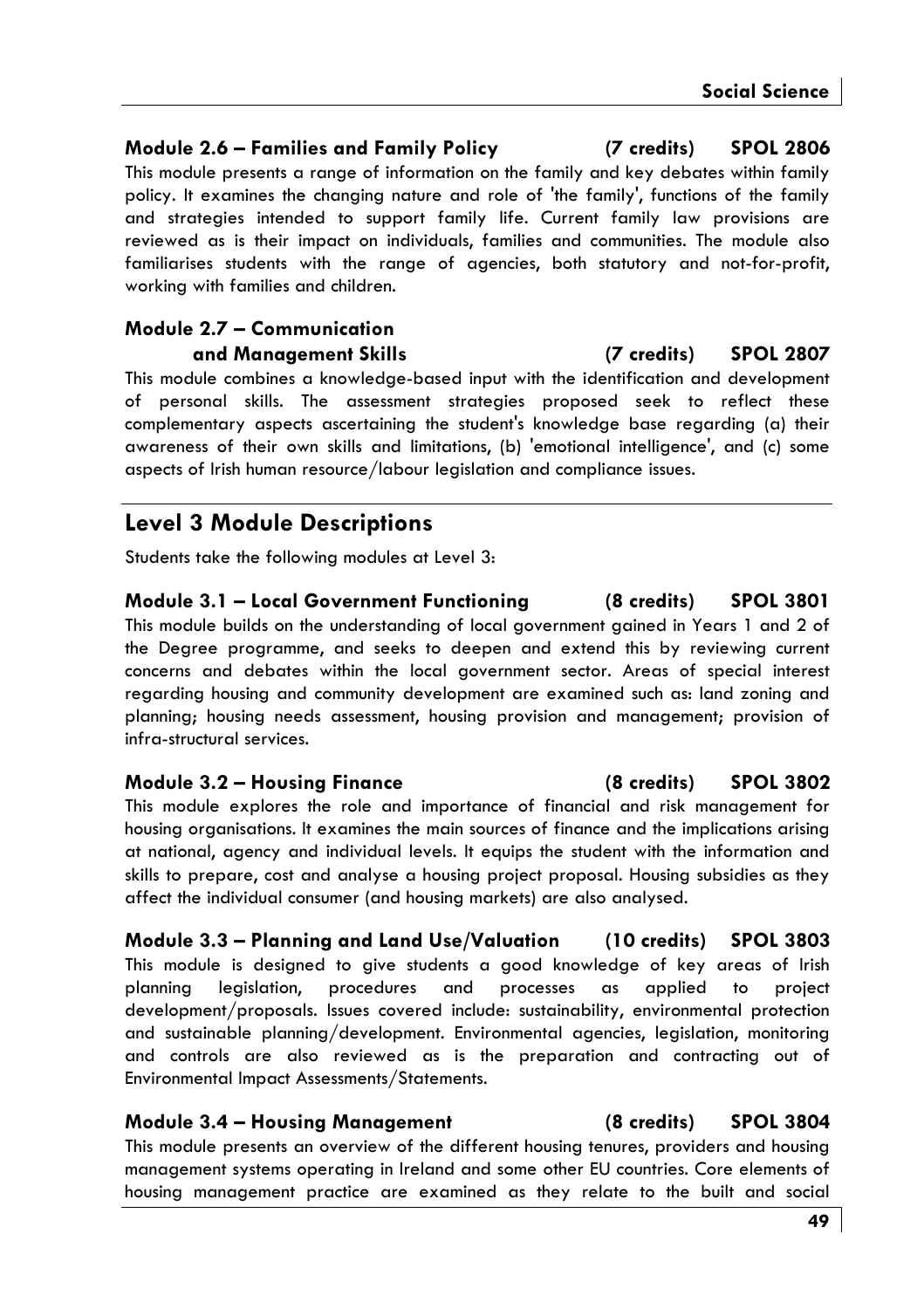environment, the organisational context and inter-agency framework within which housing is planned, delivered and managed.

# **Module 3.5 – Legal Issues (8 credits) SPOL 3805**

This module is intended to familiarise students with the basic framework of Irish law in the areas which have particular relevance for the Irish housing professional and community activist. These include aspects of family law; equality legislation and health and safety compliance

**Module 3.6 – Community Development (10 credits) SPOL 3806**  This module introduces the student to 'community development' theory and the fundamental principles on which community development is based. This module will examine core theories around democracy, development and community.

### **Module 3.7 – Integrating Local**

**Development and Development Education (8 credits) SPOL 3807**  This module follows on from that of SPOL 3806 *Community Development*. Students are encouraged to review the links between their personal and professional daily decisions and the impact these have at local, regional, and international levels. The module examines the overlap/differences of community education, community development and development education principles. It explores their relevance and influence in the local government and housing management sectors.

# **Level 4 Module Descriptions**

Students take the following modules at Level 4:

**Module 4.1 – Design and Construction (18 credits) SPOL 4801**  This module seeks to provide a broad understanding of the issues and details to be considered in approaching the design of housing and communities. It seeks to equip the student as a prospective/current housing professional with the principles of construction, an overview of quality, and some tools as to how to make informed decisions in relation to client requirements and specifications.

**Module 4.2 – Research Theory and Methods (8 credits) SPOL 4802**  The aim of this module is to provide students with sufficient knowledge of research theory and methodology for them to be able to understand and critically evaluate research reports. Skills in drawing up research proposals and in commissioning research studies are also examined and developed.

**Module 4.3 – Strategic Housing Management (18 credits) SPOL 4803**  This unit seeks to familiarise the student with the legal and financial context within which the not-for-profit and local authority sectors operate. It examines housing development cost ceilings, design specification and tender contracts and the stage payment process. Other aspects of housing management practice examined include: asset programming, cost and use, product sourcing, green design/sustainability and social gain factors.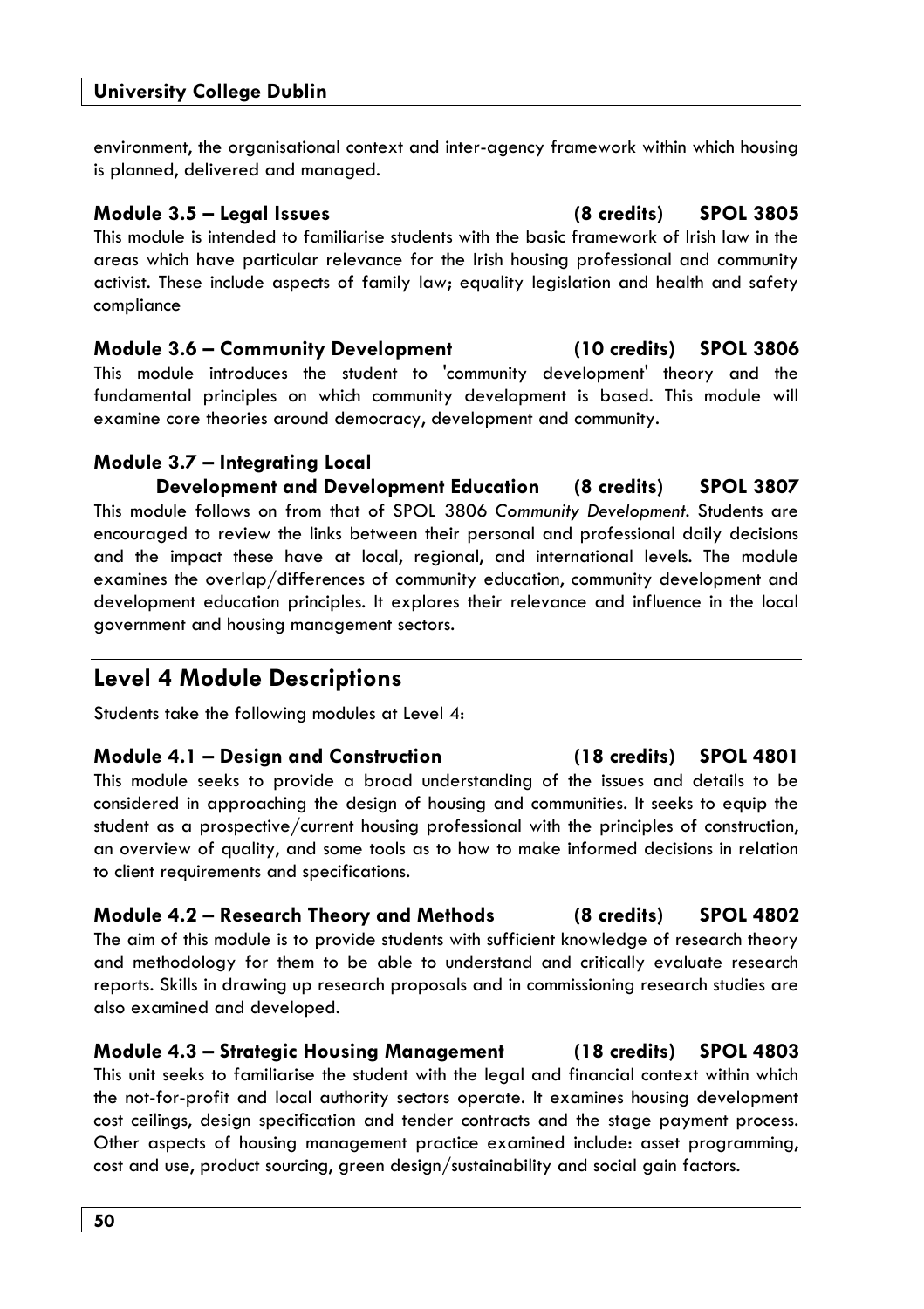# **Module 4.4 – Globalisation**

**Impacts and Sustainability (8 credits) SPOL 4804** 

This module seeks to familiarize the student with the determinants of global trade and financial flows; Third World debt and the role of international financial institutions, humanitarian aid and the prerequisites for sustainable development. Students are also introduced through case studies to project analysis and impact reviews with particular reference to poverty, gender and environmental impact.

### **Module 4.5 – Influencing Public Policy (8 credits) SPOL 4805**

This module is designed to equip the student both with the academic knowledge of policy-formulation and also the skills and strategies to influence this process. A range of case studies is reviewed to provide practical examples of policy campaigns, both successful and unsuccessful. Students are invited to present and critique their own agencies' current policy issues/campaigns.

### **Notes**

- Programme content may vary slightly from year to year.
- The provision of a module/programme in any particular year is subject to the availability of staff and the discretion of the course providers. Courses additional to those listed may be provided in a particular year.
- All required written work must be submitted in order to fulfil the requirements of the course. Marks may be deducted for late work.
- Attendance will be taken into account in assessing the year's written work.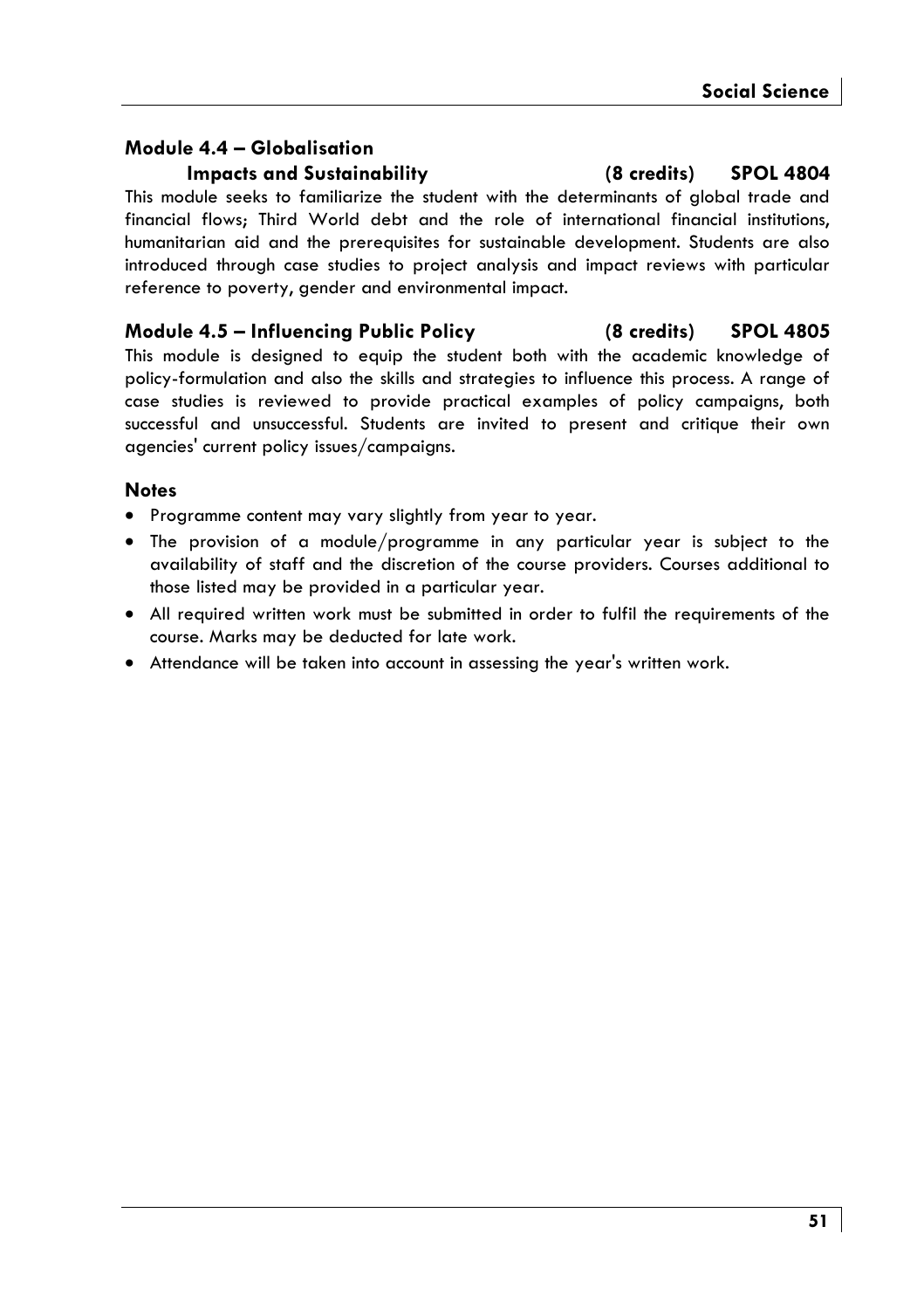| <b>Postgraduate Courses</b>                                                                                                                         |  |
|-----------------------------------------------------------------------------------------------------------------------------------------------------|--|
| <b>Postgraduate Degrees</b>                                                                                                                         |  |
| <b>Degree of Master of Social Science:</b>                                                                                                          |  |
| Sociology (by examination)<br>Sociology of Health and Illness<br><b>Social Policy</b><br><b>Social Policy (International)</b><br><b>Social Work</b> |  |
| Degree of MA in Mediation and Conflict Resolution                                                                                                   |  |
| Degree of Master of Literature (Sociology)                                                                                                          |  |
| Degree of Doctor of Philosophy                                                                                                                      |  |
| Postgraduate Diplomas                                                                                                                               |  |
| <b>Higher Diploma in Applied Social Studies</b>                                                                                                     |  |
| <b>Higher Diploma in Social Policy</b>                                                                                                              |  |
| Higher Diploma in Sociology and Social Research                                                                                                     |  |
|                                                                                                                                                     |  |

**Note**: for information on Interdisciplinary Postgraduate Degrees and Diplomas, see separate booklet.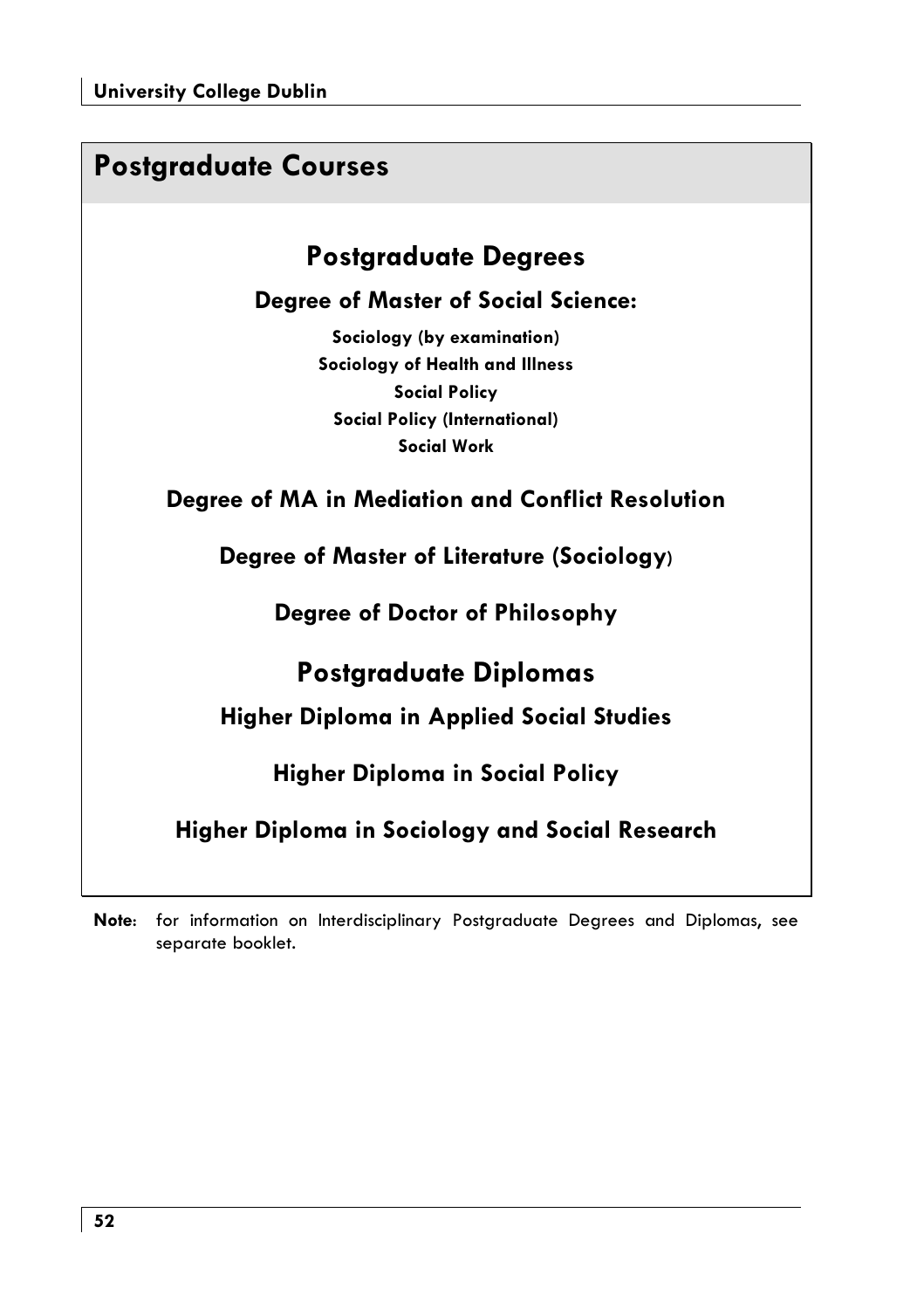# **Degree of Master of Social Science**

# **General Regulations**

THE subjects for the Master of Social Science Degree are Sociology, Social Policy, Social Policy (International), and Social Work. The course for the Degree of Master of Social Science is an Honours course. This Degree may be obtained either by thesis or by examination. Candidates are not permitted to proceed to the MSocSc Degree while engaged upon any other course, except by permission of the Faculty.

# **MSocSc Degree by Thesis/MLitt Degree in Sociology by Thesis**

Only candidates who have gained the award of BSocSc, or equivalent Degree in Social Science, with the award of First Class Honours or Second Class Honours, Grade I will normally be permitted to enter for the Degree by thesis. Other graduates may be admitted if in the BSocSc Examination (taken as a qualifying test) they obtain Second Class Honours, Grade I in all the papers of the subject in which they wish to proceed to the MSocSc/MLitt (Sociology) Degree. Such graduates must have the permission of the Faculty to enter for this qualifying test, and it cannot be taken until at least three terms after the primary Degree.

All candidates must be recommended by the Head of the Department and accepted by the Faculty. Candidates for the MSocSc Degree by thesis or the MLitt (Sociology) Degree by thesis must work in the University under the supervision of the Head of the Department for at least six terms and attend such general courses as the Head of the Department may decide. The subject of the thesis must be approved by the Head of the Department.

Candidates for the MSocSc Degree by thesis or the MLitt (Sociology) Degree by thesis may be required to sit for an examination on the subject matter of the thesis if the examiners so decide. For the MSocSc Degree by thesis the awards will be First or Second Class Honours or Pass. In the MLitt (Sociology) Degree by thesis the Degree is awarded or withheld. In the case of exceptionally good performance, the Degree may be awarded 'with distinction'.

Candidates who have taken their primary Social Science Degree in another University may be permitted to enter for the MSocSc/MLitt (Sociology) Degree by thesis if suitably qualified.

Prospective applicants for MLitt (Sociology) Degree should note that application forms and the information booklet "Postgraduate Handbook for the Department of Sociology" are available from:

The Postgraduate Administrator Department of Sociology University College Dublin Belfield, Dublin 4, Ireland Tel +353 1 716 8510 Fax + 353 1 716 1125 Email: sociology@ucd.ie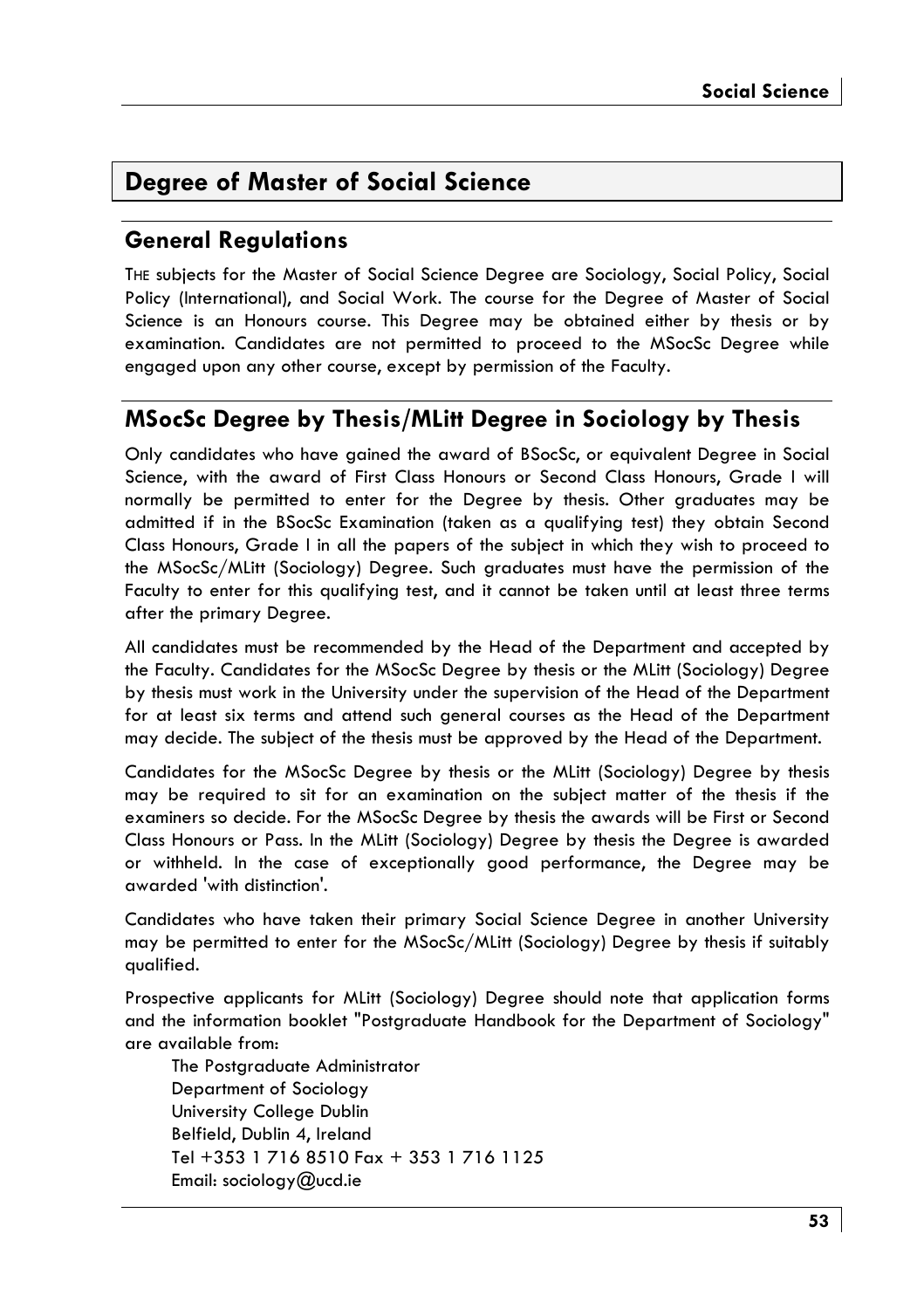# **MSocSc Degree by Examination**

THE MSocSc Degree by examination is normally awarded on the results of course work, written examinations and a minor thesis.

### **Admission Requirements**

Candidates may apply to register for the MSocSc Degree by examination if they have obtained one of the following:

- A BSocSc Degree with at least Second Class Honours, Grade II in the subject of the MSocSc and at least Second Class Honours, Grade II in the second subject;
- A BSocSc Degree with at least Second Class Honours, Grade I in the subject of the MSocSc;
- Second Class Honours, Grade I (or equivalent standard) in a relevant Postgraduate Diploma;
- Second Class Honours, Grade I in the relevant MSocSc Qualifying Examination.

Applicants who have taken their primary Social Science Degree in another University may be permitted to enter for the MSocSc by examination if equivalently qualified.

Applicants must be recommended by the appropriate Professor or Head of Department and approved by the Faculty.

The Degree in Social Work is an undifferentiated Honours Degree. In the subject Sociology the standards are as follows: Pass – 40%, Third Class Honours – 45%, Second Class Honours, Grade II – 50%, Second Class Honours, Grade I – 60%, First Class Honours – 70%. In the subject Social Policy the standards are: Pass – 40%, Second Class Honours – 60%, First Class Honours – 70%.

# **Special Regulations for MSocSc Degree by Examination in Sociology**

### **HSMXF0003 HSMXP0003**

This is a taught programme which can be pursued full-time over one year or part-time over two years. In order to be considered for a place it is necessary to have a Bachelor's Degree with no lower than Second Class Honours, Grade II in Sociology. In the case of two-subject Bachelors Degrees, it is normally required also to have attained at least Second Class Honours, Grade II in the other subject. Candidates with a higher grade are given preference.

The assessment of the Master's Degree is by coursework (70%) and minor dissertation (30%). The coursework extends over two semesters, from September to April. The earliest date for submission for dissertations is mid-August.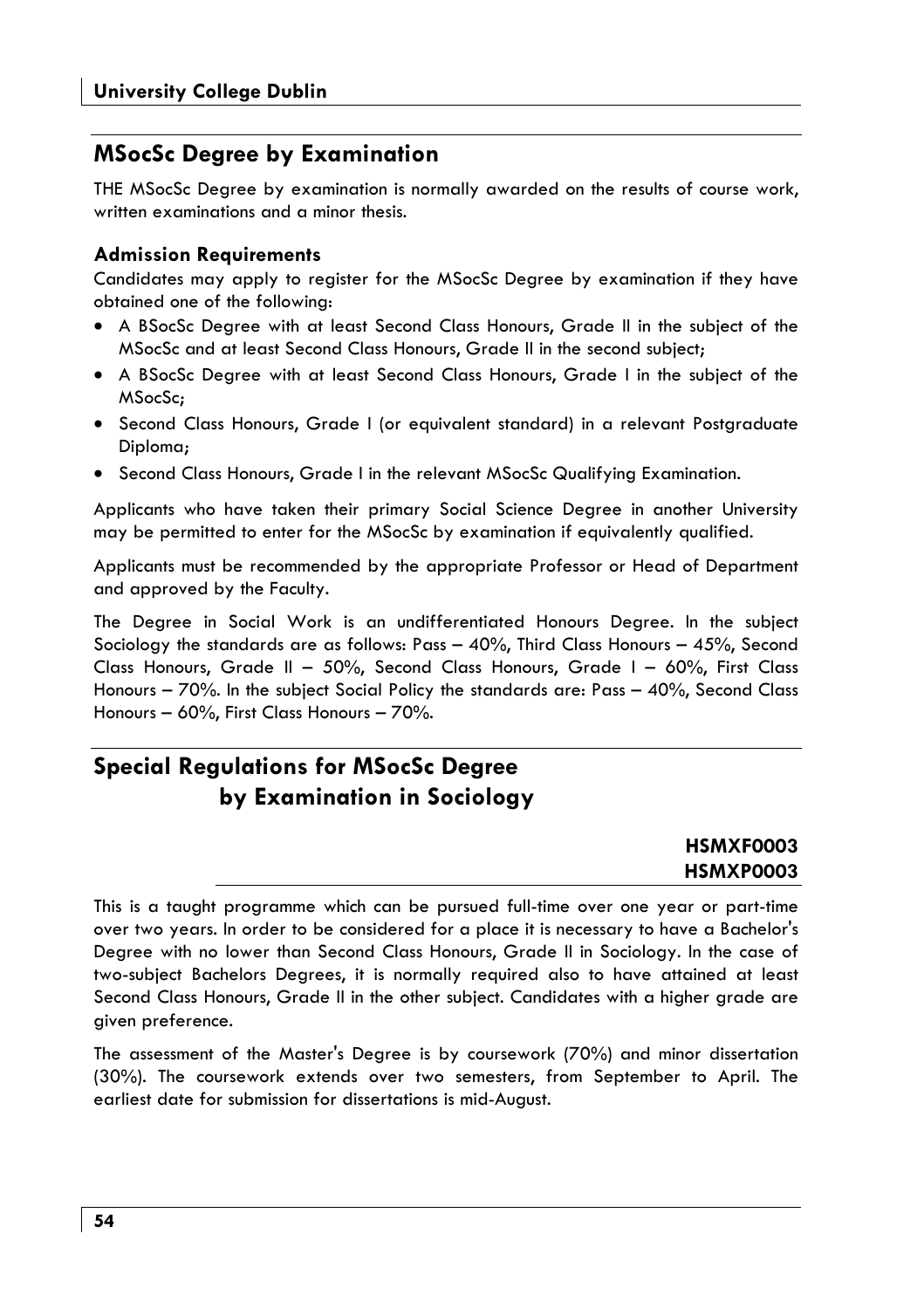### **Programme Syllabus**

#### **Core (Compulsory) Courses**

- Doing Sociological Theory
- Doing Sociological Research

#### *At least one of the following:*

- Workshops in Survey Research Methodology and Quantitative Data Analysis
- Advanced Workshops in Quantitative Research Methods
- Workshops in Qualitative Research Methods
- Advanced Workshops in Qualitative Analysis and Evaluation

### **Optional Courses**

Students take four optional courses, selected from the following broad areas of specialisation:

#### *The Sociology of Economic Development and Public Policy*

- Economic Globalisation and Social Change in the Twentieth Century
- The Sociology of Development: the Social and Ecological Context of Unequal Development
- The Sociological Analysis of Health Policy
- The Sociological Analysis of Education Policy
- Societal Institutions, Political Processes and Policy Choices in the European Union
- Organisational Analysis
- Law and Social Control

#### *Media and Cultural Studies*

- Cultural Theory and Analysis
- Language, Power and Equality
- Media and Culture
- Racism, Ethnicity and Society
- Violence and Civilisation

#### *The Sociology of Health and Illness*

- Sociological Analysis of Health Policy
- Theoretical and Applied Issues in Health and Illness
- Pathology and Difference
- Sociology of Health and Health Care

#### *Social Research Methodology*

- Workshops in Survey Research Methodology and Quantitative Data Analysis
- Advanced Workshops in Quantitative Analysis
- Workshops in Qualitative Research
- Advanced Workshops in Qualitative Analysis and Evaluation

Students may specialise in one area or take courses from the different areas. The range of courses offered in the Department may vary from year to year.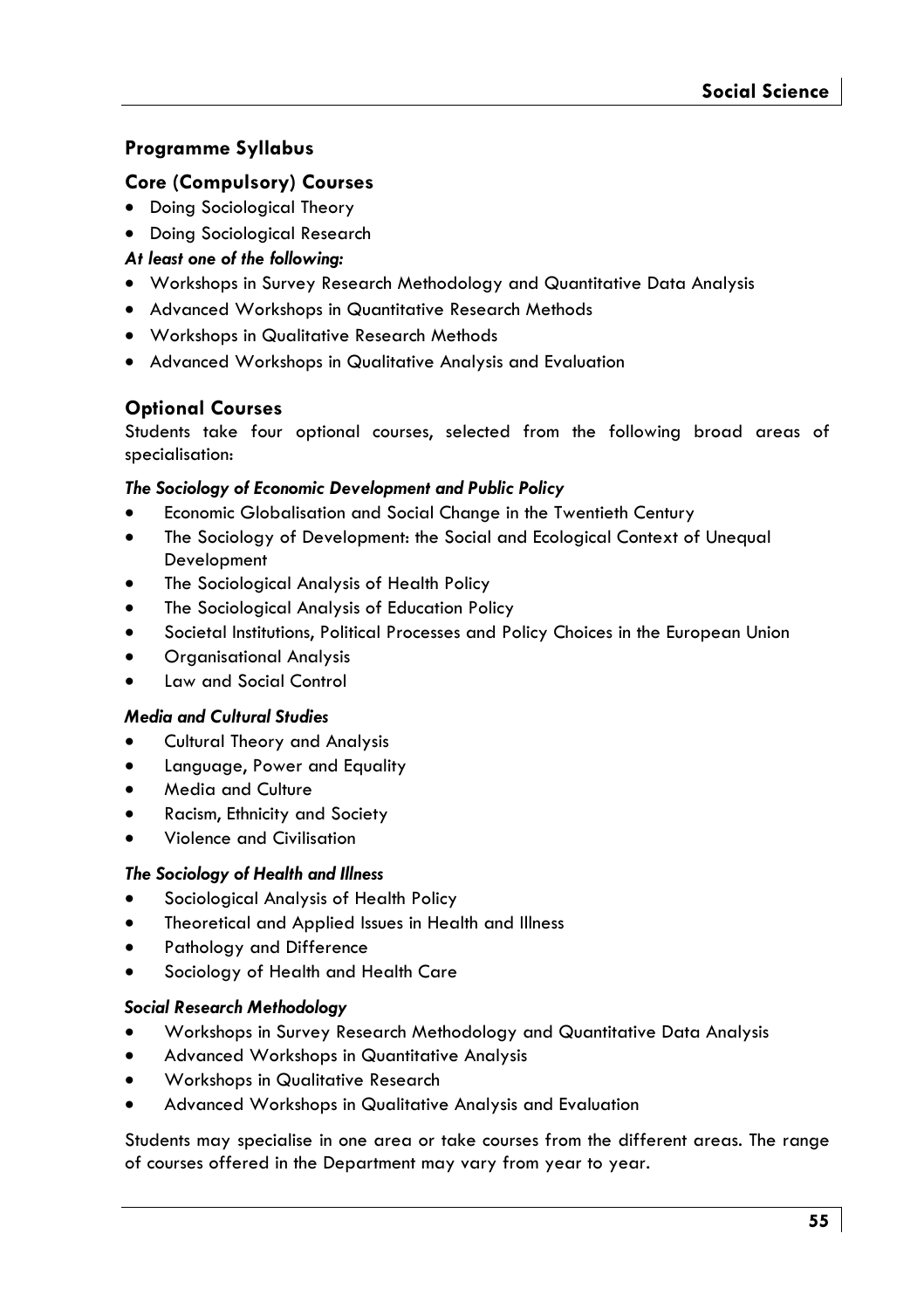#### **Dissertation**

Candidates are required to complete a dissertation of approximately 20,000 words on a topic of their choice.

Application must be made by  $1<sup>st</sup>$  June in the year in which it is proposed to begin study.

# **MSocSc Degree by Examination in the Sociology of Health and Illness**

### **HSMXF0001 HSMXP0001**

#### **Course Description:**

The aim of this one-year course is to give students a strong sociological foundation in theoretical and applied health studies. Particular attention will be given to a sociological analysis of patterns of health and illness in Ireland, and of the planning, organisation and delivery of the Irish Health Services. Students are required to take advanced courses in social research and to complete a minor thesis on a health-related topic.

#### **Admission Requirements:**

Applicants should have a primary Degree in Sociology with the normal entry requirements or the equivalent. Graduates in other disciplines may study for the Higher Diploma in Sociology and Social Research, a one-year course which – upon completion to a satisfactory level – qualifies the student for admission to the MSocSc course, thus forming a two-year course of study.

### **Organisation of Studies and Examination**

#### **Core (compulsory) courses**

- Doing Sociological Research
- Doing Sociological Theory

#### *Two research courses chosen from the following:*

- (a) Survey Research Methodology
- (b) Qualitative Research Methodology
- (c) Advanced Workshops in Quantitative Research Methods
- (d) Advanced Workshops in Qualitative Analysis and Evaluation

#### *Also Required: Two of the Following Courses:*

- Sociological Analysis of Health Policy
- Theoretical and Applied Issues in Health and Illness
- Pathology and Difference
- Sociology of Health and Health Care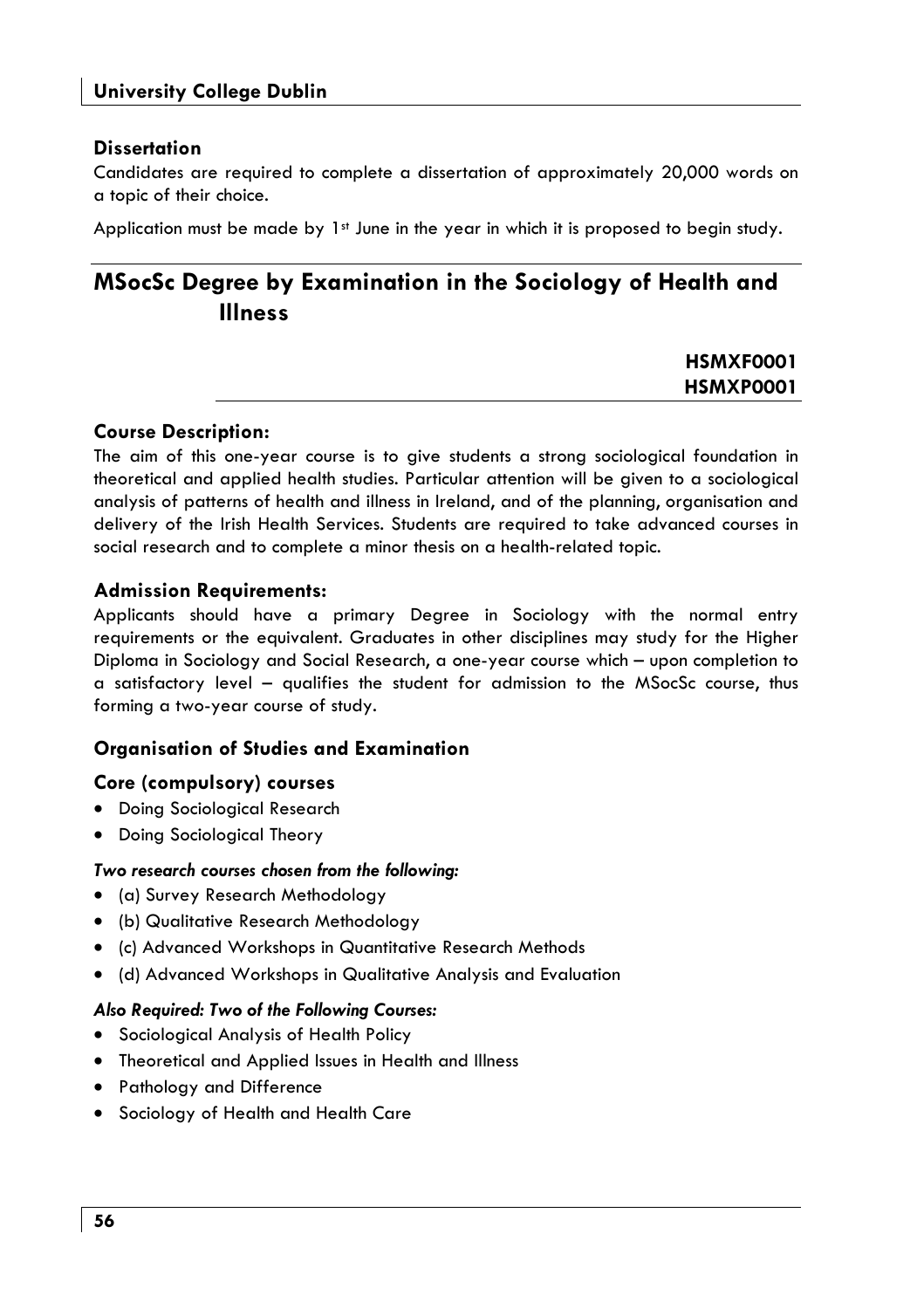#### *One Optional Course chosen from the following:*

- Sociology of Development
- Societal Institutions, Political Processes and Policy Choices in the European Union
- Organisational Analysis
- Cultural Theory and Analysis

#### *Or*

• One of the Health and Illness courses listed above not already taken

The MSocSc in the Sociology of Health and Illness by examination and minor dissertation may be taken as a full-time course in one year, or on a part-time basis over two years. Students take seven courses and complete a minor dissertation. The Degree is an Honours Degree classified as follows: First Class Honours – 70%, Second Class Honours, Grade I – 60%, Second Class Honours, Grade II – 50 %, Third Class Honours – 45%, Pass – 40%.

#### **Application Procedure:**

Applications must be received before 1<sup>st</sup> June in the year in which it is proposed to begin study. Application forms and information booklet "Postgraduate Studies at the Department of Sociology" are available from:

The Postaraduate Administrator Department of Sociology University College Dublin Belfield, Dublin 4, Ireland Tel +353 1 716 8510 Fax + 353 1 716 1125 Email: sociology@ucd.ie

**Note**: The courses offered and the programme of study may vary in any one year. The course outlines presented above are intended as examples of the range of themes which may be discussed and analysed within each course.

# **Special Regulations for MSocSc Degree by Examination in Social Policy**

### **HSMXF0004**

The Department of Social Policy and Social Work offers a one year full-time programme of study for the MSocSc (Social Policy) Degree by examination.

A range of courses is provided including:

- Social Policy Analysis
- Research Methods
- Data Analysis
- Social Services and New Technologies
- Critical Social Policy
- European Social Policy
- European Family Policy
- The Policy-Making Process
- Social Security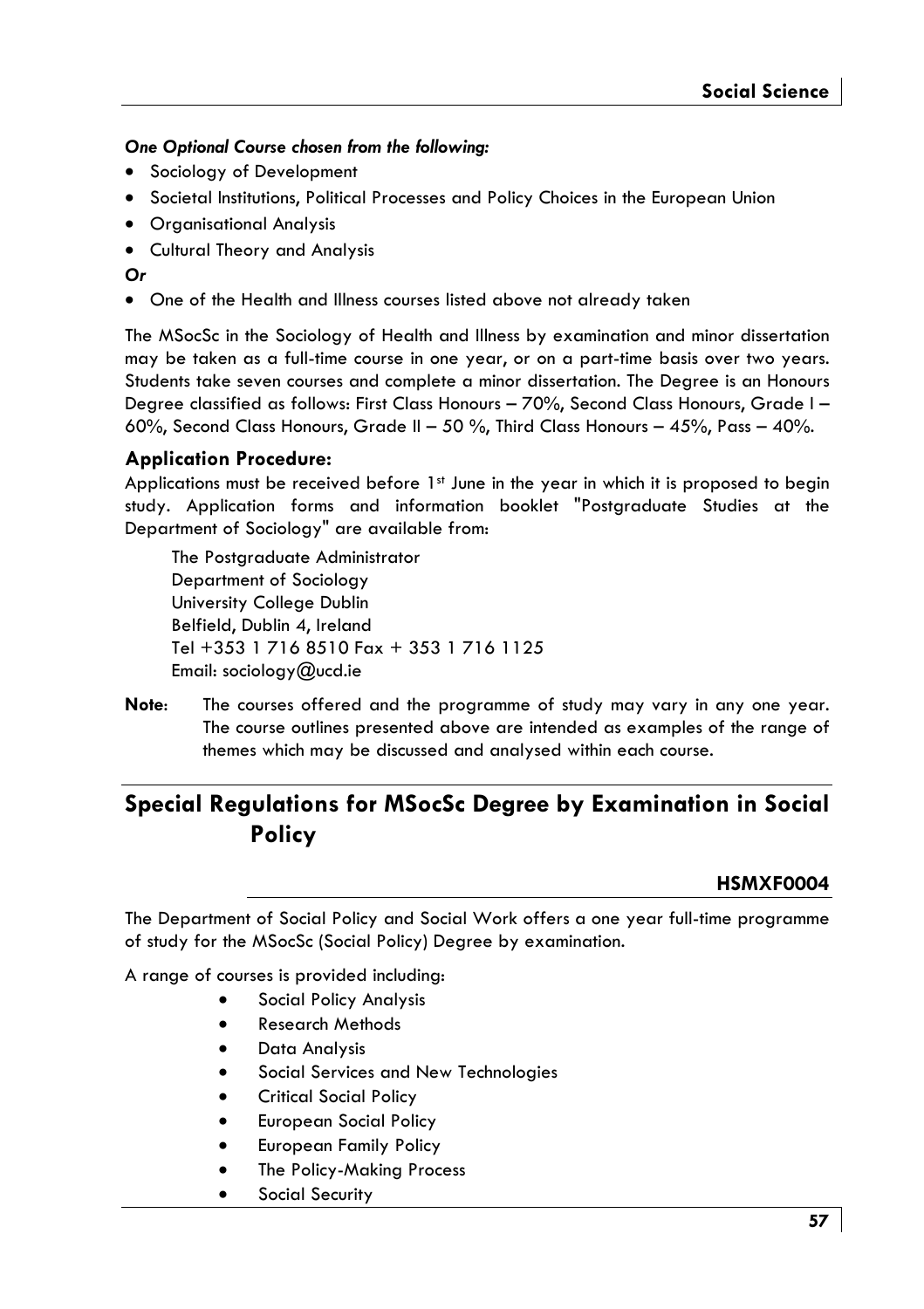- **Employment**
- **Fducation**
- Health
- Housing
- Personal Social Services

Programme content may vary slightly from year to year.

Students must take all of the courses listed and are examined in *seven* of these courses. Students are also required to complete a minor dissertation (approx. 15,000 words). All written work must be submitted in order to fulfil the requirements of the course.

The standard for entry is at least a Second Class Honours, Grade II in Social Policy, and the equivalent of an overall Second Class Honours, Grade II in the applicant's primary Degree. Candidates who have not previously studied Social Policy in-depth will be required to take the Higher Diploma in Social Policy course and pass at good Honours level before being allowed to apply for the MSocSc (Social Policy) programme.

The closing date for applications is  $1st$  June of the year in which it is proposed to commence study.

# **Special Regulations for MSocSc Degree by Examination in Social Policy: International**

### **HSMXF0005**

The Department of Social Policy and Social Work offers a one-year full-time programme of study for the MSocSc (Social Policy: International) by examination. A period of study abroad in an approved foreign university during the academic year is an integral part of the Degree programme. Places are limited and the provision of the Degree in any year is dependent on available resources. Entry requirements are the same as for the MSocSc (Social Policy) by examination.

This Degree will not be offered in the 2004-05 academic year.

# **Special Regulations for MSocSc Degree by Examination in Social Work (Mode A)**

### **HSMXF0006**

The MSocSc (Social Work) Degree by examination is a two-year course which offers a generic professional training in social work. Candidates must have the permission of the Faculty to enter for the MSocSc (Social Work) Degree by examination. The standard for entry is at least a Second Class Honours, Grade II in Social Policy and the equivalent of an overall Second Class Honours, Grade II in the applicant's primary Degree. Alternatively, applicants must hold a primary Degree together with a Second Class Honours in a postgraduate Higher Diploma in Social Policy. Other graduates who are registered Higher Diploma in Applied Social Studies students and have attained at least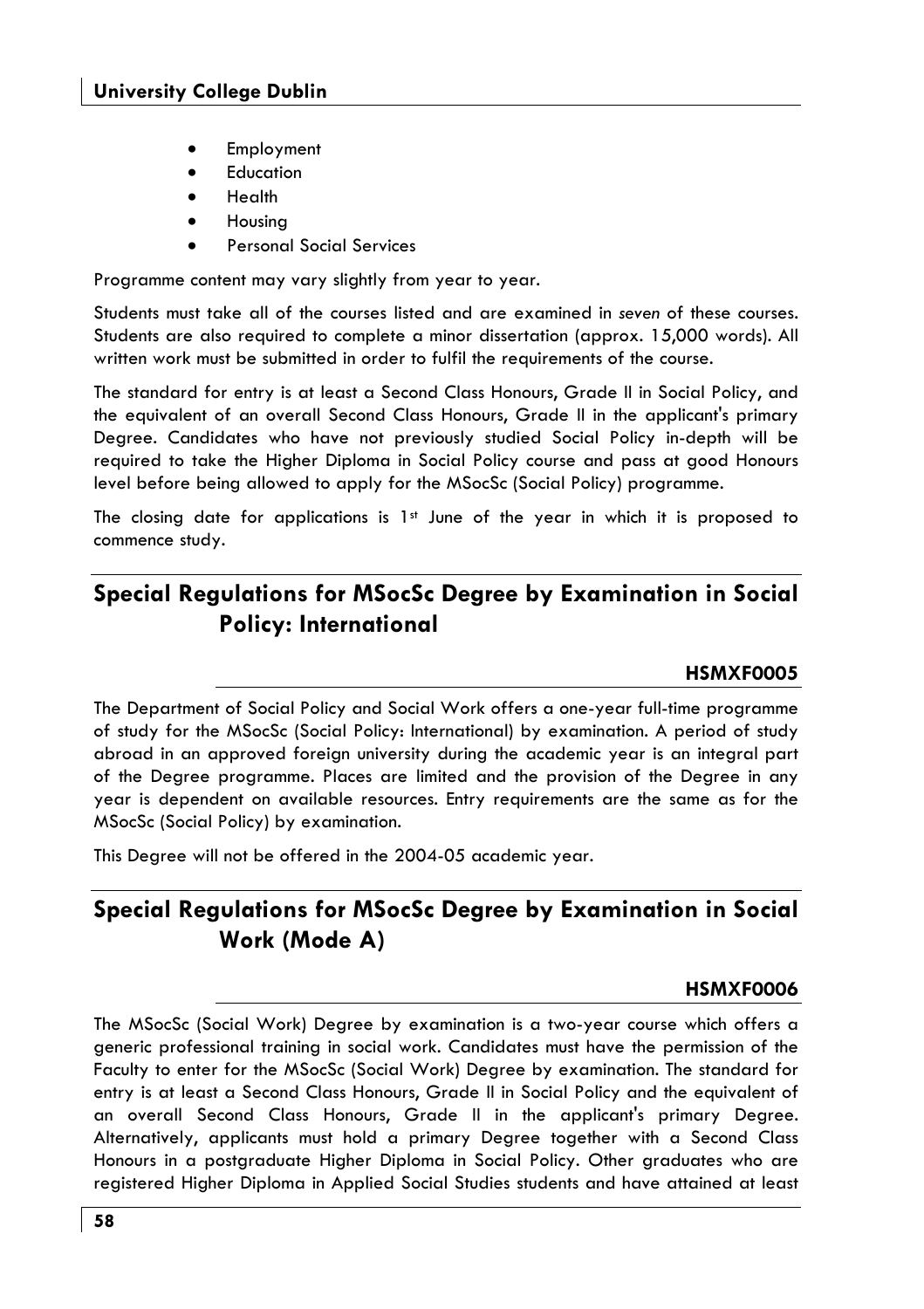60% in the First Year Diploma examination may apply to the Department to be considered for admission to the Second Year of the MSocSc (Social Work) Degree.

This is an Honours Degree. Students who attain 70% may be awarded a Distinction. This course consists of theory, practical work and a dissertation. The course is full-time and full attendance is required.

Students who do not complete the requirements of the Master's programme satisfactorily, or who fail to do so within the time limits set by the Faculty, may be awarded the Higher Diploma in Applied Social Studies.

Students who fail to attain an overall 60% in the First Year examination but who pass all papers may be permitted to transfer registration to the Second Year of the Higher Diploma in Applied Social Studies, subject to the approval of the Faculty. All written work must be submitted in order to fulfil the requirements of the course.

Completed application forms must be returned to the Department of Social Policy and Social Work by 14<sup>th</sup> January for the following academic session.

### **Courses of Study**

#### *1. Social Work Theory and Practice*

These courses provide the student with a variety of approaches to social work practice. They include work with individuals, families and groups and social work in a community context. They also include workshops which focus on the acquisition of transferable social work skills and the integration of social work classroom learning with practice. The theory and knowledge from other disciplines is integrated in these courses throughout the year.

#### *2. Counselling Social Work Skills*

In the First Year of the programme students become familiar with basic interviewing, assessment and therapeutic skills and develop competencies in the practice of these skills. Through experiental teaching techniques, role-play and student-prepared video interviews students are helped to acquire the abilities to evaluate and critique their practice and to plan, deliver and evaluate interventions based on case study material. In the Second Year of the course students are offered a series of experiences around practice methods from basic interviewing skills through to counselling/therapy techniques. Students are given a further forum for the integration of theory and practice in a laboratory type setting where they can develop the ability to focus on the process of interviewing, intervention and relationship between clients and social worker.

#### *3. Human Behaviour*

The approach of this course is basically an applied one, the aim being to integrate a knowledge of human growth and behaviour with social work theory. The importance of the family and the development of interpersonal relationships is emphasised. The range of behaviour from what is considered normal to abnormal is examined as is the sociocultural context in which behaviour occurs.

#### *4. Group Work*

The course is designed to provide students with a knowledge of the theory and practice of working with groups. Roles, communication patterns, leadership and group dynamics are reviewed. The use of groups in social work is considered and a range of models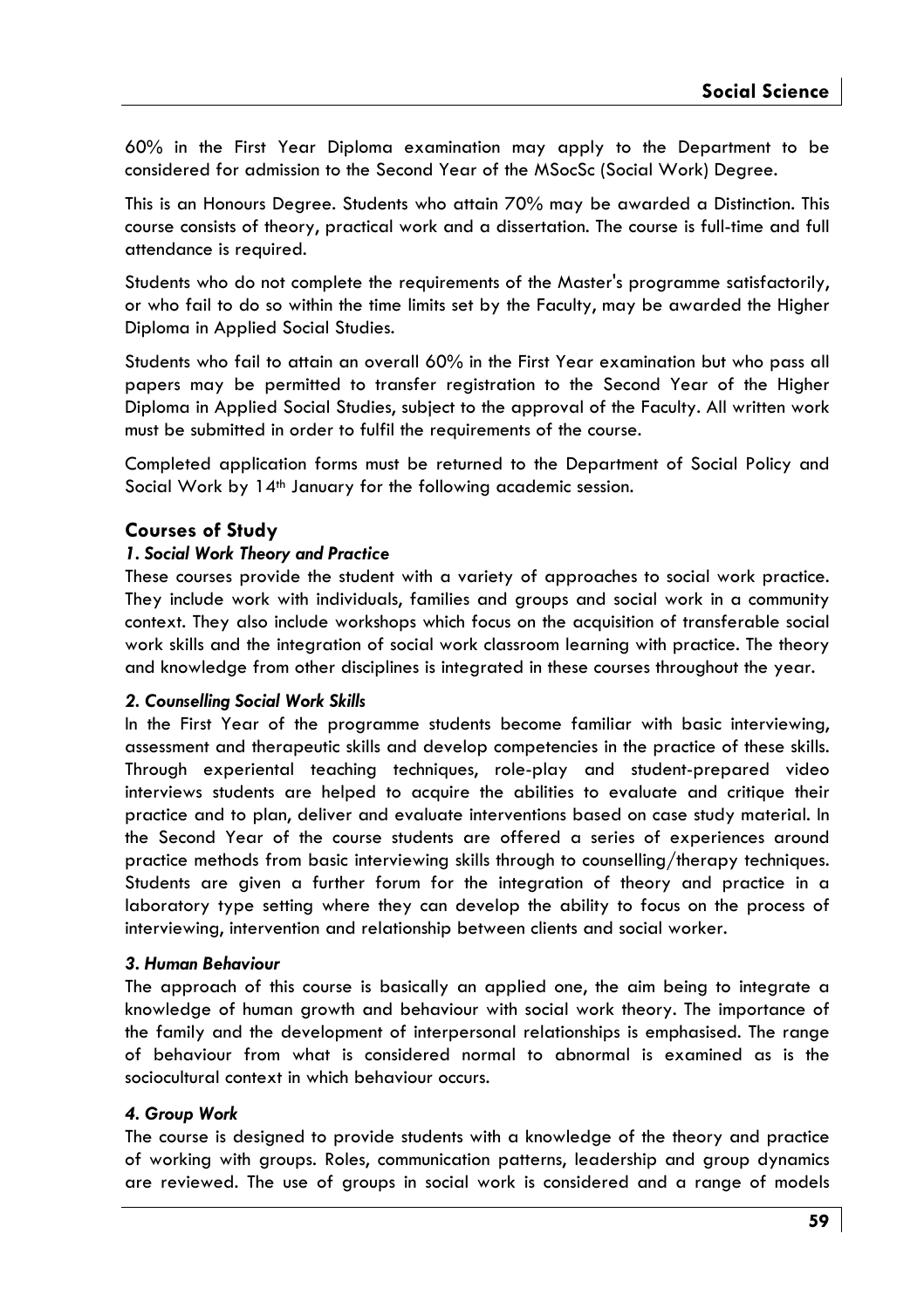examined in terms of their approach and application. Some common problems which can arise in practice are discussed. The life span of a group is followed from its inception and implementation to its conclusion.

#### *5. Child and Family Welfare*

In this course module the family is examined in the context of social theory and family research with particular reference to the family in Ireland. Interventions appropriate to different family crises and situations form an integral part of this course, with special emphasis on innovative work with families. It is in this context that the needs of children are examined. Students are encouraged to apply their knowledge of social work theory and practice to the area of direct and indirect work with children. Attention is focused on the social work task in relation to children who have been abused or who are at risk of abuse, those separated from their families and the provision of substitute care.

#### *6. Social Work and the Law*

This course introduces students to Irish Family Law with emphasis on the everyday legal issues that confront social workers.

#### *7. Community Social Work*

The purpose of this course is to discuss, at an advanced level, community forms of social service provision and development. The concept of community is explored in the context of policy initiatives in community development, community work, community care and community organisation. The role of social work in Ireland in the development of community support services is examined.

#### *8. Youth and Justice*

The purpose of this course module is to acquaint students with the structure and the process of the legal system in Ireland. The course introduces students to the theory and concepts relevant to social work practice within the justice system and to the role of social work within the justice system e.g. probation and welfare service, prison welfare. Students explore the concept of human rights and welfare rights and the legislation relating to mental health and the role of social workers within mental health practice. Students' knowledge of anti-discriminatory practice is also developed, in particular social work with refugees, asylum seekers, ethnic minorities and travellers.

#### *9. Social Work in Health Care*

This course module introduces students to concepts relevant to social work practice in health care settings and allows them to consider the concepts of health, illness and disability in a broad perspective. It encourages students to explore their own attitudes to issues such as disability, ageing, illness and death, and prepares them to work effectively and cooperatively in multi-disciplinary settings. The course explores ethical issues pertinent to social work practice in health care and increases students' practice skills in working effectively with clients in health care settings.

#### *10. Social Work Research*

The objectives of this course are to introduce students to the usefulness and application of research in a social work setting, to provide them with an introduction to the basic concepts of research methods, to give them some knowledge of basic statistics necessary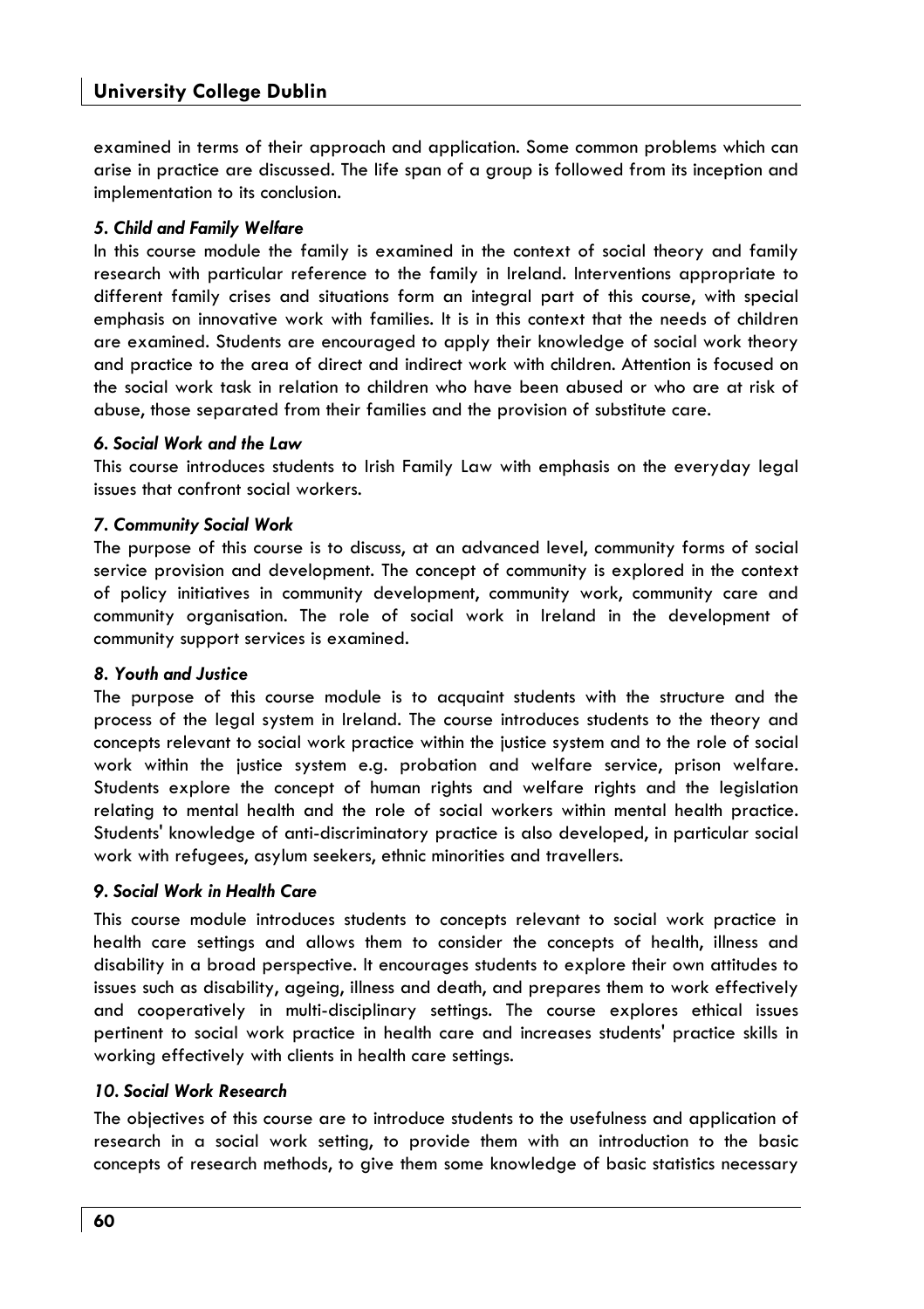for research in the social sciences and to familiarise them with the use of computers and give them an opportunity of working with computer technology.

#### *11. Other Courses*

Other courses are studied by students such as addiction, policy-making in social work, management and social work and preparation for fieldwork practice. Current new developments in social work practice and research are incorporated into the curriculum.

Candidates must satisfy the examiners in each of the subjects outlined in the syllabus and must attain a satisfactory standard in practical work.

### **Practical Placements**

Supervised practical work constitutes 50% of the programme.

# **Special Regulations for MSocSc Degree by Examination in Social Work (Mode B)**

### **HSMXF0002**

The MSocSc Degree by examination in Social Work (Mode B) is a one-year course available for applicants holding a BSocSc Degree or equivalent with at least Second Class Honours, Grade II and a National Qualification in Social Work (NQSW) or equivalent professional social work qualification.

Students take the following courses and complete a minor dissertation:

- Social Work Research
- Social Work Theory
- Social Policy Analysis

This is an undifferentiated Honours Degree. Aggregate marks in the examination must reach 50%. The dissertation must reach 50%. Students who attain an aggregate of 70% may be awarded a distinction.

This course comprises one day per week.

Completed application forms must be returned to the Department of Social Policy and Social Work by 1<sup>st</sup> June for the following academic session.

*General Note*: All required written work must be submitted in order to fulfil the requirements of the course.

### **Closing Dates for Applications**

Application forms should be sought from the Department responsible for the subject in which it is proposed to take the Master's Degree. Application should be made to the appropriate Department before the dates indicated below.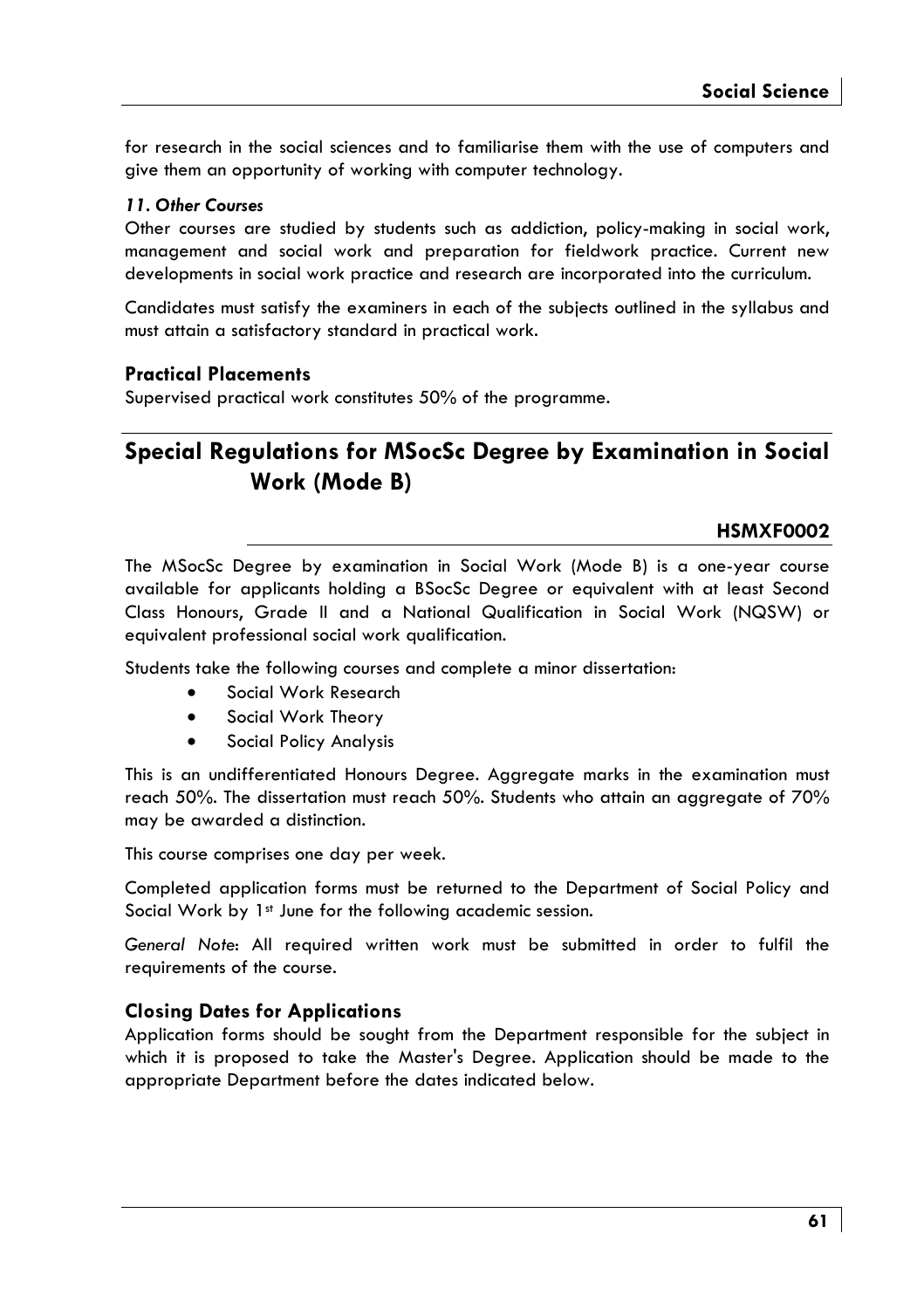### **University College Dublin**

| MSocSc (Sociology):                           | 1 <sup>st</sup> June     |
|-----------------------------------------------|--------------------------|
| <b>MSocSc (Social Policy):</b>                | 1 <sup>st</sup> June     |
| MLitt (Social Work) by Major Thesis:          | 1 <sup>st</sup> June     |
| MSocSc (Social Work) by Examination (Mode A): | 14 <sup>th</sup> January |
| MSocSc (Social Work) by Examination (Mode B): | 1 <sup>st</sup> June     |
| MLitt (Sociology) by major thesis             | 31st January             |

# **MA in Mediation and Conflict Resolution HSMXF0025 – Mode A HSMXF0026 – Mode B**

#### **Course Description:**

The Masters Degree in Mediation and Conflict Resolution at University College Dublin provides a challenging learning experience in mediation for those who wish to become professional mediators. Students can elect to specialise in either Family Mediation or Organisational and Workplace Mediation. The Family Mediation component is delivered in collaboration with the Family Mediation Service and is offered for those who wish to work with families in conflict, in particular with couples who are separating and wish to create their own agreement. The Organisational and Workplace component offers professional mediation training for those who work with interpersonal workplace conflict, such as bullying and harassment and difficulties between colleagues in organisations. This component is provided in collaboration with professional agencies in the community.

Mediation is a new and rapidly growing profession internationally and in Ireland. Introductory training in this field has been provided in University College Dublin through the Diploma in Mediation for six years. The Masters programme which consists of the integration of theory and practice offers an opportunity for full professional training in mediation and conflict resolution in selected specialised fields of mediation practice.

There are 2 Modes in the Degree, Mode A and Mode B. Mode A consists of 4 core modules, an elective in a particular area of mediation practice and the completion of a research project. Mode B consists of 4 core modules, a course in research methodologies and the completion of a minor research thesis. Students in Mode B are required to already have a full professional qualification in mediation as recognised by the Mediators Institute Ireland.

#### **Admission Requirements**

Honours Degree and Diploma in Mediation or equivalent. Students who do not meet these requirements but who have completed the Diploma in Mediation or its equivalent and who submit a portfolio of relevant experience may be admitted on the recommendation of the Board of Studies and the approval of the Faculty of Human Sciences.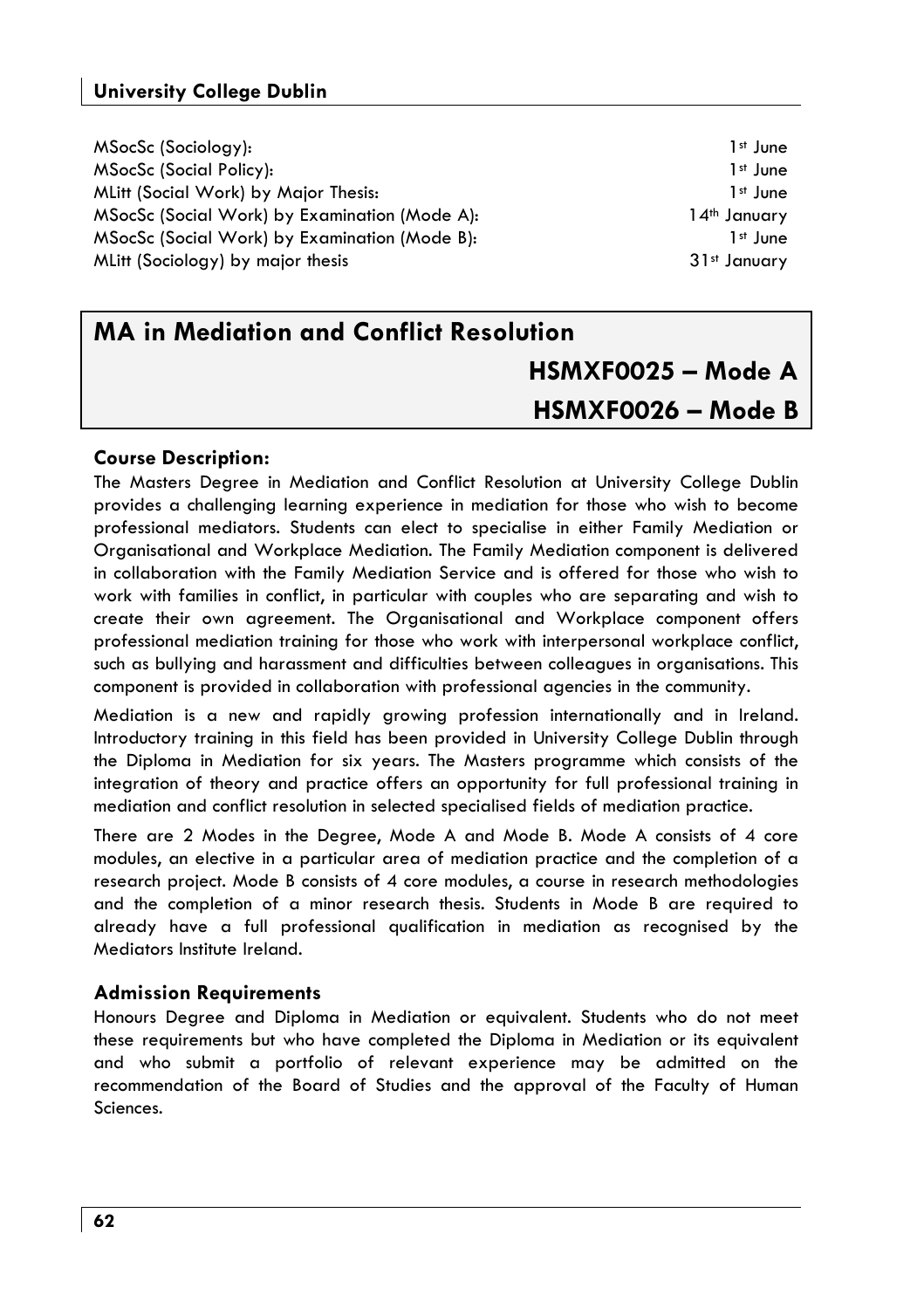### **Organisation of Studies and Examination**

### **Core Courses**

i) *Negotiation Theory and Conflict Theory* – the theories and practices underlying negotiation and the constructive resolution of conflict.

ii) *Values and the Self in Mediation* – values implicit in theoretical frameworks and practices in mediation, values in action, managing ethical dilemma.

iii) *Reflective Practice and Systemic Practice –* the development of artistry in practice, mapping a constellation of theories and formulating a practice style.

iv) *Power and Culture in Mediation* – intercultural exploration and peace building.

#### **HSMXF0025 Mode A**

Additional requirements for Mode A students.

Mode A students choose either Elective 1 or Elective 2 courses.

#### **Elective I: Family Mediation Courses\***

i) *Family Mediation –* the mediation process as developed in family mediation, the family mediator's tasks, screening, managing budgetary information, mediation and domestic violence, administering cases, communication theory and skills, conflict resolution skills, couple relationships and dynamics, crises and conflicts, child development, the impact of separation on all members of the family, reordered families and stepfamilies.

ii) *Mediation, the Law and Social Welfare* – family law, pensions, social welfare benefits and assistance relating to the family and separating couples.

iii) *Professional Ethics* – the mediator's attitudes and the value base of Family Mediation.

#### **Elective 2: Organisational and Workplace Mediation Courses\***

i) *Organisational and Workplace Mediation* – managing power differentials in the workplace, revenge and forgiveness, managing apology, dispute systems design, writing agreements, creating tailored ground-rules and mediation processes for specific requirements, the anatomy of mediation, communication theory and skills, conflict resolution skills, change, change management and the impact on employees, the dynamics of bullying and harassment, the variety of organisational and work cultures and systems.

ii) *Organisational and Workplace Mediation and the Law*- the framework of company law and employment law as this relates to Organisational and Workplace Mediation, grievance procedures and investigations.

iii) *Professional Ethics* – the mediator's attitudes and the value base of Organisational and Workplace Mediation.

<sup>\*</sup> Common to Electives 1 and 2 is a requirement for practice under supervision with written case studies for assessment and the completion of a learning journal. The students' practice is continuously assessed by their supervisor.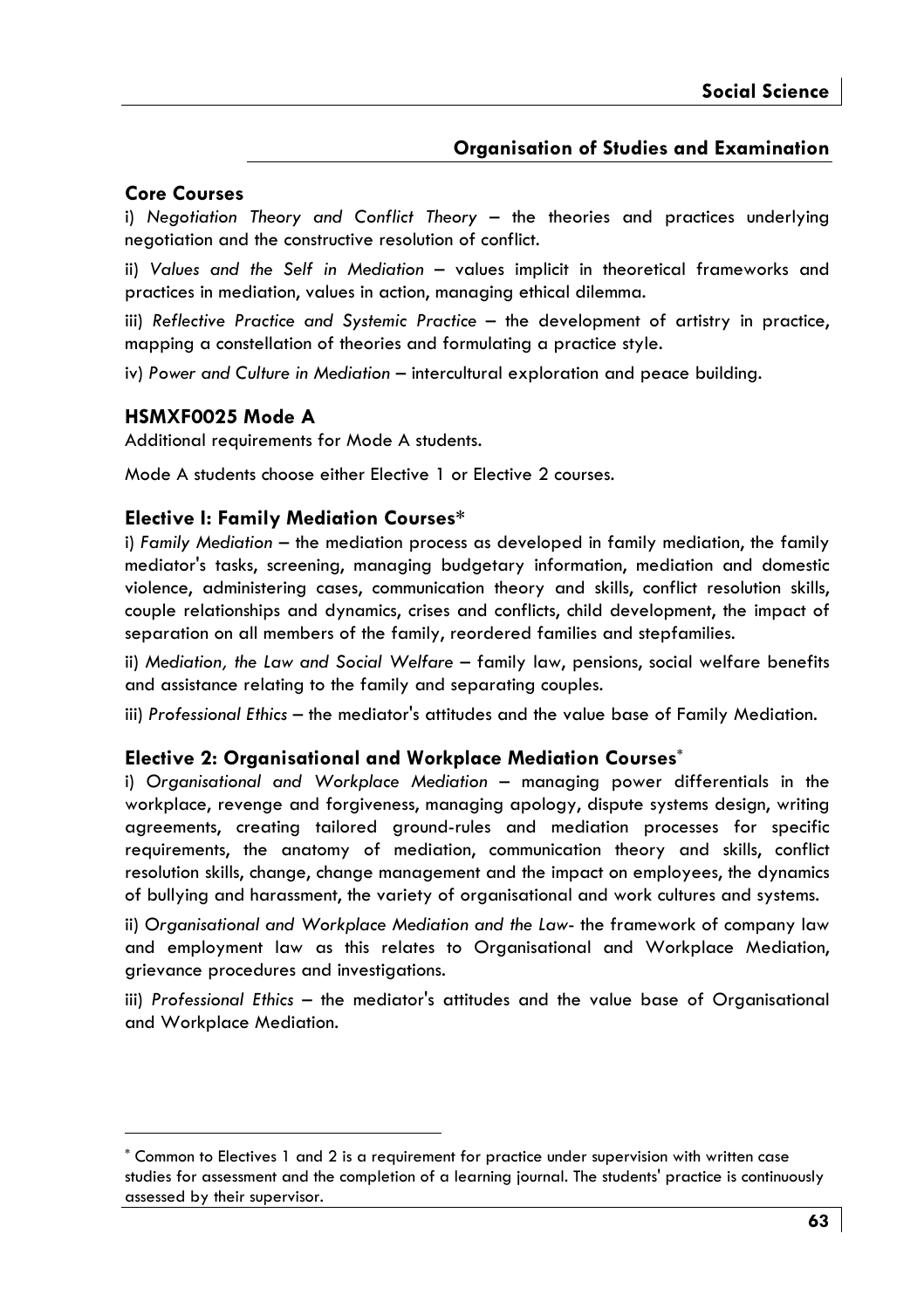### **HSMXF0026 Mode B**

Additional requirements for Mode B students

#### **Research and Mediation Course**

i) Research Methods – research design, data collection and analysis, case studies.

ii) Research Dissertation.

#### **Examination Regulations**

Masters in Mediation and Conflict Resolution (Mode A) offers seven courses with 100 marks accredited for each course and a project of 3,000 words carrying 300 marks, giving total of 1,000 marks.

Masters in Mediation and Conflict Resolution (Mode B) offers five courses with 100 marks accredited for each and a minor thesis of 15,000 words carrying 500 marks, giving total of 1,000 marks.

### **Application procedure**

- Application form and supporting documentation as specified in the application form.
- Closing date for receipt of applications 30<sup>th</sup> April each year.
- Selection will include an interview.
- Information available from Centre for Continuing Professional Education.
- $\bullet$  Tel:  $+353$ -1-716 8712, email: cpe $@$ ucd.ie

# **Degree of Doctor of Philosophy (PhD) General Regulations**

Candidates for this Degree are required to be admitted by the Faculty on the recommendation of the Professor/Head of Department; their admission must then be confirmed by the Academic Council. Candidates who have not graduated in this University may be admitted if suitably qualified.

Applicants are normally expected to have a Master's Degree. In exceptional circumstances applicants may be considered if s/he has reached a high Honours standard at the examination for the primary Degree or presented such other evidence as will satisfy the Professor/Head of Department and the Faculty of his/her fitness.

The requirements for the Degree will normally be completed within nine terms but in special cases candidates may be permitted to take the Degree after six terms. Candidates for PhD Degrees will be allowed six years from the date of registration in which to complete their Degree. If they have not done so within that period they must reapply for registration.

Candidates may also be permitted to register for the PhD Degree on a part-time basis. In such cases the requirements for the Degree will normally be completed within fifteen terms, but in special cases candidates may be permitted to take the Degree after twelve terms. Candidates for the PhD Degree on a part-time basis will be allowed eight years from the date of registration in which to complete their Degree. If they have not done so within this period they must re-apply for registration.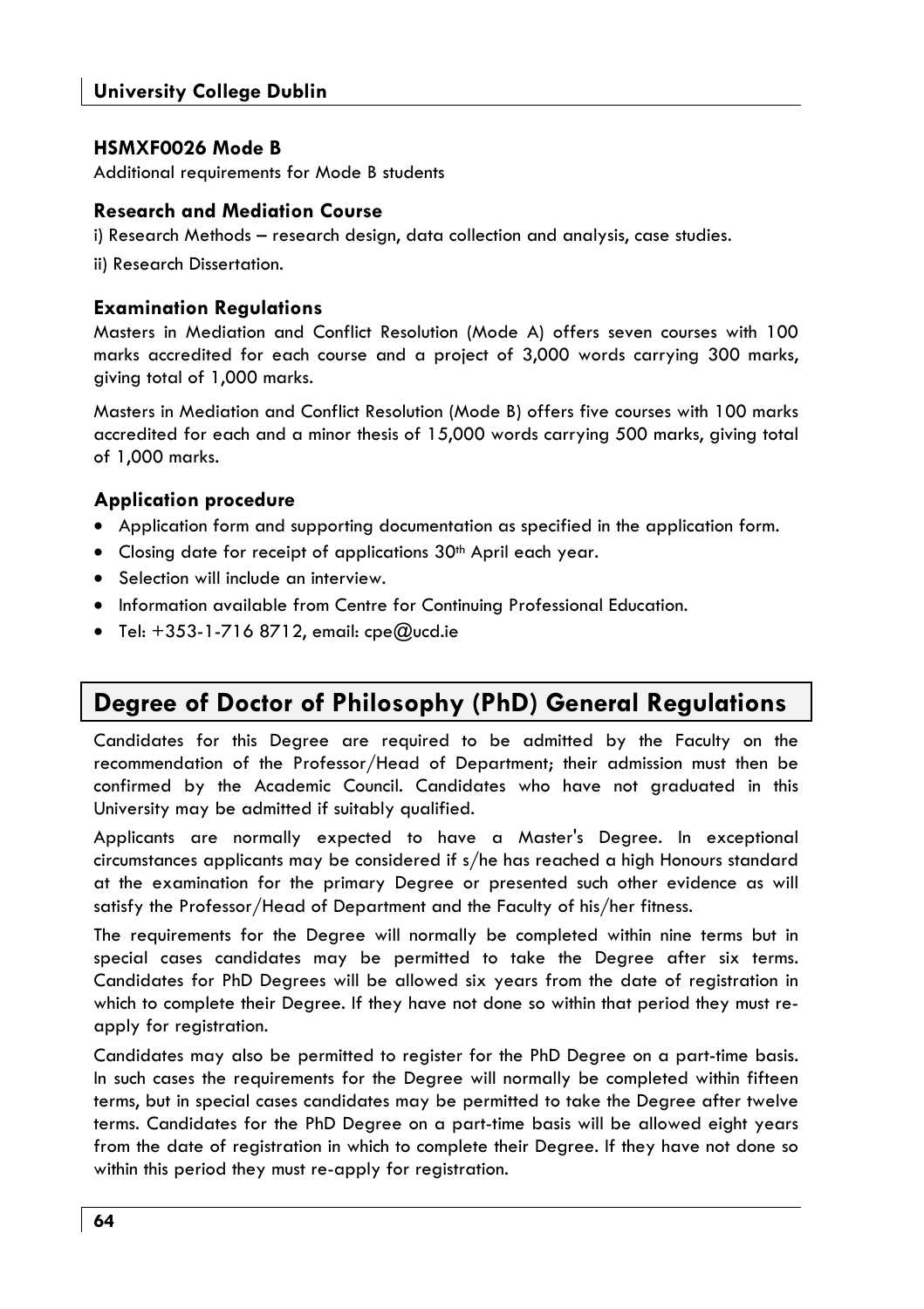The thesis must normally be prepared under the supervision of the Professor/Head of Department, but the Faculty may, on the recommendation of the Professor/Head of Department, assign another member of the staff to supervise the candidate's research, under the Professor's/Head of Department's general direction. The thesis must be prepared in the University, unless permission is given to the candidate to work elsewhere under the Professor's/Head of Department's general direction. Such permission will only be given to candidates who have attended courses in the University for twelve terms before admission to the course for the PhD Degree.

Candidates may enter for examination in January of the year in which their work is to be examined; the time of the examination to be arranged as may be convenient to the candidate and the examiners. If the thesis is not presented before the 1<sup>st</sup> February following, the candidate must re-enter.

Candidates are required to take an oral examination on the subject matter of their thesis.

This Degree will not be awarded unless the examiners report that the work is worthy of publication as a whole or in part.

*Candidates may be required to undertake specified courses.* 

Candidates who are suitably qualified in specific specialisations, e.g. Families and Systemic Therapies, may attend courses and receive clinical supervision.

# **Doctor of Philosophy (PhD) in the Department of Social Policy and Social Work**

The Department of Social Policy and Social Work offers a Doctor of Philosophy in the following three areas: Social Work; Social Policy; Families and Systemic Therapies. These programmes can be undertaken on a full-time or part-time basis. Application forms are available from Catherine Baulch, Postgraduate Office, Department of Social Policy and Social Work.

# **Doctor of Philosophy (PhD) in the Department of Sociology**

Applicants for a PhD Degree in Sociology will normally be expected to have completed a Masters Degree in Sociology to a high standard, although First Class Honours in a Bachelor's Degree may also be accepted as adequate qualification. All those considering applying to the Department are strongly encouraged to contact Dr Aogán Mulcahy, the co-ordinator of the PhD programme, in the first instance for an informal discussion about the proposed project. Tel: (01) 716-8561; e-mail: aogan.mulcahy@ucd.ie

Applications must include the following (see also the Departmental website: www.ucd.ie/sociolog/):

- A detailed research proposal outlining the nature and sociological significance of the project, including an appropriate methodology. This proposal must follow the guidelines for PhD Proposals (also available on the Departmental website):
	- 1 Title and short description of proposed project (50 words approximately).
	- 2 Extended description of project, including a clear statement of the specific sociological issues or questions which it will address (1,000-2,000 words).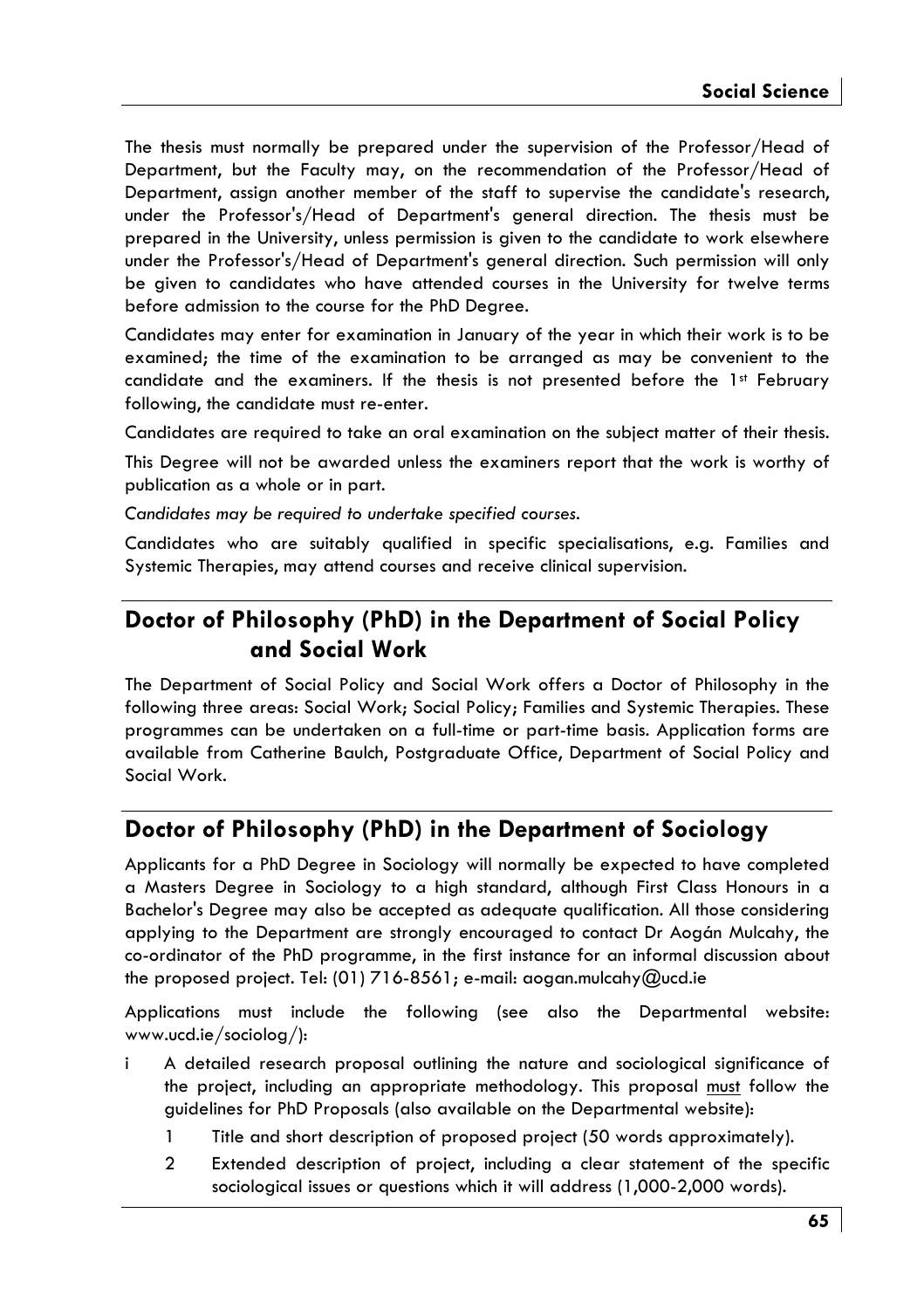- 3 Location of the proposed project within the current theoretical/research literature in the area, including the general sociological theory and concepts that shape the study (1,000-2,000 words).
- 4 Relative significance of the contribution that the proposed project will make to the area (500-1,000 words).
- 5 Methodology for proposed project (500-1,000 words).
- 6 A draft chapter outline of the thesis (500 words).
- 7 A preliminary three-year timetable and schedule for the project, including progression from year to year (500 words).
- 8 A bibliography of relevant work in the area (typically a minimum of twenty academic works).
- ii Transcript from your University showing your Degree results (required for non-UCD graduates only.)
- iii Two academic references.
- iv A recent sample of your academic writing, such as a publication, chapter of your dissertation, postgraduate essay, etc.

As well as academic qualifications, factors relating to the topic such as its feasibility and the availability of appropriate supervision will be considered in arriving at a decision on the application.

Applications are subject to approval by the Faculty of Human Sciences.

Students may register for a PhD Degree on a full-time or part-time basis. Full-time PhD students register for a minimum of three years, and part-time PhD students register for a minimum of five years. Candidates are allowed six years in which to complete the Degree from the date of acceptance.

Following admission to the programme, students are expected to adhere to the model of progression outlined in the *Framework for Fulltime PhD Programme*. This document outlines the Department's overall policy and procedures for the PhD programme (available at www.ucd.ie/sociolog/), and students should consult it for further details.

#### **Closing Date for Applications**

The closing date for applications to the PhD programme is  $31<sup>st</sup>$  January for the year in which entry to the programme is being sought.

# **PhD Facilities at the Institute for the Study of Social Change**

Full-time PhD students of Social Science are eligible to apply for 'state of the art' workspace facilities at the Institute for the Study of Social Change. ISSC also provides coursework for a variety of PhD programmes in the Social Sciences, which students are expected to attend. Contact your Department Administrator for further information.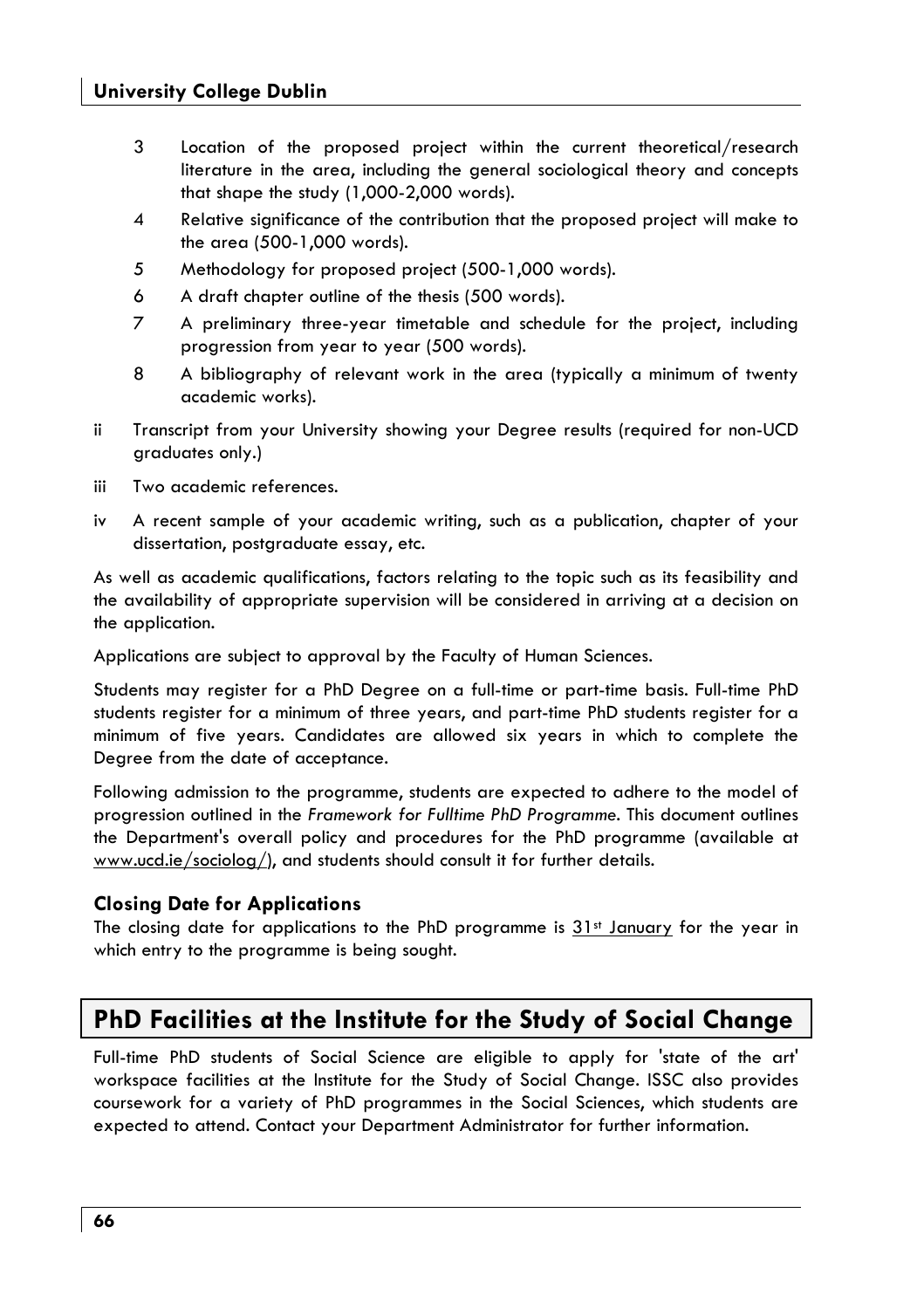# **Higher Diploma in Applied Social Studies (HDipASS) HSHDF0004**

The Diploma course in Applied Social Studies offers a generic professional training in social work at postgraduate level for those students not taking the MSocSc (Social Work) Degree by examination. This is a two-year course, admission to which is open to a limited number of students holding a university Degree or postgraduate Diploma in Social Policy or equivalent.

This course consists of theory and practical work as described in the syllabus for the MSocSc (Social Work).

Students must pass all examination papers in the First Year of the Higher Diploma in Applied Social Studies before being admitted to the Second Year. Students who reach an average of 60% on each paper at the end of the First Year of the Higher Diploma in Applied Social Studies may be permitted to transfer to the MSocSc (Social Work) Year Two.

All required written work must be submitted in order to fulfil the requirements of the course.

Completed application forms must be returned to the Department of Social Policy and Social Work by 14<sup>th</sup> January for the following academic session.

# **Higher Diploma in Social Policy (HDipSP)**

**HSHDF0006** 

### **Course Description**

This Higher Diploma is a transition course providing a foundation in Social Policy for graduates. It is a full-time, one-year course. The course is designed to enable people to have the opportunity to pursue further training in Social Work or Social Policy. It is not of itself a professional qualification, but is intended to provide the opportunity for access to further training and careers in Social Work and Social Policy.

### **Application Procedure**

Application forms and further information are available from the Department of Social Policy and Social Work, University College Dublin, Belfield, Dublin 4. Applications must be completed and returned before 1st May in the year of entry.

### **"Why Study Social Policy?"**

Because it provides for:

- The opportunity to debate and address welfare issues and problems of immediate relevance and importance to contemporary society.
- The development of conceptual, explanatory and evaluation skills acquired through studying a rigorous academic discipline.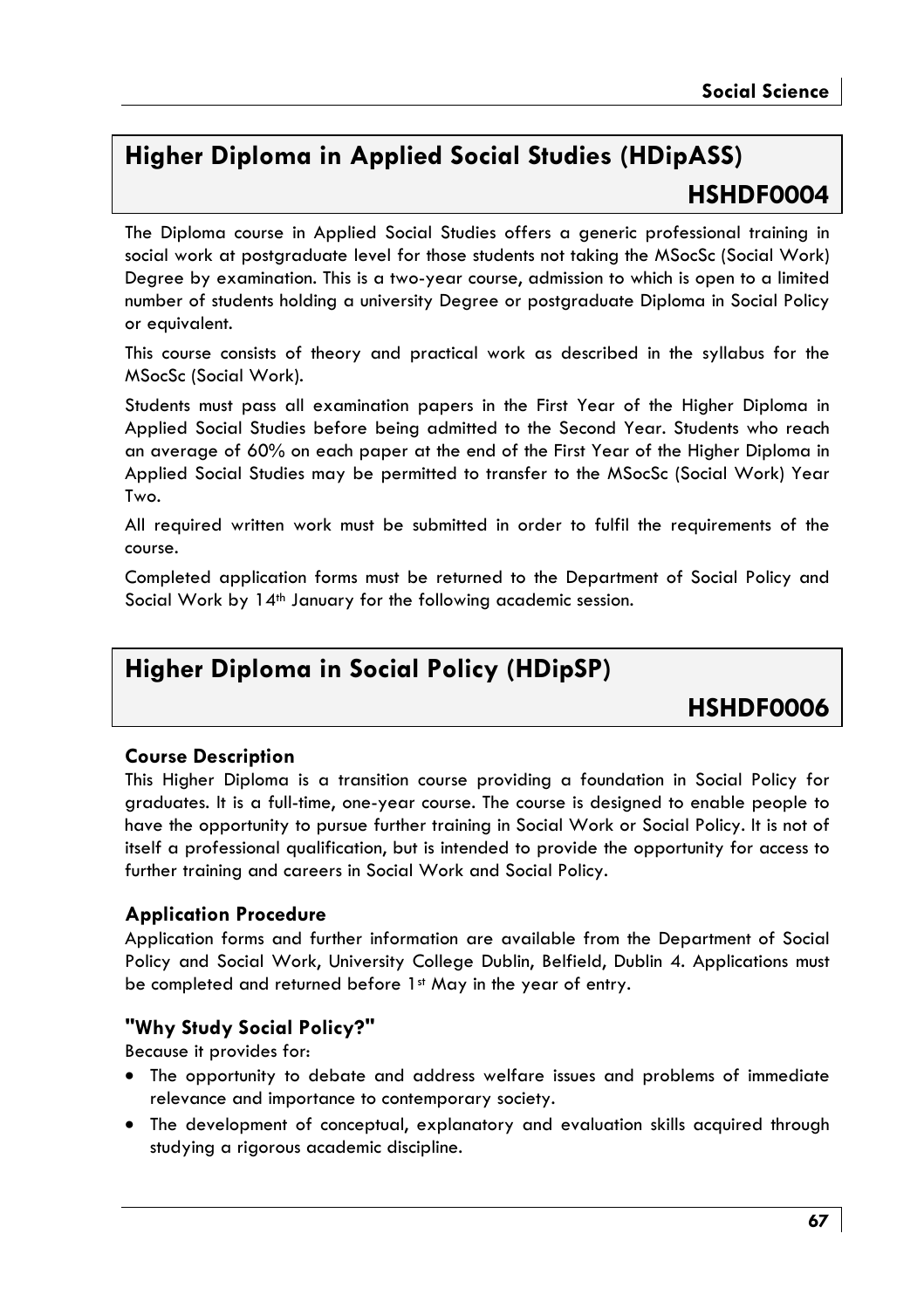- A widely recognised qualification leading to a range of careers.
- The opportunity to build on your studies through subsequent post-graduate or professional training.

#### **Courses of Study**

The Higher Diploma in Social Policy provides a selection of courses from the BSocSc undergraduate programme at First, Second and Third Year level, which students cover in a single year. Students also attend regular seminars organised specifically for the Higher Diploma.

There are a number of core courses which all Higher Diploma students must take. Students also follow one of two options, the Social Work Option or the Social Policy Option.

Subject to timetable constraints, students may also attend other courses from the undergraduate programme, but will not be examined in these.

Students who wish to apply for the Master of Social Science (Social Work) course, which includes a professional social work qualification, must take the Social Work Option.

### **Core Courses**

 Irish Social Policy Social Need and Social Services Women and Social Policy Family Policy Comparative Social Policy Social Policy Seminar **Economics** Politics (optional)

#### *Option 1 – Social Work Option*

 Social Work Theory Social Work in Practice Social Work Seminar

#### *Option 2 – Social Policy Option*

 Evaluation Research Social Policy Analysis Ideology and Social Policy European Family Policy Community Development Work, Men and Family

The selection of core courses and optional courses may be subject to variation. All written work must be submitted in order to fulfil the requirements of the course.

#### *Additional Optional Courses*

Subject to timetable constraints, Higher Diploma students may also take other options from the undergraduate programme such as Ethnicity, Racism and Social Policy, Social Gerontology, Psychology, Politics. The availability of additional options may vary from year to year. There will be no assessment for these courses.